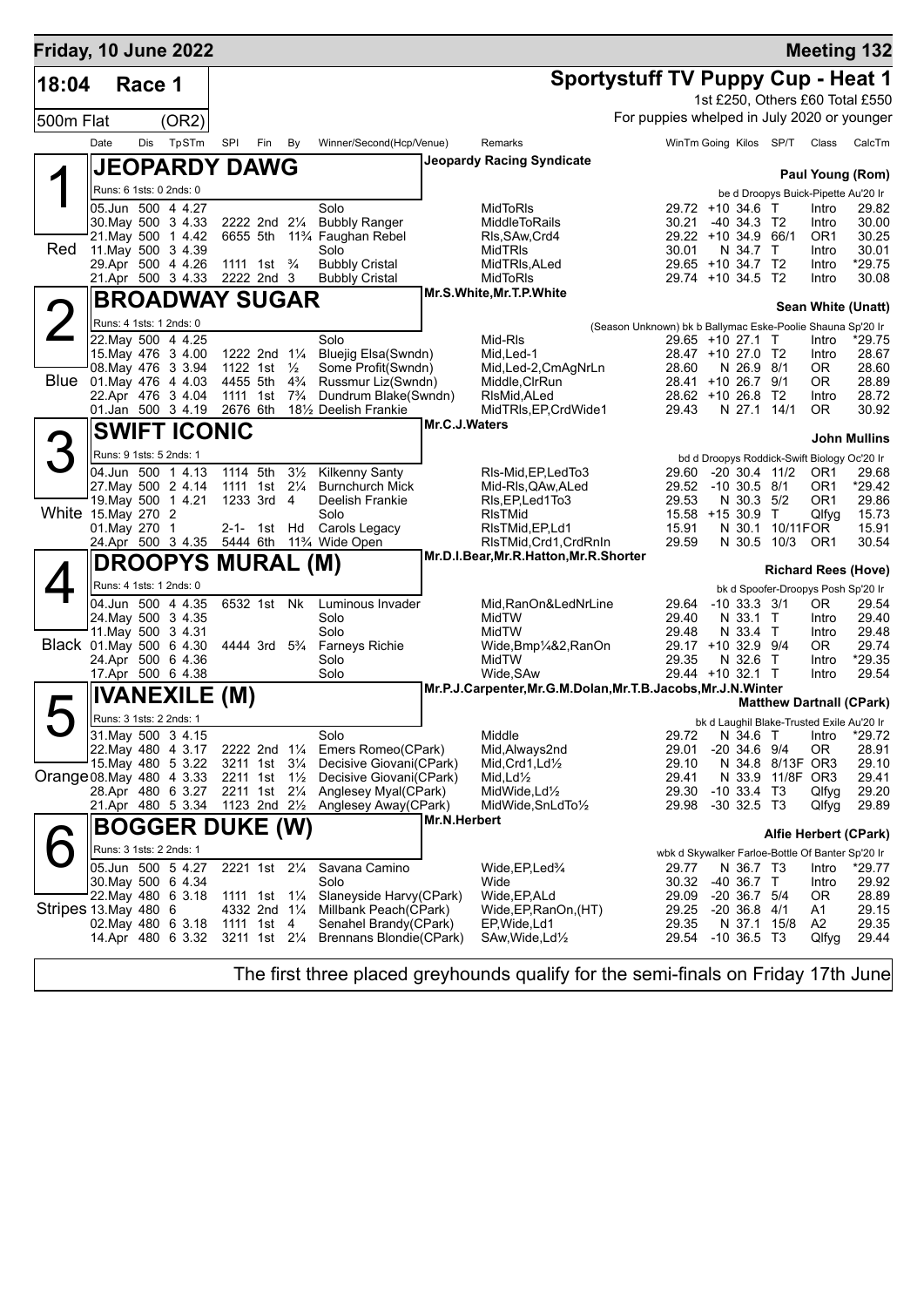| Friday, 10 June 2022       |                                     |        |                                                                                 |                                        |                           |                |                                            |                       |                                        |                                                              |                                          |                                   |                              |                                                  | <b>Meeting 132</b>              |
|----------------------------|-------------------------------------|--------|---------------------------------------------------------------------------------|----------------------------------------|---------------------------|----------------|--------------------------------------------|-----------------------|----------------------------------------|--------------------------------------------------------------|------------------------------------------|-----------------------------------|------------------------------|--------------------------------------------------|---------------------------------|
| 18:20                      |                                     | Race 2 |                                                                                 |                                        |                           |                |                                            |                       |                                        | <b>Sportystuff TV Puppy Cup - Heat 2</b>                     |                                          |                                   |                              |                                                  |                                 |
|                            |                                     |        |                                                                                 |                                        |                           |                |                                            |                       |                                        |                                                              |                                          |                                   |                              |                                                  | 1st £250, Others £60 Total £550 |
| 500m Flat                  |                                     |        | (OR2)                                                                           |                                        |                           |                |                                            |                       |                                        | For puppies whelped in July 2020 or younger                  |                                          |                                   |                              |                                                  |                                 |
|                            | Date                                | Dis    | TpSTm                                                                           | SPI                                    | Fin                       | By             | Winner/Second(Hcp/Venue)                   |                       | Remarks                                |                                                              |                                          |                                   | WinTm Going Kilos SP/T Class |                                                  | CalcTm                          |
|                            |                                     |        | <b>BUBBLY RANGER</b>                                                            |                                        |                           |                |                                            |                       | The Champagne Club Syndicate           |                                                              |                                          |                                   |                              |                                                  |                                 |
|                            | Runs: 1 1sts: 0 2nds: 0             |        |                                                                                 |                                        |                           |                |                                            |                       |                                        |                                                              |                                          |                                   |                              |                                                  | Paul Young (Rom)                |
|                            |                                     |        | 05.Jun 500 2 4.32                                                               |                                        |                           |                | Solo                                       |                       | <b>RIsToMid</b>                        |                                                              | 29.53 +10 35.5 T                         |                                   |                              | bk d Eden The Kid-Hello Alexus Au'20 Ir<br>Intro | *29.63                          |
|                            |                                     |        | 30. May 500 1 4.31                                                              | 1111 1st 21/ <sub>4</sub>              |                           |                | Jeopardy Dawg                              |                       | RIsToMid, ALed                         |                                                              | 30.21                                    | $-40$ 35.3 T <sub>2</sub>         |                              | Intro                                            | 29.81                           |
| Red                        | 22. May 270 2<br>18. May 400 2 3.94 |        |                                                                                 |                                        |                           |                | Solo<br>Solo(Rom)                          |                       | RIsTMid<br>Middle                      |                                                              | 15.96<br>24.73                           | $+535.5$ T<br>N 35.3 T            |                              | Intro                                            | 16.01<br>24.73                  |
|                            | 11. May 270 2                       |        |                                                                                 |                                        |                           |                | Solo                                       |                       | <b>RIsTMid</b>                         |                                                              | 16.19                                    | N 36.0 T                          |                              | Intro                                            | 16.19                           |
|                            |                                     |        |                                                                                 |                                        |                           |                | 10.Apr 500 1 4.36 6655 5th 121/4 Wide Open |                       | RIsTMid, Crd2                          |                                                              | 29.20                                    | N 35.9 4/1                        |                              | OR.                                              | 30.18                           |
|                            |                                     |        | <b>BANJO LAD</b>                                                                |                                        |                           |                |                                            |                       | Mr.P.P.Anastasiou, Mr.P.A. Ward        |                                                              |                                          |                                   |                              |                                                  | <b>Paul Philpott</b>            |
|                            | Runs: 8 1sts: 4 2nds: 2             |        |                                                                                 |                                        |                           |                |                                            |                       |                                        |                                                              |                                          |                                   |                              | bk d Magical Bale-Ballydoyle Buzz Nv'20 Ir       |                                 |
|                            |                                     |        | 30 May 500 3 5.10                                                               | 1121 2nd $2\frac{1}{2}$                |                           |                | Seven Outta Ten(Notts)                     |                       | Crd1&2                                 |                                                              | $30.48 + 30.35.4$ 4/1                    |                                   |                              | OR.                                              | 30.98                           |
|                            |                                     |        | 23. May 500 2 5.16<br>14. May 500 2 4.17 2111 1st 1 <sup>3</sup> / <sub>4</sub> | 2222 2nd 3 <sup>3</sup> / <sub>4</sub> |                           |                | Biomaran(Notts)<br>Torpedo Gun             |                       | CIrRun, RIs-Mid<br>MidTRIs, EP, SnLed  |                                                              | 30.31 +10 35.4 T2<br>29.61 +20 35.5 4/5F |                                   |                              | Intro<br>A1                                      | 30.71<br>*29.81                 |
|                            | Blue 07 May 500 2 4.20              |        |                                                                                 | 2111 1st                               |                           | $1\frac{3}{4}$ | Bazooka Gun                                |                       | MidTRIs, EP, Ld1                       |                                                              | 29.95                                    | N 35.9 7/2                        |                              | A2                                               | 29.95                           |
|                            |                                     |        | 29.Apr 500 3 4.24                                                               | 1111 1st                               |                           | $4\frac{3}{4}$ | Salacres Jane                              |                       | MidTRIs, EP, Led1                      |                                                              | 29.88 +10 35.9 6/1                       |                                   |                              | A2                                               | 29.98                           |
|                            |                                     |        | 21.Apr 500 2 4.30                                                               | 3355 5th                               |                           | $6\frac{3}{4}$ | Bazooka Gun                                | <b>Storm Troopers</b> | RIsToMid, Crd1&2                       |                                                              | 30.33                                    | $-20$ 35.8 11/2                   |                              | A <sub>2</sub>                                   | 30.66                           |
|                            |                                     |        | <b>ROANNA STORM</b>                                                             |                                        |                           |                |                                            |                       |                                        |                                                              |                                          |                                   |                              |                                                  | <b>Patricia Cowdrill (Monm)</b> |
|                            | Runs: 3 1sts: 0 2nds: 0             |        |                                                                                 |                                        |                           |                |                                            |                       |                                        | (Season Unknown) bk b Dorotas Wildcat-Droopys Elite Jy'20 Ir |                                          |                                   |                              |                                                  |                                 |
|                            | 05.Jun 500 1 4.29                   |        |                                                                                 |                                        | 1111 1st 51/ <sub>2</sub> |                | Bailey<br>Solo                             |                       | RIsToMid, ALed<br><b>RailsToMiddle</b> |                                                              | 29.72<br>29.84                           | N 28.8 T2                         |                              | Intro                                            | *29.72<br>29.84                 |
|                            | 29. May 500 2 4.29<br>22. May 270 2 |        |                                                                                 |                                        | 1-1- 1st $2\frac{1}{4}$   |                | <b>Footfield Daisy</b>                     |                       | Mid-RIs,ALed                           |                                                              | 15.94                                    | N 28.6 T<br>$+5$ 28.2 T3          |                              | Intro<br>Intro                                   | 15.99                           |
| White 15. May 270 3        |                                     |        |                                                                                 |                                        | 1-1- 1st                  | $3\frac{1}{2}$ | <b>Tommys Breeze</b>                       |                       | MidTRIs, ALed                          |                                                              | 16.08 +15 28.1 T3                        |                                   |                              | Intro                                            | 16.23                           |
|                            | 24. Mar 525 1 3.31                  |        | 17. Mar 525 3 3.22 2211 1st 11/2                                                |                                        | 4333 1st                  | $\frac{3}{4}$  | Lola Cracker(Ennsc)<br>Jim Be Slick(Ennsc) |                       | RanOn<br>EP,Led2                       |                                                              | 29.08<br>28.81                           | -20 28.3 4/7F<br>$-20$ 28.2 $6/4$ |                              | ON <sub>1</sub><br>ON <sub>1</sub>               | 28.88<br>28.61                  |
|                            |                                     |        | <b>SAVANA CAMINO (M)</b>                                                        |                                        |                           |                |                                            | Mr.K.A.Boothby        |                                        |                                                              |                                          |                                   |                              |                                                  |                                 |
|                            |                                     |        |                                                                                 |                                        |                           |                |                                            |                       |                                        |                                                              |                                          |                                   |                              |                                                  | Jason Bloomfield (Hnlow)        |
|                            |                                     |        | Runs: 19 1sts: 2 2nds: 6<br>05.Jun 500 3 4.44                                   |                                        | 3333 2nd 21/4             |                | <b>Bogger Duke</b>                         |                       | Mid, SAw, RanOn                        |                                                              | 29.77                                    | N 32.8 T3                         |                              | bk d Jaytee Yankee-Hello Diva Au'20 Ir<br>Intro  | 29.95                           |
|                            |                                     |        | 27. May 500 6 4.39                                                              | 6544 4th                               |                           |                | 6 <sup>1</sup> / <sub>4</sub> Signet Ace   |                       | Mid, SAw                               |                                                              | 29.31                                    | N 32.7 66/1                       |                              | OR <sub>1</sub>                                  | 29.81                           |
|                            |                                     |        | 19. May 500 5 4.28                                                              | 2223 3rd                               |                           |                | 101/ <sub>2</sub> Bockos Belly             |                       | Mid, EP, Crd2                          |                                                              | 29.36                                    | N 32.4 66/1                       |                              | OR <sub>1</sub>                                  | 30.21                           |
| Black 08. May 500 4 4.35   | 01 May 500 5 4.34                   |        |                                                                                 |                                        | 5656 3rd<br>3222 2nd 21/4 | $3\frac{1}{2}$ | Deanridge Skippy<br>Hellofakerfuffle       |                       | Middle, Crd1<br>Middle                 |                                                              | 29.49 +15 32.7 4/1<br>29.44              | N 32.5 33/1                       |                              | OR.<br>OR <sub>1</sub>                           | 29.93<br>*29.63                 |
|                            |                                     |        | 24.Apr 500 5 4.38                                                               |                                        | 5555 3rd 41/2             |                | Hellofakerfuffle                           |                       | Mid, SAw                               |                                                              | 29.50                                    | N 32.2 33/1                       |                              | OR <sub>1</sub>                                  | 29.87                           |
|                            |                                     |        | DISTANT PRINCE (M)                                                              |                                        |                           |                |                                            | Mr.P.D.Band           |                                        |                                                              |                                          |                                   |                              |                                                  |                                 |
|                            | Runs: 1 1sts: 0 2nds: 0             |        |                                                                                 |                                        |                           |                |                                            |                       |                                        |                                                              |                                          |                                   |                              |                                                  | <b>Barrie Draper (Sheff)</b>    |
|                            |                                     |        | 06.Jun 500 4 4.20                                                               | 1111 2nd 1/ <sub>2</sub>               |                           |                | Distant Emma                               |                       | Mid, EP, Led To RnIn                   |                                                              |                                          |                                   |                              | be d Droopys Sydney-Distant Lucy Oc'20 Ir        | 29.94 N 36.2 T2 Intro *29.98    |
|                            | 31. May 280 6                       |        |                                                                                 |                                        |                           |                | 3-6- 6th 81/2 Drumdoit Jewel(Sheff)        |                       | Crd1/ <sub>2</sub> , RanOn             |                                                              | 16.06                                    | $+5$ 36.5 7/2                     |                              | OR.                                              | 16.77                           |
| Orange 13.May 280 5        | 20.May 280 4                        |        |                                                                                 |                                        | $2-1-1st$ 3               |                | Solo(Sheff)<br>Glory Gal(Sheff)            |                       | MidRIs<br>Mid, SAw, EP, Ld1            |                                                              | 15.77 +15 36.5 T<br>16.06 +10 36.9 T2    |                                   |                              | Qlfyg<br>Qlfyg                                   | 15.92<br>16.16                  |
|                            | 06.Apr 480 4 4.43                   |        |                                                                                 |                                        |                           |                | Solo(Monm)                                 |                       | Middle                                 |                                                              | 29.06 -10 36.1 T                         |                                   |                              | Intro                                            | 28.96                           |
|                            |                                     |        | 29. Mar 500 5 4.17                                                              | 1111 1st 2 <sup>3</sup> / <sub>4</sub> |                           |                | Magna Boss(Sheff)                          |                       | Mid, QAw, ALd                          |                                                              | 28.92 +10 36.4 T3                        |                                   |                              | Qlfyg                                            | 29.02                           |
|                            |                                     |        | <b>FARNEYS BUSTER (M)</b>                                                       |                                        |                           |                |                                            | Mr.K.P.Boon           |                                        |                                                              |                                          |                                   |                              |                                                  | <b>Kevin Boon</b>               |
|                            |                                     |        | Runs: 16 1sts: 3 2nds: 2                                                        |                                        |                           |                |                                            |                       |                                        |                                                              |                                          |                                   |                              | bk d Droopys Buick-Snoozing Head Jy'20 Ir        |                                 |
|                            |                                     |        | 31. May 500 5 4.34                                                              |                                        | 1443 3rd 11/4             |                | Milton Harbour(Sheff)                      |                       | QAw,LedTo1                             |                                                              |                                          |                                   | 29.08 +10 32.5 13/8          | OR.                                              | 29.29                           |
|                            | 24. May 500 5 4.31                  |        |                                                                                 |                                        | 1111 1st 21/ <sub>4</sub> | $2\frac{3}{4}$ | Skywalker Mint(Sheff)<br>Innfield Trojan   |                       | QAw,MidStart,ALed                      |                                                              | 28.64 +30 32.2 7/2                       | N 33.2 33/1                       |                              | OR.                                              | 28.94                           |
| Stripes 08. May 500 3 4.32 | 19. May 500 5 4.21                  |        |                                                                                 | 4445 6th<br>3311 1st                   |                           | $1\frac{1}{4}$ | Savana Scrappy                             |                       | Mid, FcdTCk4<br>Mid, Led3              |                                                              | 29.91<br>29.56 +15 33.1 11/4             |                                   |                              | OR <sub>1</sub><br>0R                            | 30.11<br>$*29.71$               |
|                            |                                     |        | 01. May 500 1 4.33                                                              | 5556 6th                               |                           | $7\frac{1}{4}$ | Romeo On Fire                              |                       | MidTRIs, BBmp1, Crd2                   |                                                              | 29.42                                    | N 33.6 12/1                       |                              | 0R                                               | 30.00                           |
|                            |                                     |        | 24.Apr 500 3 4.28                                                               | 2222 2nd 11/4                          |                           |                | Chubbys Jet                                |                       | MidTRIs, EP, ChI&FcdToCk3              |                                                              | 29.75                                    | N 33.3 7/1                        |                              | 0R                                               | 29.86                           |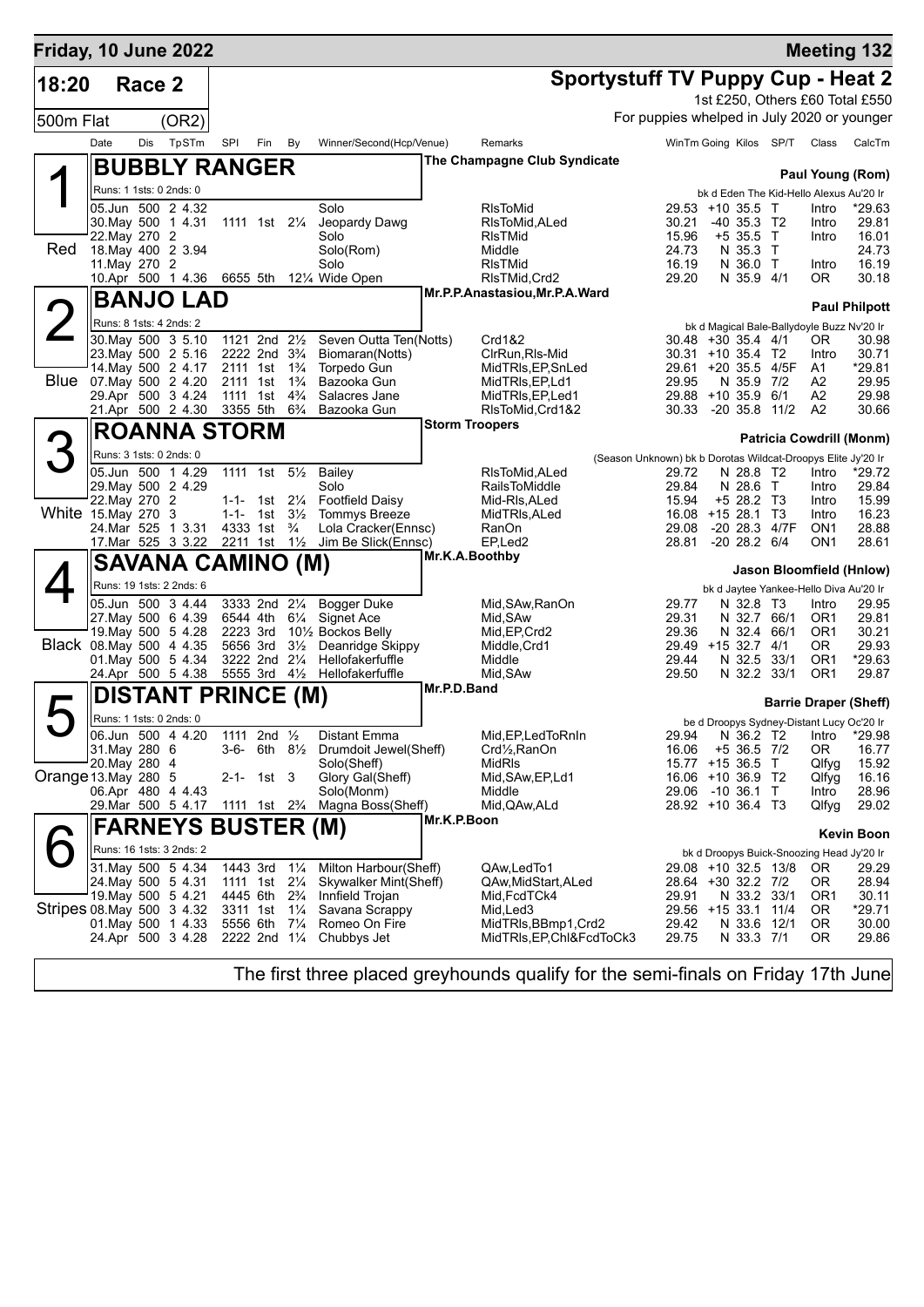| Friday, 10 June 2022       |                               |        |                                               |                                        |                                        |                     |                                                         |              |                                                           |                                                            |                                        |                         |                                                | <b>Meeting 132</b>              |
|----------------------------|-------------------------------|--------|-----------------------------------------------|----------------------------------------|----------------------------------------|---------------------|---------------------------------------------------------|--------------|-----------------------------------------------------------|------------------------------------------------------------|----------------------------------------|-------------------------|------------------------------------------------|---------------------------------|
| 18:35                      |                               | Race 3 |                                               |                                        |                                        |                     |                                                         |              | <b>Sportystuff TV Puppy Cup - Heat 3</b>                  |                                                            |                                        |                         |                                                |                                 |
|                            |                               |        |                                               |                                        |                                        |                     |                                                         |              |                                                           |                                                            |                                        |                         |                                                | 1st £250, Others £60 Total £550 |
| 500m Flat                  |                               |        | (OR2)                                         |                                        |                                        |                     |                                                         |              |                                                           | For puppies whelped in July 2020 or younger                |                                        |                         |                                                |                                 |
|                            | Date                          | Dis    | TpSTm                                         | SPI                                    | Fin                                    | By                  | Winner/Second(Hcp/Venue)                                |              | Remarks                                                   |                                                            |                                        | WinTm Going Kilos SP/T  | Class                                          | CalcTm                          |
|                            |                               |        | <b>MILTON HARBOUR</b>                         |                                        |                                        |                     |                                                         |              | Mrs.L.Butland, Mr.M.M.Garcia, Mr.J.Harris                 |                                                            |                                        |                         |                                                |                                 |
|                            |                               |        |                                               |                                        |                                        |                     |                                                         |              |                                                           |                                                            |                                        |                         |                                                | Lee Field (Unatt)               |
|                            |                               |        | Runs: 4 1sts: 1 2nds: 2                       |                                        |                                        |                     |                                                         |              |                                                           |                                                            |                                        |                         | bkw d Ballymac Bolger-Holycross Heidi Jy'20 Ir |                                 |
|                            | 20.Apr                        |        | 05.Jun 500 1 4.27                             |                                        |                                        |                     | NAME CHANGED from<br>Solo                               |              | Tommys Harbour<br><b>RIs</b>                              | 29.63 +10 35.1 T                                           |                                        |                         | Intro                                          | *29.73                          |
|                            |                               |        | 31. May 500 3 4.34                            |                                        | 2211 1st <sup>3</sup> / <sub>4</sub>   |                     | Skywalker Mint(Sheff)                                   |              | EP,Bmp1,Led2                                              | 29.08 +10 35.1 14/1                                        |                                        |                         | 0R                                             | 29.18                           |
| Red                        |                               |        | 26. May 500 3 4.42                            |                                        | 2222 2nd Nk                            |                     | Luminous Invader(Sheff)                                 |              | RIsToMid, FcdTCk1/4                                       | 29.28 +30 35.2 T2                                          |                                        |                         | Intro                                          | 29.61                           |
|                            |                               |        | 21. May 500 3 4.20<br>10. May 500 1 4.25      | 2111 2nd 3 <sup>3</sup> / <sub>4</sub> | 5566 6th 8 <sup>3</sup> / <sub>4</sub> |                     | <b>Storys Peewee</b><br>Moyvane Image                   |              | RIs-Mid, Crd1<br>RIs, EP, Led 1-4                         | 29.37<br>29.61 +10 34.9 7/1                                | N 35.2 16/1                            |                         | OR <sub>1</sub><br>A1                          | 30.07<br>30.01                  |
|                            |                               |        | <b>ILLKEEPITDARK</b>                          |                                        |                                        |                     |                                                         |              | Mrs.A.Kelly-Pilgrim                                       |                                                            |                                        |                         |                                                |                                 |
|                            |                               |        |                                               |                                        |                                        |                     |                                                         |              |                                                           |                                                            |                                        |                         |                                                | Allison Kelly-Pilgrim (Cryfd)   |
|                            |                               |        | Runs: 0 1sts: 0 2nds: 0<br>04.Jun 500 2 4.29  |                                        | 1111 1st                               | $2\frac{3}{4}$      |                                                         |              |                                                           |                                                            |                                        |                         | be b Droopy Buick-Freddies Girl Au'20 Ir       |                                 |
|                            |                               |        | 08. May 500 1 4.28                            | 3221 1st                               |                                        | $\overline{2}$      | Deanridge Whatif<br><b>Ballymac Lizzy</b>               |              | RIs-Mid, ALed<br>MidTRIs, Led <sup>1</sup> / <sub>2</sub> | 30.57<br>29.84                                             | $-60$ 29.5 T <sub>3</sub><br>N 29.3 T3 |                         | Intro<br>Intro                                 | 29.97<br>*29.84                 |
|                            |                               |        | 29.Apr 500 3 4.26                             | 2322 3rd                               |                                        | $\frac{3}{4}$       | <b>Ballymac Runner</b>                                  |              | MidTRIs, Led4                                             | $30.25 + 1029.0$ T3                                        |                                        |                         | Intro                                          | 30.40                           |
|                            |                               |        | Blue 08.Apr 570 5 5.55                        | 4556 6th                               |                                        | 5                   | Millridge Bryce(Trlee)                                  |              | SAw, NvShw, (Irish Race)                                  | $31.39 + 2028.6$<br>30.69 +20 28.1 3/1                     |                                        | 3/1                     | A1                                             | 31.74                           |
|                            |                               |        | 01.Apr 570 1 5.55<br>18.Mar 525 1 1.01        | 4444 4th<br>3333 3rd                   |                                        | 9<br>$5\frac{3}{4}$ | Ladyswell(Trlee)<br>Ballymac Snazzy(Newbr)              |              | EvCh, RIs, (Irish Race)<br>FinWell, (IrishRace)           | 28.49                                                      | N 29.0 20/1                            |                         | A1<br>ON <sub>1</sub>                          | 31.52<br>28.89                  |
|                            |                               |        | <b>DISTANT EMMA</b>                           |                                        |                                        |                     |                                                         | Mr.P.D.Band  |                                                           |                                                            |                                        |                         |                                                |                                 |
|                            |                               |        |                                               |                                        |                                        |                     |                                                         |              |                                                           |                                                            |                                        |                         |                                                | <b>Barrie Draper (Sheff)</b>    |
|                            |                               |        | Runs: 1 1sts: 0 2nds: 0                       |                                        |                                        |                     |                                                         |              |                                                           | (Season Unknown) bk b Droopys Sydney-Distant Lucy Oc'20 Ir |                                        |                         |                                                |                                 |
|                            |                               |        | 06.Jun 500 1 4.29<br>31. May 500 2 4.36       | 2222 1st<br>3555 4th                   |                                        | $\frac{1}{2}$<br>3  | <b>Distant Prince</b><br>Milton Harbour(Sheff)          |              | RIsToMid, LedRnIn<br>Bmp1                                 | 29.94<br>29.08 +10 28.2 7/2                                | N 28.4 T2                              |                         | Intro<br>OR.                                   | *29.94<br>29.43                 |
|                            |                               |        | 21. May 500 1 4.30                            |                                        | 1111 1st 21/4                          |                     | Flattenthecurve(Sheff)                                  |              | RIsToMid, EP, Led1                                        | 28.93 +20 28.1 T3                                          |                                        |                         | Qlfyg                                          | 29.13                           |
|                            |                               |        | White 14 May 500 1 4.48                       |                                        | 2222 1st <sup>3</sup> / <sub>4</sub>   |                     | Salty Lad(Sheff)                                        |              | RIsToMid, LedRunIn                                        | 29.70 +20 27.5 T3                                          |                                        |                         | Qlfyg                                          | 29.90                           |
|                            | 06. May 280 3<br>04.Apr 525 3 |        |                                               |                                        | 1st $5$                                |                     | Solo(Sheff)<br>Distant Aoife(Trlee)                     |              | <b>RIs</b><br>(Irish Trial)                               | 16.09<br>28.84                                             | $+5$ 27.0 T<br>29.0 T2                 |                         | Qlfyg                                          | 16.14<br>28.84                  |
|                            |                               |        | <b>FARNEYS RICHIE (M)</b>                     |                                        |                                        |                     |                                                         | Mr.K.P.Boon  |                                                           |                                                            |                                        |                         |                                                |                                 |
|                            |                               |        |                                               |                                        |                                        |                     |                                                         |              |                                                           |                                                            |                                        |                         |                                                | <b>Kevin Boon</b>               |
|                            |                               |        | Runs: 13 1sts: 2 2nds: 2<br>31 May 500 3 4.45 | 5566 6th                               |                                        | $6\frac{1}{2}$      | Savana Eruption(Sheff)                                  |              | CrdStart, FcdWide1                                        | 29.02 +10 31.5 5/2                                         |                                        |                         | bk d Magical Bale-Ballintee Annie Jy'20 Ir     | 29.64                           |
|                            |                               |        | 21. May 500 5 4.26                            | 5455 5th                               |                                        | $9\frac{3}{4}$      | <b>Ballymac Leon</b>                                    |              | FcdTCkWide1,Crd4                                          | 29.04                                                      | N 31.0 4/1                             |                         | 0R<br>OR1                                      | 29.81                           |
|                            |                               |        | 08. May 500 5 4.27                            |                                        | 4555 5th 81/2                          |                     | <b>Sporting Chile</b>                                   |              | Middle, (TrackRecord)                                     | 28.99 +15 31.5 3/1                                         |                                        |                         | OR.                                            | 29.80                           |
|                            |                               |        | Black 01. May 500 4 4.16<br>24.Apr 500 3 4.34 |                                        | 1111 1st<br>5666 5th                   | 5<br>$3\frac{1}{4}$ | Savana Banba<br>Global Vision                           |              | Mid, QAw, ALd<br>Middle                                   | 29.17 +10 31.6 7/2<br>29.67                                | N 31.5                                 | 10/1                    | 0R.<br>0R                                      | *29.27<br>29.93                 |
|                            |                               |        | 17.Apr 500 5 4.21                             |                                        | 2222 2nd 5                             |                     | <b>Bockos Belly</b>                                     |              | Middle, QAw, Crd1                                         | 29.34                                                      | N 31.1                                 | 25/1                    | 0R                                             | 29.75                           |
|                            |                               |        | SUPA NOVA (M)                                 |                                        |                                        |                     |                                                         |              | Mr.P.D.Burr,Mr.S.Chinman,Mr.T.H.Devaney,Mr.P.Riley        |                                                            |                                        |                         |                                                |                                 |
|                            |                               |        |                                               |                                        |                                        |                     |                                                         |              |                                                           |                                                            |                                        |                         |                                                | Paul Burr (Yrmth)               |
|                            |                               |        | Runs: 8 1sts: 1 2nds: 2<br>01.Jun 462 5 5.47  |                                        |                                        |                     | 4543 3rd 21/4 Swift Raisin(Yrmth)                       |              | Mid-W,Crd1                                                | 27.77                                                      | N 30.9 2/1                             |                         | bk d Eden The Kid-Swift Henna Au'20 Ir         |                                 |
|                            |                               |        | 28. May 462 5 5.50                            |                                        | 4665 5th 6½                            |                     | Gracias Lorenzo(Yrmth)                                  |              | Mid-W,BCrd1                                               | 28.03                                                      | N 30.9 6/4J                            |                         | <b>A1</b><br>A1                                | 27.95<br>28.55                  |
|                            |                               |        | 18 May 462 5 5.37                             |                                        | 2222 1st 1/2                           |                     | Gracias Lorenzo(Yrmth)                                  |              | Mid-W,StrFin                                              | 27.70 +10 31.0 7/2                                         |                                        |                         | A1                                             | 27.80                           |
| Orange 11 May 462 5 5.40   |                               |        | 07 May 462 3 5.36                             |                                        | 3322 2nd 1                             |                     | Drumdoit Lucy(Yrmth)                                    |              | Mid-W,ChlRunIn                                            |                                                            |                                        | 27.76 +10 31.1 13/8F A1 | ReQul                                          | 27.94<br>28.02                  |
|                            |                               |        | 10.Apr 500 6 4.24                             | 3322 2nd 2                             |                                        |                     | Solo(Yrmth)<br>Swift Iconic                             |              | Mid-W<br>Mid, Crd1, FinWell                               | 28.02<br>29.45 +10 30.6 7/1                                | N 31.0                                 | $\top$                  | 0R                                             | *29.71                          |
|                            |                               |        |                                               |                                        |                                        |                     |                                                         | Mrs.A.J.Jeal |                                                           |                                                            |                                        |                         |                                                |                                 |
|                            |                               |        | ANTIGUA SUGAR (M)                             |                                        |                                        |                     |                                                         |              |                                                           |                                                            |                                        |                         |                                                | <b>Mark Wallis (SuffD)</b>      |
|                            |                               |        | Runs: 2 1sts: 0 2nds: 0                       |                                        |                                        |                     |                                                         |              |                                                           | (Season Unknown) wbk b Ballymac Bolger-Dolce Vita Au'20 Ir |                                        |                         |                                                |                                 |
|                            | 01.Apr                        |        | 04.Jun 500 5 4.24                             |                                        | 2223 3rd                               | $2\frac{1}{2}$      | NAME CHANGED from<br>Droopys Mural                      |              | On Your Marks<br>Mid, EP, ChITo 3                         | 29.64                                                      |                                        | -10 27.7 5/4F           | OR.                                            | 29.72                           |
|                            |                               |        | 28. May 480 3 4.42                            |                                        |                                        |                     | Solo(Monm)                                              |              | Middle                                                    | 28.55                                                      | $-30$ 27.6                             | $\top$                  | Intro                                          | 28.25                           |
| Stripes 11. May 500 5 4.22 |                               |        |                                               |                                        | 1111 1st                               | $5\frac{3}{4}$      | <b>Right Fork</b>                                       |              | Mid, ALed                                                 | 29.44                                                      | N 27.8 T2                              |                         | Qlfyg                                          | $*29.44$                        |
|                            |                               |        | 30.Apr 480 3 4.53<br>23.Apr 480 3 4.45        |                                        | 4453 3rd                               | $4\frac{1}{4}$      | Ballintee Emily(Monm)<br>1111 1st 3¼ Aussie Mccoy(Monm) |              | Mid, Crd2&4<br>MiddleToWide, AlwaysLed                    | 28.84<br>28.81                                             | -30 27.6 5/2<br>-20 27.5 T2            |                         | IV.<br>Intro                                   | 28.88<br>28.61                  |
|                            |                               |        |                                               |                                        |                                        |                     |                                                         |              |                                                           |                                                            |                                        |                         |                                                |                                 |
|                            |                               |        |                                               |                                        |                                        |                     |                                                         |              |                                                           |                                                            |                                        |                         |                                                |                                 |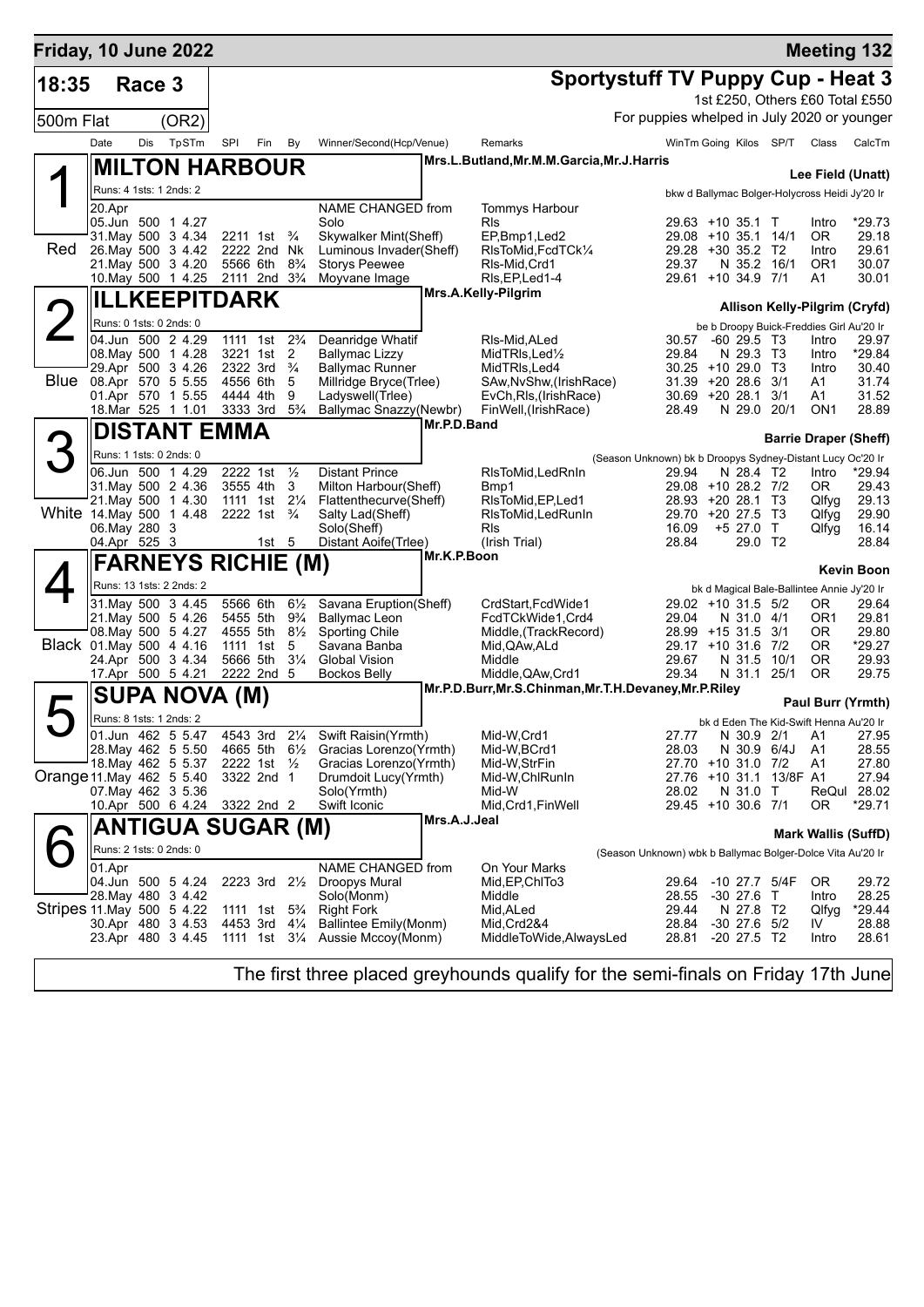| Friday, 10 June 2022      |        |              |                                               |          |                                                                            |                                  |                                                  |                      |                                           |                                                          |              |               |                                   |                        | <b>Meeting 132</b>                        |
|---------------------------|--------|--------------|-----------------------------------------------|----------|----------------------------------------------------------------------------|----------------------------------|--------------------------------------------------|----------------------|-------------------------------------------|----------------------------------------------------------|--------------|---------------|-----------------------------------|------------------------|-------------------------------------------|
| 18:50                     |        | Race 4       |                                               |          |                                                                            |                                  |                                                  |                      | <b>Sportystuff TV Puppy Cup - Heat 4</b>  |                                                          |              |               |                                   |                        |                                           |
|                           |        |              |                                               |          |                                                                            |                                  |                                                  |                      |                                           |                                                          |              |               |                                   |                        | 1st £250, Others £60 Total £550           |
| 500m Flat                 |        |              | (OR2)                                         |          |                                                                            |                                  |                                                  |                      |                                           | For puppies whelped in July 2020 or younger              |              |               |                                   |                        |                                           |
|                           | Date   | Dis          | TpSTm                                         | SPI      | Fin                                                                        | By                               | Winner/Second(Hcp/Venue)                         |                      | Remarks                                   | WinTm Going Kilos SP/T                                   |              |               |                                   | Class                  | CalcTm                                    |
|                           |        |              |                                               |          |                                                                            |                                  |                                                  |                      | <b>The Last Dance Syndicate</b>           |                                                          |              |               |                                   |                        |                                           |
|                           |        |              | <b>AIDEN MCCOY</b>                            |          |                                                                            |                                  |                                                  |                      |                                           |                                                          |              |               |                                   |                        | <b>Mark Wallis (SuffD)</b>                |
|                           |        |              | Runs: 9 1sts: 2 2nds: 1                       |          |                                                                            |                                  |                                                  |                      |                                           |                                                          |              |               |                                   |                        | bk d Magical Bale-Cashen Maureen Au'20 Br |
|                           |        |              | 31. May 500 3 4.23<br>24. May 500 3 4.32      |          | 3333 4th<br>4444 4th                                                       | $4\frac{3}{4}$<br>$1\frac{3}{4}$ | Savana Dismount<br>Savana Dismount               |                      | Mid.MvdOff&Crd1<br>MidToRIs, Crd1         | 29.52 +10 37.6 10/3<br>29.82 +20 38.0 10/3               |              |               |                                   | A1<br>A1               | 30.00<br>30.15                            |
|                           |        |              | 17. May 500 2 4.37                            |          | 5544 4th                                                                   | $6\frac{1}{4}$                   | Luminous Invader                                 |                      | RIsTMid, Crd3, RanOn                      | 29.29 +20 38.2 11/4                                      |              |               |                                   | A1                     | 30.00                                     |
| Red                       |        |              | 10. May 500 2 4.43                            |          | 5533 3rd                                                                   | $4\frac{1}{2}$                   | Moyvane Image                                    |                      | RIsTMid.RanOn                             | 29.61 +10 38.2 5/4F                                      |              |               |                                   | A1                     | 30.08                                     |
|                           |        |              | 03. May 500 2 4.27                            |          | 2222 2nd 21/2                                                              |                                  | <b>Magical Oscar</b>                             |                      | RIsTMid, EP                               | $29.50 + 10.38.1$                                        |              |               | 11/4                              | A1                     | 29.81                                     |
|                           |        |              | 12.Apr 500 4 4.27                             |          | 4311 1st 2                                                                 |                                  | Manyana                                          | <b>Mr.B.Matthews</b> | Mid, EP, Led 3                            | 29.64 +10 37.0 3/1                                       |              |               |                                   | A2                     | $*29.74$                                  |
|                           |        |              | <b>HES THE GREATEST</b>                       |          |                                                                            |                                  |                                                  |                      |                                           |                                                          |              |               |                                   |                        | <b>Brendan Matthews (Irish)</b>           |
|                           |        |              | Runs: 0 1sts: 0 2nds: 0                       |          |                                                                            |                                  |                                                  |                      |                                           |                                                          |              |               |                                   |                        | bk d Ballymac Bolger-Dolce Vita Au'20 Ir  |
|                           |        |              | 27. May 525 3 2.32                            |          | 4466 6th                                                                   | $9\frac{1}{4}$                   | Lynchy Boy(Shelb)                                |                      | SAw, Outpaced                             | 28.40                                                    | N            |               | 5/2                               | A1                     | 29.05                                     |
|                           |        |              | 13. May 525 2 4.51<br>06. May 525 3 4.32      |          | 5455 5th<br>1111 1st $5\frac{1}{2}$                                        | 6                                | Vixons Showman(Kknny)<br>Shady Bueno(Kknny)      |                      | MsdBrk, RanOn<br>FAw, ALd                 | 28.89<br>28.94                                           | $-20$<br>-30 |               | 4/6F<br>4/6F                      | ON1<br>ON <sub>1</sub> | 29.11<br>28.64                            |
| Blue                      |        | 29.Apr 525 3 |                                               |          | 1st                                                                        | 9                                | Gourmet Paradise(Kknny)                          |                      | <b>RIsToMid</b>                           | 28.95                                                    | $-20$        |               | T2                                |                        | 28.75                                     |
|                           |        | 20.Apr 525 4 |                                               |          | 1st 24                                                                     |                                  | Aquila(Kknny)                                    |                      | <b>RIsToMid</b>                           | 29.18                                                    | -30          |               | T2                                |                        | 28.88                                     |
|                           |        |              |                                               |          |                                                                            |                                  |                                                  |                      | Mr.R.E.Dean, Mr.P.M.Surridge              |                                                          |              |               |                                   |                        |                                           |
|                           |        |              |                                               |          |                                                                            |                                  | <b>DEANRIDGE SKIPPY (M)</b>                      |                      |                                           |                                                          |              |               |                                   |                        | Allison Kelly-Pilgrim (Cryfd)             |
|                           |        |              | Runs: 4 1sts: 2 2nds: 0                       |          |                                                                            |                                  |                                                  |                      |                                           |                                                          |              |               |                                   |                        | bk d Ballymac Bolger-Dolce Vita Au'20 Ir  |
|                           | 30.Mar |              |                                               |          |                                                                            |                                  | NAME CHANGED from                                |                      | Takeout Merchant                          |                                                          |              |               |                                   |                        |                                           |
|                           |        |              | 28. May 500 6 4.32                            | 6666 6th |                                                                            | $7\frac{1}{2}$                   | <b>Makeit For Waz</b>                            |                      | Mid-W,SAw                                 | 29.64                                                    |              |               | N 32.0 11/8F OR1                  |                        | 30.25                                     |
|                           |        |              | 21 May 500 5 4.18<br>White 08 May 500 5 4.10  |          | 1111 1st $\frac{1}{2}$                                                     |                                  | Coppice Brewer                                   |                      | Mid, EP, Led1                             | 29.37                                                    |              |               | N 31.6 13/8F OR1                  | OR.                    | *29.37                                    |
|                           |        |              | 29.Apr 500 3 4.10                             |          | 1112 1st<br>1111 1st 2 <sup>3</sup> / <sub>4</sub>                         | 2                                | Havana Robusto<br>Deanridge Whatif               |                      | Mid, VQAw, ALed<br>MidTW, VQAw, ALed      | 29.49 +15 31.7 14/1<br>29.81                             |              | $+10$ 31.0 T3 |                                   | Intro                  | 29.64<br>29.91                            |
|                           |        |              | 22.Apr 500 4 4.12 1334 5th 61/2               |          |                                                                            |                                  | Chelms Road                                      |                      | MidTW,EP                                  | 29.58                                                    |              | N 30.7 28/1   |                                   | <b>OR</b>              | 30.10                                     |
|                           |        |              |                                               |          |                                                                            |                                  | BLACKHOUSE HARRY (M)                             | Mr.S.Ray             |                                           |                                                          |              |               |                                   |                        | <b>Stuart Ray (Newcl)</b>                 |
|                           |        |              | Runs: 19 1sts: 10 2nds: 3                     |          |                                                                            |                                  |                                                  |                      |                                           |                                                          |              |               |                                   |                        | bk d Confident Rankin-Emers Diva Au'20 Ir |
|                           |        |              | 05.Jun 500 3 4.21                             |          |                                                                            |                                  | Solo                                             |                      | Mid                                       | 29.45                                                    |              | +10 32.7 T    |                                   | Intro                  | $*29.55$                                  |
|                           |        |              | 31 May 480 4 4.73                             |          | 4544 3rd                                                                   | $2\frac{1}{4}$                   | <b>Ballintee Emily(Newcl)</b>                    |                      | BBmp1/ <sub>4</sub> , Crowded2, RanOn     | 28.98                                                    |              |               | -20 33.1 1/2F OR                  |                        | 28.96                                     |
|                           |        |              | 18. May 480 3 4.70                            |          | 3311 1st 21/ <sub>2</sub>                                                  |                                  | Droopys Odds On(Newcl)                           |                      | Led <sub>2</sub>                          | 28.48                                                    |              |               | N 33.4 10/11 FA1                  |                        | 28.48                                     |
|                           |        |              | Black 10. May 480 3 4.70<br>04 May 480 3 4.67 |          | 5311 1st<br>3222 2nd 11/2                                                  | $1\frac{1}{2}$                   | Droopys Hooray(Newcl)<br>Killieford Defoe(Newcl) |                      | $Led\frac{1}{2}$<br>AlwaysHandy,FcdTCk1/2 | 28.41<br>28.47                                           |              |               | N 33.2 5/6F A1<br>N 33.4 11/8F A1 |                        | 28.41<br>28.59                            |
|                           |        |              | 29.Apr 480 3 4.84                             |          | 6443 3rd                                                                   | $3\frac{1}{2}$                   | Droopys Hooray(Newcl)                            |                      | StbStt.RanOn                              | 28.54                                                    |              |               | N 33.4 11/8F A1                   |                        | 28.82                                     |
|                           |        |              | <b>HAVANA LOVER (M)</b>                       |          |                                                                            |                                  |                                                  |                      | K.S.S. Syndicate                          |                                                          |              |               |                                   |                        |                                           |
|                           |        |              |                                               |          |                                                                            |                                  |                                                  |                      |                                           |                                                          |              |               |                                   |                        | Elizabeth McNair (CPark)                  |
|                           |        |              | Runs: 9 1sts: 4 2nds: 0<br>05.Jun 480 3 3.22  |          |                                                                            |                                  | 3433 3rd 31/2 Warzone Tom(CPark)                 |                      | Mid, SAw, Bmp1, RanOn                     | (Season Unknown) bkw b Laughil Blake-Love Honey Au'20 Ir |              |               |                                   |                        | 28.95 -20 28.0 3/1 OR 29.03               |
|                           |        |              | 29. May 480 4 3.42                            |          |                                                                            |                                  | 6443 1st SH Droopys Supremo(CPark)               |                      | VSAw, Mid, StrFin, LdNrLn                 | 29.14 -10 28.0 9/4                                       |              |               |                                   | 0R                     | 29.04                                     |
|                           |        |              | 20. May 500 5 4.40                            |          |                                                                            |                                  | 6554 4th 4¼ Bobsleigh Dream                      |                      | Mid, SAw                                  | 29.20 +10 27.9 2/1                                       |              |               |                                   | OR1                    | 29.64                                     |
| Orange 08. May 500 4 4.27 |        |              |                                               |          | 2111 1st $7\frac{1}{2}$                                                    |                                  | Seomra Razl                                      |                      | Mid,Led1                                  | 29.25 +15 28.2 4/6F                                      |              |               |                                   | 0R                     | 29.40                                     |
|                           |        |              | 24.Apr 500 1 4.36<br>03.Apr 500 2 4.31        |          | 4444 5th                                                                   |                                  | 6½ Hellofakerfuffle<br>Havana Robusto            |                      | Mid, SAw, CrdRnIn<br>RIsTMid, Led 2       | 29.50<br>29.42 -20 27.9 T2                               |              | N 28.1        | 1/4F                              | OR1<br>Intro           | 30.03<br>$*29.22$                         |
|                           |        |              |                                               |          | 2211 1st 4                                                                 |                                  |                                                  |                      | Mr.M.A.Thompson                           |                                                          |              |               |                                   |                        |                                           |
|                           |        |              |                                               |          |                                                                            |                                  | <b>BOX OFFICE BENNY (W)</b>                      |                      |                                           |                                                          |              |               |                                   |                        | <b>Matthew Dartnall (CPark)</b>           |
|                           |        |              | Runs: 0 1sts: 0 2nds: 0                       |          |                                                                            |                                  |                                                  |                      |                                           |                                                          |              |               |                                   |                        | bk d Slippery Robert-Be Slow Dor Au'20 Ir |
|                           | 08.Jun |              |                                               |          |                                                                            |                                  | NAME CHANGED from                                |                      | Hanover Allblack                          |                                                          |              |               |                                   |                        |                                           |
|                           |        |              | 23. May 500 3 4.36<br>05 May 500 5 4.49       |          | 3333 2nd 4 <sup>3</sup> / <sub>4</sub><br>$3333 \text{ 3rd } 6\frac{3}{4}$ |                                  | Savana Ruinart<br>Scooby Prince                  |                      | MidToWide, SAw<br>Middle                  | 29.49 +10 35.1 T3<br>29.38 +20 34.5 T3                   |              |               |                                   | Intro<br>Qlfyg         | *29.98<br>30.12                           |
| Stripes 01. May 270 1     |        |              |                                               |          |                                                                            |                                  | Solo                                             |                      | Middle                                    | 16.32                                                    |              | N 34.5 T      |                                   | Intro                  | 16.32                                     |
|                           |        |              | 02.Apr 525 5 3.43                             |          | 6644 2nd <sup>3</sup> / <sub>4</sub>                                       |                                  | Grangeview Best(Glway)                           |                      | SAw, FinStr                               | 28.97                                                    | $-20$        |               | 3/1                               | AO.                    | 28.82                                     |
|                           |        |              | 24. Mar 550 6 4.63 2211 1st 4                 |          |                                                                            |                                  | Pierview Hulk(Glway)                             |                      | RanOn                                     | 30.14                                                    | N            |               | 1/1                               | A3                     | 30.04                                     |
|                           |        |              |                                               |          |                                                                            |                                  |                                                  |                      |                                           |                                                          |              |               |                                   |                        |                                           |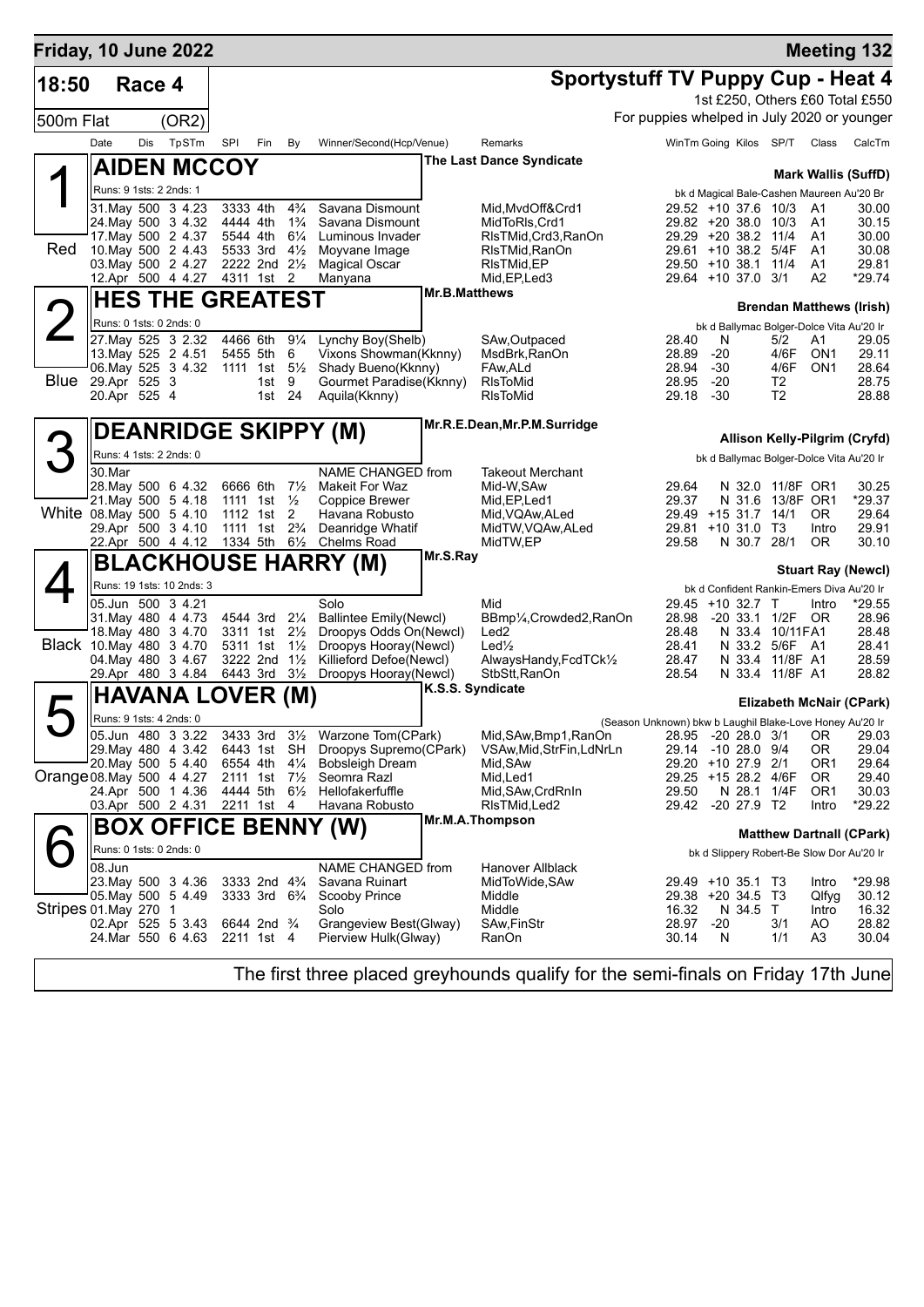| Friday, 10 June 2022                  |              |        |                                                                    |            |                                                         |                         |                                                                        |               |                                                       |                                                                                 |          |                               |                        |                                    | <b>Meeting 132</b>                                  |
|---------------------------------------|--------------|--------|--------------------------------------------------------------------|------------|---------------------------------------------------------|-------------------------|------------------------------------------------------------------------|---------------|-------------------------------------------------------|---------------------------------------------------------------------------------|----------|-------------------------------|------------------------|------------------------------------|-----------------------------------------------------|
| 19:10                                 |              | Race 5 |                                                                    |            |                                                         |                         |                                                                        |               | <b>Madri Excepcional Ladies Stakes - Heat 1</b>       |                                                                                 |          |                               |                        |                                    |                                                     |
|                                       |              |        |                                                                    |            |                                                         |                         |                                                                        |               |                                                       |                                                                                 |          |                               |                        |                                    | 1st £250, Others £60 Total £550<br>For bitches only |
| 500m Flat                             |              |        | (OR2)                                                              |            |                                                         |                         |                                                                        |               |                                                       |                                                                                 |          |                               |                        |                                    |                                                     |
|                                       | Date         | Dis    | TpSTm                                                              | SPI        | Fin                                                     | By                      | Winner/Second(Hcp/Venue)                                               |               | Remarks<br><b>The Mad Monk Syndicate</b>              |                                                                                 |          |                               | WinTm Going Kilos SP/T | Class                              | CalcTm                                              |
|                                       |              |        | <b>ARTHUR PUMPKIN</b>                                              |            |                                                         |                         |                                                                        |               |                                                       |                                                                                 |          |                               |                        |                                    | <b>Patrick Godfrey (Swndn)</b>                      |
|                                       |              |        | Runs: 20 1sts: 3 2nds: 5                                           |            |                                                         |                         |                                                                        |               |                                                       | (Season 08.Fb'22) bk b Out Of Range ASB-Ballyboy Flash Nv'19 Ir                 |          |                               |                        |                                    |                                                     |
|                                       | 05.Jun 262 1 |        | 30. May 500 1 4.26                                                 |            |                                                         |                         | Solo(Swndn)<br>Solo                                                    |               | <b>RIs</b><br>Rails                                   | 15.75<br>30.28                                                                  |          | N 25.8<br>$-40$ 25.7 T        | $\top$                 | Intro                              | xLame 15.75<br>*29.88                               |
|                                       |              |        | 14. May 480 2 4.55                                                 |            | 5666 6th                                                | $8\frac{1}{2}$          | Billis Tudor(Monm)                                                     |               | MsdBrk, RIs, Crd1                                     | 28.68                                                                           |          | $-30$ 26.5 12/1               |                        | OR.                                | 29.05                                               |
| Red                                   |              |        | 07 May 480 2 4.55<br>01. May 500 1 4.25                            |            | 6455 5th<br>4466 6th                                    | $8\frac{3}{4}$<br>7     | Lemming Fizz(Monm)<br>Pocket Lola                                      |               | SAw, RIs, Crd <sup>1</sup> /4&2<br>Rails, Crd2        | 28.62<br>29.56                                                                  |          | $-30$ 26.7 $9/1$<br>N 26.8    | 25/1                   | OR <sub>3</sub><br>OR.             | 29.03<br>30.11                                      |
|                                       |              |        | 24.Apr 476 1 4.07                                                  |            | 1111 1st                                                | $1\frac{3}{4}$          | Arthur Muffin(Swndn)                                                   |               | RIs, ALed                                             | 28.92                                                                           |          | N 26.7 T3                     |                        | xSsn                               | 28.92                                               |
|                                       |              |        | <b>WHATS UP</b>                                                    | <b>EVA</b> |                                                         |                         |                                                                        |               | Mrs.D.Benson,Mr.J.D.Radford                           |                                                                                 |          |                               |                        |                                    | <b>Richard Rees (Hove)</b>                          |
|                                       |              |        | Runs: 20 1sts: 9 2nds: 4                                           |            |                                                         |                         |                                                                        |               |                                                       | (Season Unknown) bk b Laughil Blake-Snow Acorn Nv'19 Ir                         |          |                               |                        |                                    |                                                     |
|                                       |              |        | 28. May 500 3 4.29                                                 |            | 5555 5th                                                | $4\frac{1}{2}$          | <b>Makeit For Waz</b>                                                  |               | Rails                                                 | 29.64                                                                           |          | N 28.3 11/4                   |                        | OR <sub>1</sub>                    | 30.00                                               |
|                                       |              |        | 20. May 500 1 4.18<br>11 May 500 1 4.15                            |            | 2222 2nd 3                                              |                         | Cape Cloud<br>Solo                                                     |               | RIs, EP<br>Rails, QAw                                 | 29.32<br>29.87                                                                  |          | N 28.1 5/1<br>N 28.3          | $\top$                 | OR <sub>1</sub><br>Intro           | *29.57<br>29.87                                     |
|                                       |              |        | Blue 01 May 500 2 4.17                                             |            | 2224 4th                                                | $4\frac{3}{4}$          | Pocket Lola                                                            |               | Rails, EP, Crd4                                       | 29.56                                                                           |          | N 28.3 7/2                    |                        | OR.                                | 29.94                                               |
|                                       |              |        | 22.Apr 500 1 4.16<br>17.Apr 500 2 4.20                             |            |                                                         |                         | Solo<br>Solo                                                           |               | Rails<br>RIs, QAw                                     | 29.90<br>29.73 +10 28.1 T                                                       |          | N 28.1 T                      |                        | Intro<br>Intro                     | 29.90<br>29.83                                      |
|                                       |              |        |                                                                    |            |                                                         |                         |                                                                        | Mr.B.Efdal    |                                                       |                                                                                 |          |                               |                        |                                    |                                                     |
|                                       |              |        | <b>MISS DIOR</b>                                                   |            |                                                         |                         |                                                                        |               |                                                       |                                                                                 |          |                               |                        |                                    | <b>Nathan Hunt (Rom)</b>                            |
|                                       |              |        | Runs: 16 1sts: 3 2nds: 4<br>03.Jun 575 4 14.02 3444 4th            |            |                                                         | $5\frac{1}{4}$          | Baby Bullet(Rom)                                                       |               | Middle, Bumped1                                       | (Season Unknown) bk b Droopys Sydney-Ruby Valley Ap'20 Ir<br>35.35 +20 32.7 3/1 |          |                               |                        |                                    | 35.96                                               |
|                                       |              |        | 27. May 575 4 13.81 2233 3rd                                       |            |                                                         | $5\frac{3}{4}$          | Baby Bullet(Rom)                                                       |               | EarlyPace, Middle                                     | 35.42                                                                           |          | $-20$ 32.9 $7/2$              |                        | OR <sub>2</sub><br>OR <sub>2</sub> | 35.68                                               |
|                                       |              |        | 20. May 575 5 13.74 1111 2nd SH                                    |            |                                                         |                         | Baby Bullet(Rom)                                                       |               | QAway, Middle, Led ToNrLine                           | 35.44                                                                           |          | N 32.9                        | 3/1                    | 0R                                 | 35.45                                               |
|                                       |              |        | White 13. May 575 5 13.99 6455 5th<br>06. May 575 6 13.89 1111 1st |            |                                                         | 10                      | Duggee Dodo(Rom)<br>14 <sup>3</sup> / <sub>4</sub> Call Back Jack(Rom) |               | Middle, Bumped 1&2&4<br>QAway, MidToRIs, ALed         | 35.44 +20 32.8<br>35.68                                                         |          | N 32.8                        | 4/1<br>T <sub>2</sub>  | OR <sub>3</sub>                    | 36.44<br>35.68                                      |
|                                       |              |        | 29.Apr 400 6 3.95 1222 2nd                                         |            |                                                         | $\overline{\mathbf{1}}$ | Dapper Dinnen(Rom)                                                     |               | QAway, Wide, Bumped <sup>1</sup> / <sub>2</sub>       | 24.82                                                                           |          | N 32.7 T2                     |                        |                                    | 24.90                                               |
|                                       |              |        | GOLDIES MABBUTT                                                    |            |                                                         |                         |                                                                        |               | Mr.J.E.Collins, Mrs.J.Nock                            |                                                                                 |          |                               |                        |                                    | <b>Christopher Fereday (Monm)</b>                   |
|                                       |              |        | Runs: 40 1sts: 8 2nds: 10                                          |            |                                                         |                         |                                                                        |               |                                                       | (Ssn Suppressed) wbk b Ballymac Matt-Ballymac Efirgie Jy'19 Ir                  |          |                               |                        |                                    |                                                     |
|                                       |              |        | 28. May 480 1 4.45                                                 |            | 3334 3rd                                                | $\overline{4}$          | Antigua Woofwoof(Monm)                                                 |               | EP, RIs, Crd4                                         | 28.41                                                                           |          | $-10$ 28.1 $5/2$              |                        | OR <sub>3</sub>                    | 28.64                                               |
|                                       |              |        | 21. May 480 3 4.35<br>12. May 480 3 3.51                           |            | 1111 1st<br>2222 2nd 21/4                               | $3\frac{1}{4}$          | Vixons Power(Monm)<br>Romeo De Niro(PBarr)                             |               | VQAw, RIs, ALed<br>EP, MidRIs, Crd1, AHandy           | 28.23<br>28.17 +10 27.9 6/1                                                     |          | N 27.9 6/4F                   |                        | A1<br>OR.                          | 28.23<br>28.45                                      |
| Black 01.May 476                      |              |        | 1 3.94                                                             |            | 1111 1st                                                | $4\frac{3}{4}$          | Coppice Fire(Swndn)                                                    |               | Rails, QAw, ALed                                      | 28.11                                                                           |          | $+1027.8$                     | 6/1                    | 0R                                 | 28.21                                               |
|                                       |              |        | 26.Apr 500 1 4.34                                                  |            | 1222 1st Hd                                             |                         | Goldies Symnsy<br>101/ <sub>2</sub> Savana Poncho                      |               | RIs, Led To 2, Cm Ag Rn In                            | 29.89                                                                           |          | N 27.9 T2                     |                        | Intro                              | *29.89                                              |
|                                       |              |        | 08.Aug 500 3 4.28                                                  |            | 5666 6th                                                |                         |                                                                        | Mr.K.C.Robins | Middle                                                | 29.59                                                                           |          | N 28.7 8/1                    |                        | 0R                                 | 30.44                                               |
|                                       |              |        | LUNA JEZABELLE (M)                                                 |            |                                                         |                         |                                                                        |               |                                                       |                                                                                 |          |                               |                        |                                    | Keith Robins (SuffD)                                |
|                                       |              |        | Runs: 35 1sts: 6 2nds: 11                                          |            |                                                         |                         |                                                                        |               |                                                       | (Season Unknown) bk b Droopys Sydney-Brogan Tic Tac Nv'19 Ir                    |          |                               |                        |                                    |                                                     |
|                                       |              |        | 01.Jun 415 3 4.89<br>25 May 415 3 4.99                             |            | 2111 1st 51/4<br>5554 2nd 3 <sup>3</sup> / <sub>4</sub> |                         | De Bock(Harlw)<br>Kyletaun Molly(Harlw)                                |               | EP,Crd&Led1,Middle<br>StbStart, RanOn                 | 26.25<br>26.42                                                                  |          | N 27.4<br>N 27.4              | 5/4F<br>2/1F           | 0R<br>0R                           | 26.25<br>26.72                                      |
|                                       |              |        | 18. May 415 5 4.87                                                 |            | 2433 2nd 5                                              |                         | Lamorna Ollie(Harlw)                                                   |               | EvCh                                                  | 26.09                                                                           |          | N 26.6 10/3                   |                        | 0R                                 | 26.49                                               |
| Orange 11 May 415 5 4.98              |              |        | 07. May 500 4 4.20                                                 |            | 6444 4th 7<br>1111 2nd 31/ <sub>2</sub>                 |                         | Kylenoe Spirit(Harlw)<br>Glenvale Tony                                 |               | VSAw, BBmp1<br>Mid, LedTo4                            | 26.54<br>29.80                                                                  |          | $-10$ 26.7 $4/1$<br>N 26.7 T2 |                        | OR <sub>3</sub><br>Intro           | 27.00<br>*30.09                                     |
|                                       |              |        | 29.Aug 500 6 4.34                                                  |            | 6666 5th 81/4                                           |                         | Droopys Aoife                                                          |               | Middle, SAw, Crd1                                     | 29.69                                                                           |          | N 26.7 11/2                   |                        | 0R                                 | 30.35                                               |
|                                       |              |        | GETAWAYWITHIT (W)                                                  |            |                                                         |                         |                                                                        | Mr.B.Matthews |                                                       |                                                                                 |          |                               |                        |                                    |                                                     |
|                                       |              |        | Runs: 1 1sts: 0 2nds: 0                                            |            |                                                         |                         |                                                                        |               |                                                       | (Season Unknown) bk b Droopys Cain-Precious Story Ap'19 Ir                      |          |                               |                        |                                    | <b>Brendan Matthews (Irish)</b>                     |
|                                       |              |        | 20. May 500 6 4.34                                                 |            | 6655 5th                                                | - 9                     | Ballinabola Ed                                                         |               | Wide, SAw                                             | 28.97                                                                           |          | N 30.2 33/1                   |                        | OR <sub>1</sub>                    | *29.69                                              |
|                                       |              |        | 07. May 750 6 13.77 2222 3rd 3                                     |            |                                                         |                         | Tinnock Solis(Shelb)                                                   |               | EvAw, FinWll, (Irish Race)                            | 41.56                                                                           | +40      |                               | 4/7                    | DD <sub>0</sub>                    | 42.17                                               |
| Stripes 22.Apr 750 5 13.36 4432 2nd 2 |              |        | 30.Apr 575 6 4.83                                                  |            | 3422 2nd 2                                              |                         | Sentimental Lad(Shelb)<br>Jacktavern Bella(Lmrck)                      |               | W1, Fin Well, (Irish Race)<br>Chl&CrdBStr.(IrishRace) | 31.42<br>41.88                                                                  | -50<br>N |                               | 5/1<br>9/1             | AA0<br>DD <sub>0</sub>             | 31.06<br>42.02                                      |
|                                       | 09.Apr 525 6 |        |                                                                    |            |                                                         | 2nd $1\frac{1}{2}$      | Glogheen Lass(Lmrck)                                                   |               | (IrishTrial)                                          | 28.59                                                                           | N        |                               | T <sub>2</sub>         |                                    | 28.69                                               |
|                                       |              |        | 26.Mar 600 6 6.01                                                  |            | 2345 5th 6                                              |                         | Pennylane Sheba(Shelb)                                                 |               | EvAw, Imp                                             | 32.60                                                                           | N        |                               | 5/1                    | AA0                                | 33.04                                               |
|                                       |              |        |                                                                    |            |                                                         |                         |                                                                        |               |                                                       |                                                                                 |          |                               |                        |                                    |                                                     |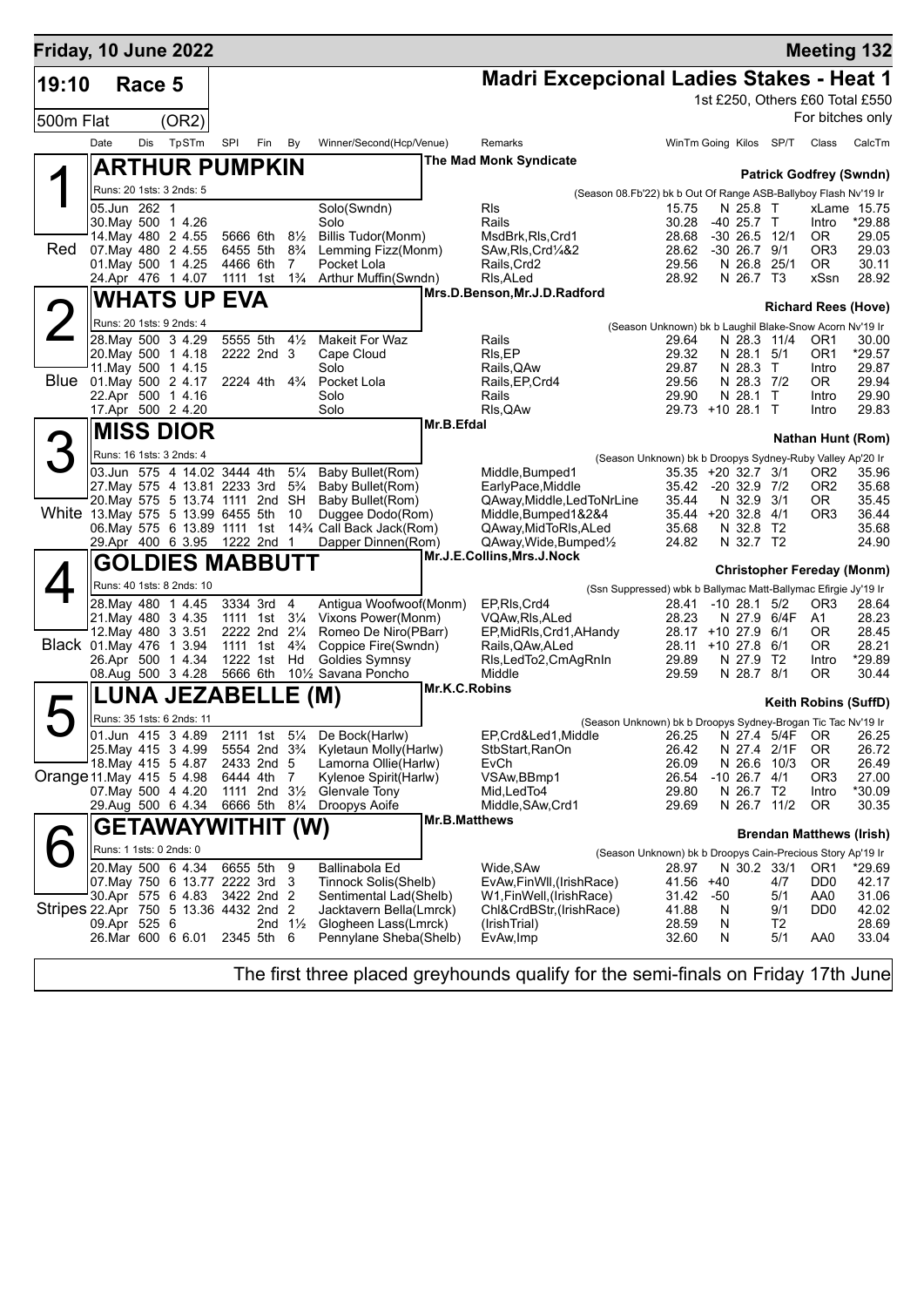| Friday, 10 June 2022                   |                         |        |                                                                 |                                        |                           |                                  |                                                 |             |                                                                                        |                              |                           |                         |                                    | <b>Meeting 132</b>              |
|----------------------------------------|-------------------------|--------|-----------------------------------------------------------------|----------------------------------------|---------------------------|----------------------------------|-------------------------------------------------|-------------|----------------------------------------------------------------------------------------|------------------------------|---------------------------|-------------------------|------------------------------------|---------------------------------|
| 19:30                                  |                         | Race 6 |                                                                 |                                        |                           |                                  |                                                 |             | <b>Madri Excepcional Ladies Stakes - Heat 2</b>                                        |                              |                           |                         |                                    |                                 |
|                                        |                         |        |                                                                 |                                        |                           |                                  |                                                 |             |                                                                                        |                              |                           |                         |                                    | 1st £250, Others £60 Total £550 |
| 500m Flat                              |                         |        | (OR2)                                                           |                                        |                           |                                  |                                                 |             |                                                                                        |                              |                           |                         |                                    | For bitches only                |
|                                        | Date                    | Dis    | TpSTm                                                           | SPI                                    | Fin                       | By                               | Winner/Second(Hcp/Venue)                        |             | Remarks                                                                                | WinTm Going Kilos SP/T       |                           |                         | Class                              | CalcTm                          |
|                                        |                         |        | <b>BONJOUR BULLET</b>                                           |                                        |                           |                                  |                                                 |             | <b>The Bruiser Boyz</b>                                                                |                              |                           |                         |                                    |                                 |
|                                        |                         |        | Runs: 23 1sts: 9 2nds: 3                                        |                                        |                           |                                  |                                                 |             |                                                                                        |                              |                           |                         | <b>Belinda Green (Hove)</b>        |                                 |
|                                        |                         |        | 06.Jun 500 3 4.42                                               |                                        |                           |                                  | Solo                                            |             | (Season 09.De'21) bk b Dorotas Wildcat-Droopys Achieve Fb'20 Ir<br>MidToRIs            | 30.21                        | N 29.3 T                  |                         | Intro                              | 30.21                           |
|                                        | 26. May 500 1 4.30      |        |                                                                 |                                        |                           |                                  | Solo                                            |             | SItStbStart, Rails                                                                     | 29.93 +10 29.4 T             |                           |                         | Intro                              | *30.03                          |
|                                        |                         |        | 21. May 540 4 13.22 4333 3rd 8 <sup>3</sup> / <sub>4</sub>      |                                        |                           |                                  | Milton Mia(Cryfd)                               |             | Crd1&4&5,RIs                                                                           | 33.61 +20 29.2 2/1           |                           |                         | OR.                                | 34.51                           |
| Red                                    |                         |        | 14. May 540 3 13.20 6444 4th<br>07. May 540 2 12.99 5222 2nd Hd |                                        |                           | $7\frac{3}{4}$                   | Freeky Pumbaa(Cryfd)<br>Clairekeith Rosa(Cryfd) |             | SlpStt, Crd1&1/2, RIs<br>2ndFrom2, Chl&Crd5, RanOn                                     | 33.96<br>34.10               | N 29.1 7/4<br>N 29.5 2/1  |                         | OR <sub>3</sub><br>0R              | 34.58<br>34.12                  |
|                                        |                         |        | 30.Apr 540 1 13.10 4222 1st                                     |                                        |                           | $4\frac{3}{4}$                   | Renasup Rita(Cryfd)                             |             | Bmp1, Ck&Bmp1/2, Bmp&Ld5                                                               | 34.09 +20 29.0 1/2F          |                           |                         | 0R                                 | 34.29                           |
|                                        |                         |        | <b>BETTYS BOOK</b>                                              |                                        |                           |                                  |                                                 | Mr.K.P.Boon |                                                                                        |                              |                           |                         |                                    |                                 |
|                                        |                         |        |                                                                 |                                        |                           |                                  |                                                 |             |                                                                                        |                              |                           |                         |                                    | <b>Kevin Boon</b>               |
|                                        | 06.Jun 480              |        | Runs: 47 1sts: 14 2nds: 8<br>1 4.04                             |                                        | 3322 1st 1                |                                  | De Bumblebee(Notts)                             |             | (Season Unknown) wbk b Droopys Sydney-Laughil Irene Jn'19 Ir<br>Chl&Crd4,LdNrLn        | 28.91 +40 28.1 3/1           |                           |                         | OR <sub>3</sub>                    | 29.31                           |
|                                        | 30. May 480             |        | -1                                                              |                                        |                           |                                  | (Notts)                                         |             | (NoRace)                                                                               |                              | 28.2                      |                         | 0R                                 |                                 |
|                                        |                         |        | 23. May 480 2 4.07                                              | 3322 2nd Hd                            |                           |                                  | Another Dove(Notts)                             |             | CrdRunUp&2                                                                             | 28.88 +50 28.2 7/4F          |                           |                         | 0R                                 | 29.40                           |
| Blue                                   |                         |        | 14. May 714 2 23.17 1111 4th<br>07. May 714 2 23. 25 1111 2nd   |                                        |                           | $3\frac{3}{4}$<br>$1\frac{1}{2}$ | Bombardier(Cryfd)<br>Navy Blue(Cryfd)           |             | EP, SnLdTo8, MidToRIs<br>EP, SnLdToRnIn, MidToRIs                                      | 45.74<br>45.80               | N 28.3 14/1<br>N 28.8 3/1 |                         | OR <sub>1</sub><br>OR <sub>1</sub> | 46.03<br>45.92                  |
|                                        |                         |        | 10.Jul 500 1 4.21                                               | 3555 5th                               |                           | $7\frac{3}{4}$                   | Droopys Aoife                                   |             | RIsTMid, Crd2&3&4                                                                      | 29.55                        | N 28.4 5/1                |                         | <b>OR</b>                          | 30.17                           |
|                                        |                         |        | <b>BALLYMAC MOMENT</b>                                          |                                        |                           |                                  |                                                 |             | Mr.T.C.Heilbron,Mr.M.Iqbal                                                             |                              |                           |                         |                                    |                                 |
|                                        | Runs: 5 1sts: 2 2nds: 2 |        |                                                                 |                                        |                           |                                  |                                                 |             |                                                                                        |                              |                           |                         | <b>Tom Heilbron (Newcl)</b>        |                                 |
|                                        |                         |        | 31. May 480 3 4.80                                              | 6442 1st                               |                           | $\frac{3}{4}$                    | Jaguar Gerry(Newcl)                             |             | (Season 09.Fb'22) bk b Ballymac Bolger-Ballymac Bonnie Au'19 Ir<br>LedRunIn            | 29.32 -20 29.6 9/4           |                           |                         | 0R                                 | 29.12                           |
|                                        |                         |        | 18. May 480 2 4.63                                              | 2222 1st 1                             |                           |                                  | Coppice Belle(Newcl)                            |             | LedRunIn                                                                               | 28.72                        | N 29.3 2/1J               |                         | A1                                 | 28.72                           |
|                                        |                         |        | 13. May 480 3 4.63                                              | 4222 2nd 7 <sup>3</sup> / <sub>4</sub> |                           |                                  | Dunquin Puma(Newcl)                             |             | Baulked&SecondFrom1                                                                    | 28.47                        | N 29.6 6/1                |                         | A1                                 | 29.09                           |
| White 04. May 480 3 4.69               | 29.Apr 480 2 4.65       |        |                                                                 |                                        | 3333 5th 2<br>3333 2nd 1  |                                  | Slippy Turbo(Newcl)<br>Coppice Ice(Newcl)       |             | Bumped1, Always Handy<br>ChallengedRunIn                                               | 28.99<br>28.84               | N 29.5 4/1<br>N 30.0 6/1  |                         | A1<br>A1                           | 29.15<br>28.92                  |
|                                        |                         |        | 19.Apr 480 2 4.64                                               |                                        |                           |                                  | Solo(Newcl)                                     |             | QAw, Rails                                                                             | 29.12 -10 30.3 T             |                           |                         | Qlfyg                              | 29.02                           |
|                                        |                         |        | <b>MAKEIT FOR WAZ</b>                                           |                                        |                           |                                  |                                                 |             | <b>Makeit Syndicate</b>                                                                |                              |                           |                         |                                    |                                 |
|                                        |                         |        | Runs: 28 1sts: 7 2nds: 6                                        |                                        |                           |                                  |                                                 |             |                                                                                        |                              |                           |                         |                                    | <b>Frank Gray</b>               |
|                                        |                         |        | 04.Jun 500 2 4.21                                               |                                        | 4655 5th                  |                                  | 10 <sup>1</sup> / <sub>2</sub> Signet Goofy     |             | (Season Unknown) bk b Droopys Sydney-Alien Nipper Fb'20 Ir<br>RIs-Mid, Bmp1            | 29.55                        | -20 26.0 20/1             |                         | OR1                                | 30.20                           |
|                                        | 28. May 500 1 4.25      |        |                                                                 |                                        | 1111 1st 1                |                                  | Droopys Cavalry                                 |             | RIs-Mid, ALed                                                                          | 29.64                        | N 25.8 14/1               |                         | OR <sub>1</sub>                    | 29.64                           |
|                                        | 21. May 500 1 4.06      |        |                                                                 |                                        | 1122 2nd 41/4             |                                  | <b>Bockos Vieira</b>                            |             | RIs-Mid, Led To 3                                                                      | 29.08                        | N 25.8                    | 33/1                    | OR <sub>1</sub>                    | $*29.43$                        |
| Black 07. May 500 2 4.26               | 27.Apr 270              |        | $\mathbf 1$                                                     |                                        | 3666 6th 81/4<br>2-1- 1st | $1\frac{3}{4}$                   | Leazes Fergus<br>Makeit A Bluey                 |             | RIsTMid, BCrd1<br>RIs, Led1                                                            | 29.89 +10 26.7 7/4F<br>16.10 | N 26.7                    | T3                      | A2<br>ReQul                        | 30.65<br>16.10                  |
|                                        |                         |        | 10.Apr 500 1 4.39                                               | 6666 6th                               |                           | 10                               | Iron Brew                                       |             | RIs, StbStt, Crd1, FcdTCk1&4                                                           |                              |                           | 29.79 +10 27.0 11/8F A2 |                                    | 30.69                           |
|                                        |                         |        | DILLYMORE DANNY (M)                                             |                                        |                           |                                  |                                                 |             | Mr.L.W.Calcutt, Mr.J.J.Cranfield, Mr.C.J.Waters                                        |                              |                           |                         |                                    |                                 |
|                                        |                         |        | Runs: 44 1sts: 8 2nds: 11                                       |                                        |                           |                                  |                                                 |             |                                                                                        |                              |                           |                         |                                    | John Mullins                    |
|                                        |                         |        | 31. May 500 4 4.24                                              | 3111 1st                               |                           | $\frac{3}{4}$                    | Manyana                                         |             | (Season 07.Nv'21) bk b Razldazl Billy-Ballykett Beauty Jn'19 Ir<br>Mid, EP, Led2       | 29.86                        | N 29.5 4/1                |                         | A1                                 | 29.86                           |
|                                        | 24. May 500 5 4.30      |        |                                                                 |                                        | 4433 3rd                  | $6\frac{1}{4}$                   | Longcroft Paddy                                 |             | Middle                                                                                 | 29.56 +30 29.2 10/3          |                           |                         | A2                                 | 30.36                           |
|                                        | 17 May 500 4 4.18       |        |                                                                 |                                        | 1111 1st                  | $3\frac{1}{4}$                   | Romeo Nitro                                     |             | Mid, QAw, ALed                                                                         | 29.84 +10 29.7               |                           | 11/4                    | A <sub>2</sub>                     | 29.94                           |
| Orange 10 May 500 5 4.30               | 03. May 500 5 4.28      |        |                                                                 | 5443 3rd<br>4333 2nd 51/2              |                           | $5\frac{3}{4}$                   | Disaronno Nero<br>Iron Brew                     |             | Mid, SAw, FcdTCk1<br>Mid, Crd1                                                         | 29.87<br>29.53 +10 29.4 3/1  | N 29.3                    | 11/8                    | A2<br>A2                           | 30.33<br>30.07                  |
|                                        | 24.Apr 500 5 4.29       |        |                                                                 | 3455 5th 7                             |                           |                                  | Chubbys Jet                                     |             | Middle                                                                                 | 29.75                        | N 29.5 20/1               |                         | 0R                                 | 30.31                           |
|                                        |                         |        | <b>JENNIFER ANNE (W)</b>                                        |                                        |                           |                                  |                                                 |             | Mr.C.I.Chesson, Mrs.H.P.J.Kemp, Mr.D.A.Redmile                                         |                              |                           |                         |                                    |                                 |
|                                        |                         |        | Runs: 23 1sts: 8 2nds: 5                                        |                                        |                           |                                  |                                                 |             |                                                                                        |                              |                           |                         | Michelle Brown (Rom)               |                                 |
|                                        | 31. May 500 6           |        |                                                                 |                                        |                           |                                  | Solo                                            |             | (Ssn Suppressed) bkw b Laughil Blake-Slippy Maska My'20 Ir<br>MiddleToWide, (HandTime) | 29.97                        | N 28.6 T                  |                         | Intro                              | *29.97                          |
|                                        | 26. May 500 6 4.29      |        |                                                                 |                                        |                           |                                  | Solo                                            |             | Wide                                                                                   | 30.02 +10 28.9 T             |                           |                         | Intro                              | 30.12                           |
|                                        |                         |        | 21. May 540 5 12.84 1111 2nd Hd                                 |                                        |                           |                                  | Bandicoot Sammy(Cryfd)                          |             | QAw,LdToNrLn,MidToWide                                                                 | 33.90 +20 28.8 16/1          |                           |                         | OR <sub>3</sub>                    | 34.12                           |
| Stripes 14. May 540 6 13.03 2222 2nd 3 |                         |        | 07. May 540 5 13.56 5656 5th 8                                  |                                        |                           |                                  | Popworld(Cryfd)<br><b>Brutus Bullet(Cryfd)</b>  |             | EP,2ndFrom1,Mid<br>MsdBrk, Crd1, BmpRIs2                                               | 33.80<br>34.41               | N 28.5<br>N 28.9 8/1      | 10/1                    | OR <sub>3</sub><br>0R              | 34.04<br>35.05                  |
|                                        |                         |        | 30.Apr 540 6 13.30 4555 4th $6\frac{1}{2}$                      |                                        |                           |                                  | Popworld(Cryfd)                                 |             | MsdBrk, Crd2&5                                                                         | 33.74 +20 28.9 9/1           |                           |                         | 0R                                 | 34.46                           |
|                                        |                         |        |                                                                 |                                        |                           |                                  |                                                 |             |                                                                                        |                              |                           |                         |                                    |                                 |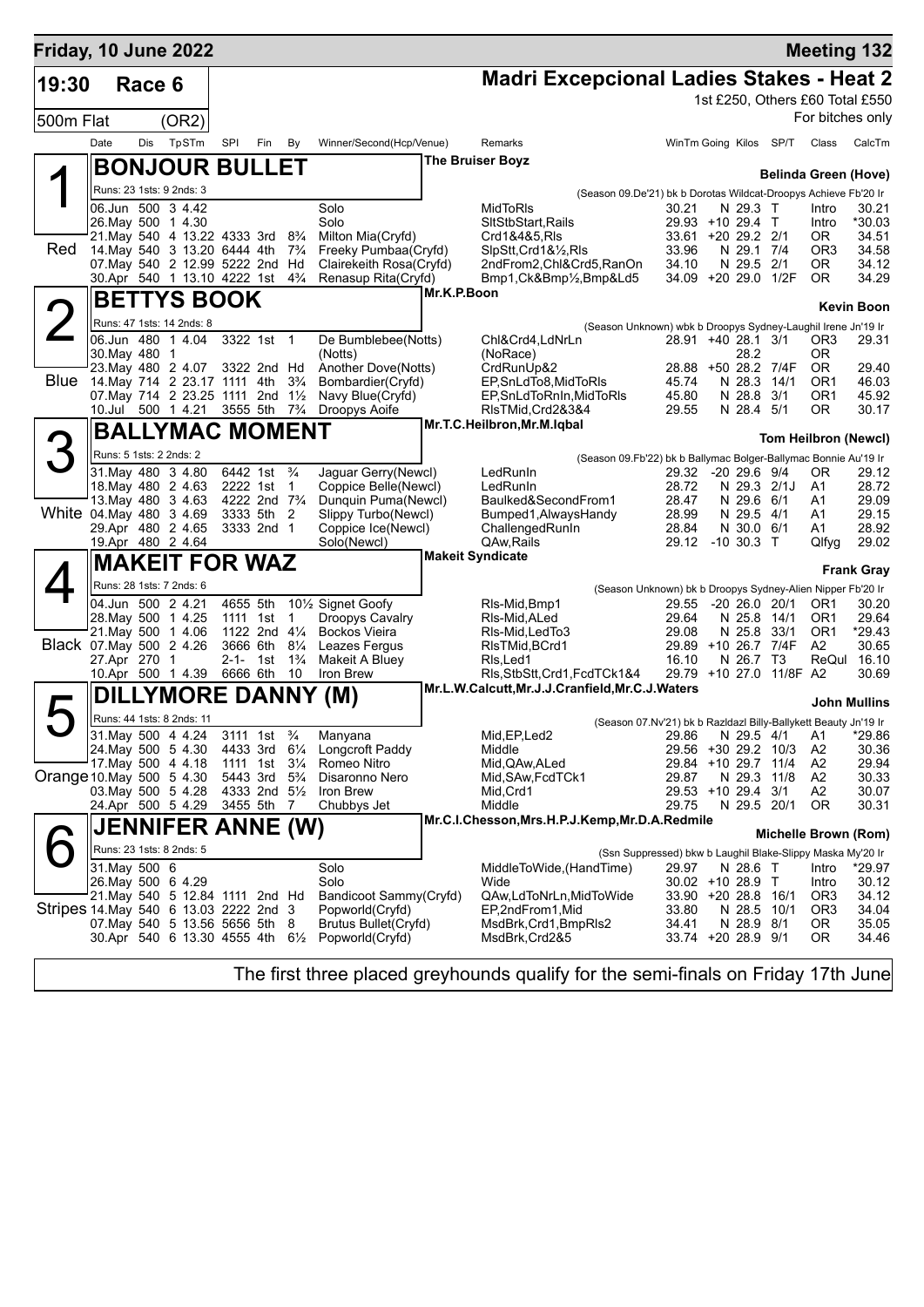| Friday, 10 June 2022                    |                         |        |                                  |          |                                                    |                                  |                                              |               |                                                       |                                                                                    |            |                            |                   |                                                  | <b>Meeting 132</b>              |
|-----------------------------------------|-------------------------|--------|----------------------------------|----------|----------------------------------------------------|----------------------------------|----------------------------------------------|---------------|-------------------------------------------------------|------------------------------------------------------------------------------------|------------|----------------------------|-------------------|--------------------------------------------------|---------------------------------|
| 19:48                                   |                         | Race 7 |                                  |          |                                                    |                                  |                                              |               | <b>Madri Excepcional Ladies Stakes - Heat 3</b>       |                                                                                    |            |                            |                   |                                                  |                                 |
|                                         |                         |        |                                  |          |                                                    |                                  |                                              |               |                                                       |                                                                                    |            |                            |                   |                                                  | 1st £250, Others £60 Total £550 |
| 500m Flat                               |                         |        | (OR2)                            |          |                                                    |                                  |                                              |               |                                                       |                                                                                    |            |                            |                   |                                                  | For bitches only                |
|                                         | Date                    | Dis    | TpSTm                            | SPI      | Fin                                                | By                               | Winner/Second(Hcp/Venue)                     |               | Remarks                                               | WinTm Going Kilos SP/T                                                             |            |                            |                   | Class                                            | CalcTm                          |
|                                         |                         |        | <b>WIDE OPEN</b>                 |          |                                                    |                                  |                                              | Mr.B.Matthews |                                                       |                                                                                    |            |                            |                   |                                                  |                                 |
|                                         | Runs: 6 1sts: 4 2nds: 0 |        |                                  |          |                                                    |                                  |                                              |               |                                                       |                                                                                    |            |                            |                   |                                                  | Brendan Matthews (Irish)        |
|                                         |                         |        | 28. May 500 4 4.16               |          | 4555 5th                                           |                                  | 261/2 Jaytee Wexford                         |               | QAw,ChIToBCrd1                                        | (Season Unknown) bk b Ballymac Bolger-Dolce Vita Au'20 Ir<br>29.18                 |            |                            | N 28.7 13/8F OR1  |                                                  | 31.31                           |
|                                         |                         |        | 21.May 500 1 4.15                |          | 1111 1st                                           | $2\frac{1}{4}$                   | Zazzeras Jack                                |               | RIs-Mid.ALed                                          | 29.16                                                                              |            | N 28.3 15/8                |                   | OR <sub>1</sub>                                  | *29.16                          |
|                                         |                         |        | 01. May 500 1 4.39               |          | 4333 3rd                                           | $2\frac{1}{2}$                   | Hellofakerfuffle                             |               | Rails, MsdBrk                                         | 29.44                                                                              |            |                            | N 28.6 8/13F OR1  |                                                  | 29.65                           |
| Red                                     | 24.Apr 500 2 4.31       |        | 17 Apr 500 3 4.14                |          | 1222 1st<br>1111 1st                               | $3\frac{3}{4}$<br>$2\frac{3}{4}$ | Farneys Maestro<br>Storys Peewee             |               | RIsTMid, Crd1, Led4<br>RIsTMid, QAw, ALed             | 29.59<br>29.18                                                                     |            | N 28.7<br>N 28.7           | 5/4F<br>4/9F      | OR <sub>1</sub><br><b>OR</b>                     | 29.59<br>29.18                  |
|                                         |                         |        | 10.Apr 500 2 4.18                |          | 1111 1st                                           | $5\frac{1}{2}$                   | Chelms Road                                  |               | RIsTMid, QAw, SnLed                                   | 29.20                                                                              |            | N 28.7                     | 5/2               | 0R                                               | 29.20                           |
|                                         |                         |        | <b>RIGHT FORK</b>                |          |                                                    |                                  |                                              | Mr.S.Regan    |                                                       |                                                                                    |            |                            |                   |                                                  |                                 |
|                                         |                         |        | Runs: 13 1sts: 2 2nds: 1         |          |                                                    |                                  |                                              |               |                                                       |                                                                                    |            |                            |                   |                                                  | <b>Mark Wallis (SuffD)</b>      |
|                                         |                         |        | 31. May 500 1 4.31               |          | 4545 4th                                           | $\overline{c}$                   | Dillymore Danny                              |               | RIsToMid, RanOn                                       | (Season Unknown) bkw b Laughil Blake-Fork Lightning Sp'19 Ir<br>29.86              |            | N 28.2 5/1                 |                   | A1                                               | 30.03                           |
|                                         |                         |        | 24. May 500 1 4.43               |          | 6665 4th                                           | $2\frac{1}{2}$                   | Benandyjac                                   |               | RIsToMid, SAw                                         | 30.24 +10 28.4 7/2                                                                 |            |                            |                   | A1                                               | 30.55                           |
|                                         |                         |        | 17. May 500 1 4.37               |          | 4333 4th                                           | $3\frac{1}{2}$                   | Moanteen Sweep                               |               | RIsTMid, SAw                                          | 29.83 +20 28.1                                                                     |            |                            | 10/3              | A1                                               | 30.30                           |
| Blue                                    | 11. May 500 1 4.38      |        | 24.Apr 500 2 4.45                |          | 2222 2nd 5 <sup>3</sup> / <sub>4</sub><br>4445 4th | $1\frac{1}{2}$                   | Antigua Sugar<br>Icaal Danny                 |               | <b>RIsTMid</b><br>MidTRIs, SAw, Crd1                  | 29.44<br>30.29                                                                     |            | N 28.1 T2<br>N 28.0        | 11/4              | Qlfyg<br>0R                                      | *29.90<br>30.41                 |
|                                         |                         |        | 17.Apr 500 2 4.31                |          | 3222 3rd                                           | $3\frac{1}{4}$                   | Druids On Song                               |               | MidTRIs, CrdRnUp&3                                    | 29.78 +10 28.1                                                                     |            |                            | ТЗ                | Qlfyg                                            | 30.14                           |
|                                         |                         |        | <b>ANTIGUA CUDDLES</b>           |          |                                                    |                                  |                                              | Mrs.A.J.Jeal  |                                                       |                                                                                    |            |                            |                   |                                                  |                                 |
|                                         |                         |        | Runs: 20 1sts: 8 2nds: 6         |          |                                                    |                                  |                                              |               |                                                       |                                                                                    |            |                            |                   |                                                  | <b>Mark Wallis (SuffD)</b>      |
|                                         |                         |        | 04.Jun 500 3 4.25                |          | 1243 4th                                           | $4\frac{3}{4}$                   | <b>Global Vision</b>                         |               | RIs-Mid, Bmp1, CrdRunIn                               | (Season Unknown) bk b Droopys Sydney-High St Jesse Ja'20 Ir<br>29.52 -10 29.9 5/2J |            |                            |                   | OR <sub>1</sub>                                  | 29.80                           |
|                                         |                         |        | 27. May 500 1 4.16               |          | 3222 2nd 1/2                                       |                                  | Signet Ace                                   |               | RIs, Crd1, FinWell                                    | 29.31                                                                              |            | N 30.4 6/1                 |                   | OR <sub>1</sub>                                  | *29.35                          |
|                                         |                         |        | 19. May 500 4 4.19               |          | 2122 2nd 31/4                                      |                                  | Deelish Frankie                              |               | RIs-Mid, QAw                                          | 29.53                                                                              |            | N 30.0 10/3                |                   | OR <sub>1</sub>                                  | 29.79                           |
| White 11. May 500 1 4.28                |                         |        | 30.Apr 480 4 4.39                |          | 1122 2nd 1/2<br>1111 1st                           | $2\frac{1}{2}$                   | <b>Balterio</b><br>Lights Out(Monm)          |               | RIsTMid, LdTo2<br>VQAw, Mid, ALed                     | 29.45<br>28.68                                                                     |            | N 30.5 T2<br>-30 30.2 4/6F |                   | Qlfyq<br>IV                                      | 29.50<br>28.38                  |
|                                         |                         |        | 23.Apr 480 1 4.36                |          | 1111 1st                                           | $3\frac{1}{4}$                   | Ballydoyle Luigi(Monm)                       |               | MiddleToRIs, Crd1/4, ALed                             | 28.48                                                                              |            |                            | -10 30.2 8/11F OR |                                                  | 28.38                           |
|                                         |                         |        | ANNADOWN DAISY                   |          |                                                    |                                  |                                              |               | <b>Thorndyke Special</b>                              |                                                                                    |            |                            |                   |                                                  |                                 |
|                                         | Runs: 6 1sts: 5 2nds: 1 |        |                                  |          |                                                    |                                  |                                              |               |                                                       |                                                                                    |            |                            |                   |                                                  | <b>Belinda Green (Hove)</b>     |
|                                         |                         |        | 06.Jun 500 3 4.26                |          |                                                    |                                  | Solo                                         |               | MidToRIs                                              | (Season Unknown) bk b Pat C Sabbath-Rocken Pearl My'20 Ir<br>29.97                 |            | N 28.5 T                   |                   | Intro                                            | 29.97                           |
|                                         |                         |        | 26. May 500 3 4.27               |          |                                                    |                                  | Solo                                         |               | <b>MiddleToRails</b>                                  | 29.76 +10 28.1 T                                                                   |            |                            |                   | Intro                                            | *29.86                          |
|                                         |                         |        | 21. May 540 1 12.91 3111 1st 1/2 |          |                                                    |                                  | Free Style Sue(Cryfd)                        |               | EP,Ld1,MidToRIs                                       | 33.77                                                                              |            | +20 28.1                   | 5/6F              | OR <sub>3</sub>                                  | 33.97                           |
| Black 14. May 540 2 12.96 1111 1st 21/2 |                         |        | 10. May 540 3 12.78              |          |                                                    |                                  | Free Style Sue(Cryfd)<br>Solo(Cryfd)         |               | QAw, ALd, MidToRIs<br><b>MidToRIs</b>                 | 33.94<br>33.82 +20 28.5                                                            |            | N 28.3 9/4                 | T                 | OR3                                              | 33.94<br>34.02                  |
|                                         |                         |        | 05. May 500 2 3.62 4322 1st 1/2  |          |                                                    |                                  | Newinn Beanie(Hove)                          |               | EarlyPace, Crd1, LedRunIn                             | 30.16                                                                              |            | $-1028.721$                |                   | A2                                               | 30.06                           |
|                                         |                         |        | <b>GLENGAR JENNY (M)</b>         |          |                                                    |                                  |                                              | Mr.K.R.Glen   |                                                       |                                                                                    |            |                            |                   |                                                  |                                 |
|                                         | Runs: 2 1sts: 0 2nds: 1 |        |                                  |          |                                                    |                                  |                                              |               |                                                       |                                                                                    |            |                            |                   |                                                  | <b>Pat Buckley (Irish)</b>      |
|                                         |                         |        | 28. May 500 6 4.39               |          |                                                    |                                  | 4566 6th 141/4 Romeo On Tilt                 |               | Mid, Crd1&2                                           | 29.22                                                                              |            | N 31.1                     | - 11/1            | wbk b Droopys Sydney-Sparta Emmy Fb'20 Ir<br>OR1 | 30.36                           |
|                                         |                         |        | 21. May 500 4 4.15               |          | 1111 2nd $\frac{3}{4}$                             |                                  | <b>Storys Peewee</b>                         |               | Mid, EP, SoonLedToNrLine                              | 29.37                                                                              |            | N 30.9 9/4                 |                   | OR <sub>1</sub>                                  | $*29.44$                        |
|                                         |                         |        | 10. May 500 5 4.23               | 4443 5th |                                                    |                                  | Solo                                         |               | Middle                                                | 29.53                                                                              |            | N 30.3                     | T                 | Intro                                            | 29.53                           |
| Orange 24 Apr 600 5 7.33                |                         |        | 02.Apr 525 6 1.33                |          | 3344 4th                                           | 14<br>9                          | Ballygraigue Jim(Mullg)<br>Swords Rex(Lmrck) |               | W2, RanOn, (Irish Race)<br>EvAw, ClrRun, (Irish Race) | 33.92<br>28.20                                                                     | $-70$<br>N |                            | 7/4<br>8/1        | AA0<br>AA0                                       | 34.20<br>28.83                  |
|                                         |                         |        | 26.Mar 525 6 1.40                |          | 5455 3rd                                           | - 14                             | Glengar Scholar(Lmrck)                       |               | StbStt, Blk1, (Irish Race)                            | 28.24                                                                              | N          |                            | 11/2              | AA0                                              | 29.22                           |
|                                         |                         |        |                                  |          |                                                    |                                  | OLD FORT CHICAGO (M)                         | Mr.K.P.Boon   |                                                       |                                                                                    |            |                            |                   |                                                  |                                 |
|                                         | Runs: 6 1sts: 1 2nds: 2 |        |                                  |          |                                                    |                                  |                                              |               |                                                       |                                                                                    |            |                            |                   |                                                  | <b>Kevin Boon</b>               |
|                                         |                         |        | 06.Jun 480 3 4.14                |          | 1111 1st 31/4                                      |                                  | Chasing Landy(Notts)                         |               | ALd, RIs-Mid                                          | (Season Unknown) bd b Droopys Sydney-Lemon Stacey Jn'20 Ir<br>29.03 +10 30.6 T2    |            |                            |                   | Intro                                            | 29.13                           |
|                                         |                         |        | 28. May 500 6 4.35               |          | 4444 6th 5 <sup>3</sup> / <sub>4</sub>             |                                  | <b>Singalong Sally</b>                       |               | Mid, SAw                                              | 29.33                                                                              |            | N 30.8 33/1                |                   | OR <sub>1</sub>                                  | 29.80                           |
|                                         |                         |        | 20. May 500 4 4.20               |          | 3333 3rd 41/ <sub>2</sub>                          |                                  | Emilys Jet                                   |               | Mid, EP                                               | 29.32                                                                              |            | N 30.9 8/1                 |                   | OR1                                              | 29.68                           |
| Stripes 08 May 500 3 4.20               |                         |        | 01. May 500 5 4.16               |          | 1122 2nd 21/ <sub>2</sub><br>3332 2nd 21/4         |                                  | Lemon Tossy<br>Pocket Lola                   |               | MidTRIs, QAw, Led To 3<br>Mid, EP, Crd4               | 29.23 +15 31.3 6/5F<br>29.56                                                       |            | N 31.6 16/1                |                   | OR.<br>0R                                        | $*29.59$<br>29.74               |
|                                         |                         |        | 24.Apr 500 4 4.20                |          | 1111 1st 1                                         |                                  | Bens Lad                                     |               | Mid, EP, SnLed                                        | 29.75                                                                              |            | N 31.3 11/2                |                   | OR.                                              | 29.75                           |
|                                         |                         |        |                                  |          |                                                    |                                  |                                              |               |                                                       |                                                                                    |            |                            |                   |                                                  |                                 |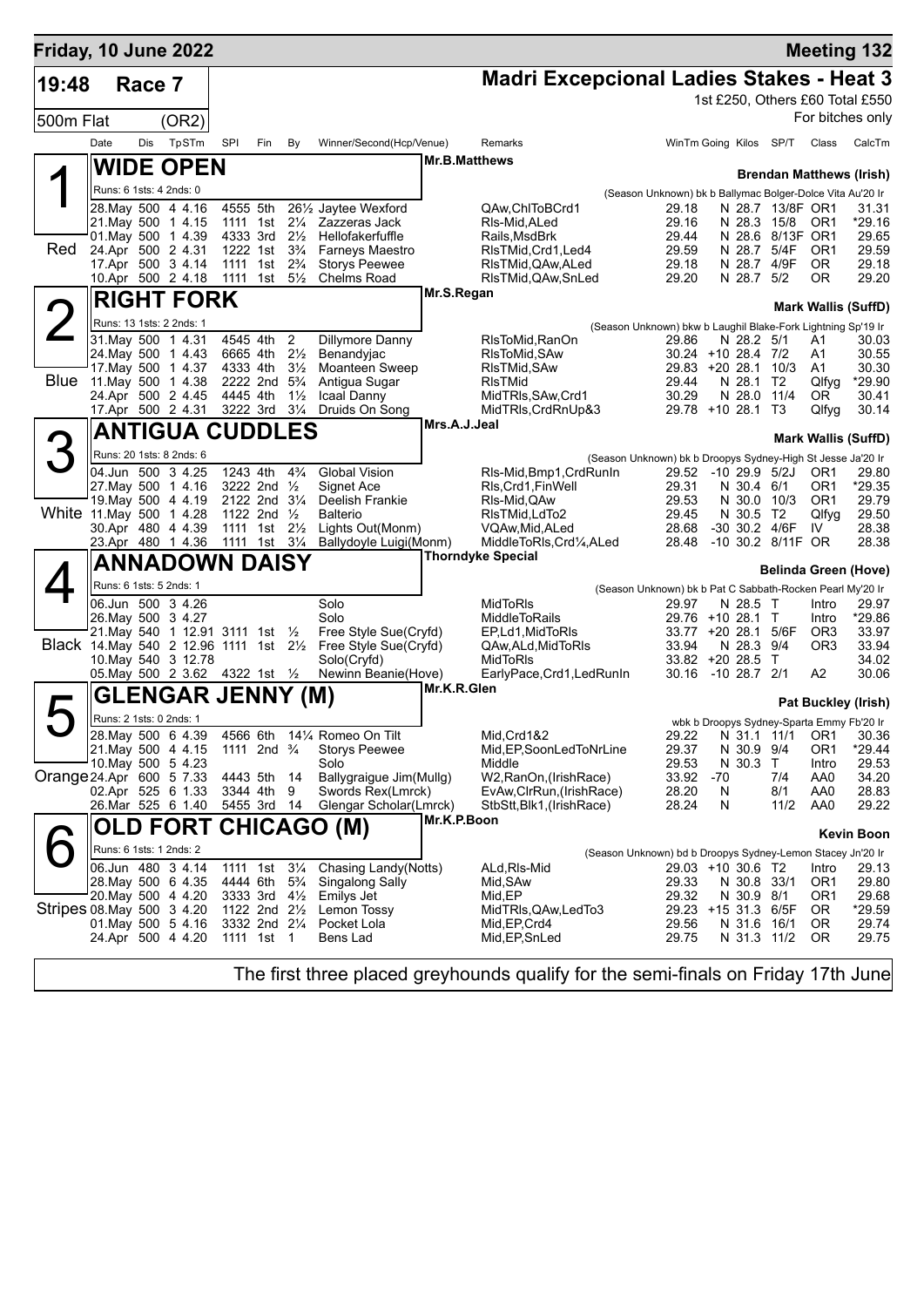| Friday, 10 June 2022      |               |        |                                               |                                        |     |                |                                                            |               |                                                             |                                                                 |                                              |                              |                        |                                 | <b>Meeting 132</b> |
|---------------------------|---------------|--------|-----------------------------------------------|----------------------------------------|-----|----------------|------------------------------------------------------------|---------------|-------------------------------------------------------------|-----------------------------------------------------------------|----------------------------------------------|------------------------------|------------------------|---------------------------------|--------------------|
| 20:05                     |               | Race 8 |                                               |                                        |     |                |                                                            |               | <b>Madri Excepcional Ladies Stakes - Heat 4</b>             |                                                                 |                                              |                              |                        |                                 |                    |
|                           |               |        |                                               |                                        |     |                |                                                            |               |                                                             |                                                                 |                                              |                              |                        | 1st £250, Others £60 Total £550 |                    |
| 500m Flat                 |               |        | (OR2)                                         |                                        |     |                |                                                            |               |                                                             |                                                                 |                                              |                              |                        | For bitches only                |                    |
|                           | Date          |        | Dis TpSTm                                     | SPI                                    | Fin | By             | Winner/Second(Hcp/Venue)                                   |               | Remarks                                                     |                                                                 |                                              |                              | WinTm Going Kilos SP/T | Class                           | CalcTm             |
|                           |               |        |                                               |                                        |     |                |                                                            |               | <b>Mankind Syndicate</b>                                    |                                                                 |                                              |                              |                        |                                 |                    |
|                           |               |        | <b>CHURCHILL HOLLY</b>                        |                                        |     |                |                                                            |               |                                                             |                                                                 |                                              |                              |                        | Lynn Cook (Notts)               |                    |
|                           |               |        | Runs: 46 1sts: 18 2nds: 9                     |                                        |     |                |                                                            |               |                                                             | (Season 22.Nv'21) bk b Candlelight King-Swift Causeway Jy'18 Ir |                                              |                              |                        |                                 |                    |
|                           |               |        | 06.Jun 500 3 5.12                             | 3666 6th                               |     | 16             | Dapper Rodney(Notts)                                       |               | Crd1, Blk2                                                  |                                                                 | 29.53 +40 27.2 7/4J                          |                              |                        | OR.                             | 31.20              |
|                           | 30. May 480 3 |        | 21. May 500 2 4.20                            | 6655 5th 5½                            |     |                | (Notts)<br>Storys Peewee                                   |               | (NoRace)<br>RIs-Mid, Crd1                                   |                                                                 | 29.37                                        | 26.7                         | N 26.4 13/8F OR1       | 0R                              | 29.82              |
| Red                       |               |        | 13. May 500 3 5.31                            |                                        |     |                | Solo(Notts)                                                |               | Rls                                                         |                                                                 | 30.39                                        | $N$ 26.6                     | $\top$                 |                                 | 30.39              |
|                           |               |        | 08. May 500 2 4.15                            |                                        |     |                | Solo                                                       |               | <b>RIsTMid</b>                                              |                                                                 | 29.36                                        | N 26.7 T                     |                        | Intro                           | *29.36             |
|                           |               |        |                                               |                                        |     |                | 29.Apr 500 2 5.06 3221 1st 21/2 Bluejig Jet(Notts)         |               | $Ld\frac{1}{2}$ , RIs-Mid<br><b>Alnwick Greyhound Group</b> |                                                                 | 29.79 +20 26.8 6/4F                          |                              |                        | - A1                            | 29.99              |
|                           |               |        | <b>COOLAVANNY AUNTY</b>                       |                                        |     |                |                                                            |               |                                                             |                                                                 |                                              |                              |                        | Angela Harrison (Newcl)         |                    |
|                           |               |        | Runs: 35 1sts: 21 2nds: 5                     |                                        |     |                |                                                            |               |                                                             | (Season Unknown) bk b Droopys Sydney-Yahoo Katie Sp'19 Ir       |                                              |                              |                        |                                 |                    |
|                           |               |        | 04.Jun 500 1 4.31                             |                                        |     |                | Solo                                                       |               | Rails                                                       |                                                                 | 30.27                                        | $-6028.2$ T                  |                        | Intro                           | *29.67             |
|                           |               |        | 31. May 480 2 4.63<br>24.Mav 480 1 3.11       |                                        |     |                | Solo(Newcl)                                                |               | QAw, Rails<br><b>RIs</b>                                    |                                                                 | 28.80<br>27.69 +30 28.5 T                    | $-20$ 28.4 T                 |                        | ReQul 28.60                     | 27.99              |
| Blue                      |               |        | 30.Apr 630 3 13.00 2223 3rd 31/4              |                                        |     |                | Solo(Sheff)<br>Bombardier(Monm)                            |               | EP, RIsToMid, Crd3                                          |                                                                 | 38.81                                        | -40 28.3 4/7F                |                        | Intro<br>IV.                    | 38.67              |
|                           |               |        | 21.Apr 640 2 15.77 2222 1st 1/2               |                                        |     |                | Coolavanny Bani(Sunld)                                     |               | MidToRIs, LedNearLine                                       |                                                                 | 39.07 +20 28.4 4/9F                          |                              |                        | OR.                             | 39.27              |
|                           |               |        | 26. Sep 500 4 4.12 1111 1st 11/2              |                                        |     |                | Coolavanny Bani                                            |               | MidTRIs, VQAw, ALed                                         |                                                                 | 29.34                                        |                              | N 28.5 13/8F OR        |                                 | 29.34              |
|                           |               |        | <b>FARNEYS HOLLY</b>                          |                                        |     |                |                                                            |               | <b>Elderberry Syndicate</b>                                 |                                                                 |                                              |                              |                        | <b>Patricia Cowdrill (Monm)</b> |                    |
|                           |               |        | Runs: 13 1sts: 2 2nds: 1                      |                                        |     |                |                                                            |               |                                                             | (Season Unknown) bk b Ballyanne Sim-Oldburrin Diva Fb'20 Ir     |                                              |                              |                        |                                 |                    |
|                           |               |        | 05.Jun 500 1 4.26                             | 1112 3rd 3                             |     |                | <b>Bogger Duke</b>                                         |               | RIs, EP, Led 1 To 3/4                                       |                                                                 | 29.77                                        | N 29.8 T3                    |                        | Intro                           | *30.01             |
|                           |               |        | 25. May 480 1 4.38                            | 2222 3rd 2 <sup>3</sup> / <sub>4</sub> |     |                | Crossfield Larry(Monm)                                     |               | EP, RIs, Crd <sup>1</sup> /4&2                              |                                                                 | 28.79                                        | $-20$ 30.2 $5/2$             |                        | A1                              | 28.82              |
|                           |               |        | 19 May 480 1 4.38                             |                                        |     |                | Solo(Monm)                                                 |               | Rails                                                       |                                                                 | 28.83                                        | $-30,30.0$ T                 |                        | xLame 28.53                     |                    |
| White 14 May 480 2 4.46   | 10. May 264 2 |        |                                               |                                        |     |                | Solo(Monm)<br>Solo(Monm)                                   |               | Rails<br>Rails                                              |                                                                 | 29.36<br>15.74                               | $-40$ 30.7 T<br>$-20$ 30.7 T |                        | xLame 28.96<br>xLame 15.54      |                    |
|                           |               |        |                                               |                                        |     |                | 20. Feb 500 2 4.16 2111 1st 31/2 Chelms Keith etc          |               | RIsTMid, EP, SnLed                                          |                                                                 | 29.99                                        | $-20$ 29.5 $7/2$             |                        | 0R                              | 29.79              |
|                           |               |        | <b>DROOPYS</b>                                |                                        |     |                | <b>GOODTIME (M)</b>                                        |               | Mr.D.I.Bear, Mr.R.Hatton, Mr.R.Shorter                      |                                                                 |                                              |                              |                        |                                 |                    |
|                           |               |        |                                               |                                        |     |                |                                                            |               |                                                             |                                                                 |                                              |                              |                        | <b>Richard Rees (Hove)</b>      |                    |
|                           |               |        | Runs: 20 1sts: 4 2nds: 4<br>04.Jun 500 5 4.38 |                                        |     |                |                                                            |               |                                                             | (Season Unknown) bk b Dorotas Wildcat-Droopys Zero Nv'19 Ir     |                                              |                              |                        |                                 |                    |
|                           |               |        | 27. May 500 6 4.33                            | 6643 2nd 21/ <sub>2</sub>              |     |                | 6666 6th 61/ <sub>2</sub> Ballymac Fairone<br>Signet Goofy |               | Mid, CIrRun<br>Mid, SAw, RanOnStrong                        |                                                                 | 29.54 -20 28.7 40/1<br>29.53 -10 28.6 40/1   |                              |                        | OR1<br>OR <sub>1</sub>          | 29.85<br>*29.64    |
|                           |               |        | 19. May 500 5 4.38                            | 5554 3rd 81/4                          |     |                | Da Bold Freddie                                            |               | Mid, SAw, RanOn                                             |                                                                 | 29.23                                        | N 28.5                       | 11/2                   | OR <sub>1</sub>                 | 29.90              |
| Black 11 May 500 3 4.32   |               |        |                                               |                                        |     |                | Solo                                                       |               | <b>MidTRIs</b>                                              |                                                                 | 29.65                                        | N 28.6 T                     |                        | Intro                           | 29.65              |
|                           |               |        | 29.Apr 500 5 4.40<br>22.Apr 500 3 4.34        | 6666 4th<br>3222 1st $\frac{3}{4}$     |     |                | 101/4 Unlikely Rocket<br><b>Luminous Socks</b>             |               | Mid, BCrd3<br>MidTRIs.Led4                                  |                                                                 | 29.85 +10 28.4 9/2<br>29.73                  | N 28.1 3/1                   |                        | OR.<br>OR.                      | 30.77<br>29.73     |
|                           |               |        |                                               |                                        |     |                |                                                            | Mr.G.J.Holman |                                                             |                                                                 |                                              |                              |                        |                                 |                    |
|                           |               |        | <b>JUMEIRAH ZENA (M)</b>                      |                                        |     |                |                                                            |               |                                                             |                                                                 |                                              |                              |                        |                                 | <b>Kevin Boon</b>  |
|                           |               |        | Runs: 9 1sts: 2 2nds: 1                       |                                        |     |                |                                                            |               |                                                             | (Season Unknown) bk b Top Honcho-Jumeirah Lolls Oc'19 Ir        |                                              |                              |                        |                                 |                    |
|                           |               |        | 06.Jun 500 5 5.17<br>30. May 480 4 4.22       | 5444 5th                               |     |                | 13 Dapper Rodney(Notts)<br>12% De Bumblebee(Notts)         |               | Blk1                                                        |                                                                 | 29.53 +40 27.4 20/1 OR<br>28.86 +50 27.9 7/1 |                              |                        |                                 | 30.96              |
|                           |               |        | 24. May 500 4 4.34                            | 5666 6th<br>2455 6th                   |     | $7\frac{1}{2}$ | Maximum Security(Sheff)                                    |               | CrdRunUp&3<br>FcdTCk¼                                       |                                                                 | 28.83 +30 28.2 8/1                           |                              |                        | 0R<br>OR                        | 30.38<br>29.73     |
| Orange 17 May 500 5 4.27  |               |        |                                               | 1456 6th 11                            |     |                | Maximum Security(Sheff)                                    |               | Bmp1&2                                                      |                                                                 | 28.77 +10 28.1 14/1                          |                              |                        | 0R                              | 29.76              |
|                           |               |        | 07 May 500 3 4.32                             |                                        |     |                | Solo(Sheff)                                                |               | MidRIs                                                      |                                                                 | 29.56                                        | N 28.4 T                     |                        | Intro                           | 29.56              |
|                           | 30.Apr 280 4  |        |                                               |                                        |     |                | Solo(Sheff)                                                | Mr.J.L.Mercer | RIsToMid                                                    |                                                                 | 16.13                                        | +5 28.2 T                    |                        | Intro                           | 16.18              |
|                           |               |        | <b>ORANGE JOSIE (W)</b>                       |                                        |     |                |                                                            |               |                                                             |                                                                 |                                              |                              |                        | <b>Marlene Westwood (Rom)</b>   |                    |
|                           |               |        | Runs: 11 1sts: 6 2nds: 0                      |                                        |     |                |                                                            |               |                                                             | (Season Unknown) bk b Skywalker Puma-Orange Maeve Ap'20 Ir      |                                              |                              |                        |                                 |                    |
|                           |               |        | 05.Jun 500 5 4.31                             | 1111 1st 3 <sup>3</sup> / <sub>4</sub> |     |                | Keanes Machine                                             |               | Wide,ALed                                                   |                                                                 | 30.12                                        | N 27.3 T2                    |                        | Intro                           | *30.12             |
|                           | 26. May 270 6 |        |                                               |                                        |     |                | Solo                                                       |               | Wide                                                        |                                                                 | 16.09                                        | +5 26.8 T                    |                        | Intro                           | 16.14              |
| Stripes 14.Apr 480 6 3.61 | 18.May 270 6  |        |                                               | 6666 6th                               |     | <b>DIS</b>     | Solo<br>Trionas Travel(PBarr)                              |               | Wide<br>Wide, Bmp&Fell1                                     |                                                                 | 16.44<br>27.96 +10 26.9 9/1                  | N 26.8                       | $\top$                 | Intro<br>0R                     | 16.44<br>0.00      |
|                           |               |        | 09.Apr 515 6 4.37                             | 5444 5th                               |     | $7\frac{3}{4}$ | Whats Up Eva(Hove)                                         |               | Wide,Crowded3                                               |                                                                 | 30.32                                        | $-10$ 27.3 $9/2$             |                        | 0R                              | 30.84              |
|                           |               |        | 02.Apr 515 5 4.30                             | 1111 1st $\frac{3}{4}$                 |     |                | Slippy Hazel(Hove)                                         |               | QAw,Wide,ALed,BlkNrLn                                       |                                                                 | 30.35                                        | N 27.7 11/2                  |                        | 0R                              | 30.35              |
|                           |               |        |                                               |                                        |     |                |                                                            |               |                                                             |                                                                 |                                              |                              |                        |                                 |                    |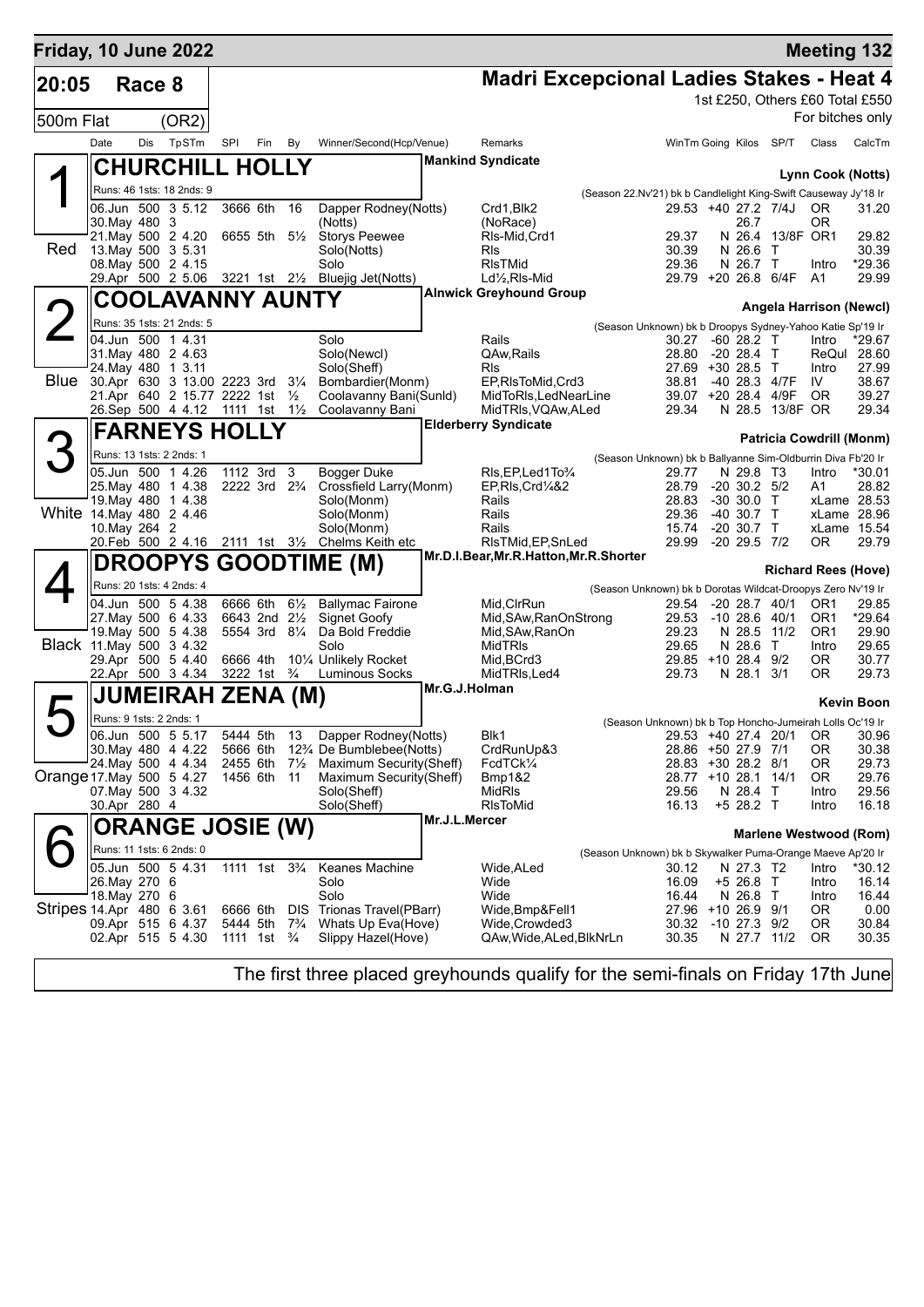| Friday, 10 June 2022                             |                         |        |                                                                                       |     |                                        |                |                                                                                     |               |                                                                          |                                                             |                               |                      |                                            | <b>Meeting 132</b>              |
|--------------------------------------------------|-------------------------|--------|---------------------------------------------------------------------------------------|-----|----------------------------------------|----------------|-------------------------------------------------------------------------------------|---------------|--------------------------------------------------------------------------|-------------------------------------------------------------|-------------------------------|----------------------|--------------------------------------------|---------------------------------|
| 20:26                                            |                         | Race 9 |                                                                                       |     |                                        |                |                                                                                     |               | <b>Gain Nutrition Feed Challenge Cup - Heat 1</b>                        |                                                             |                               |                      |                                            |                                 |
|                                                  |                         |        |                                                                                       |     |                                        |                |                                                                                     |               |                                                                          |                                                             |                               |                      |                                            | 1st £250, Others £60 Total £550 |
| 712m Flat                                        |                         |        | (OR2)                                                                                 |     |                                        |                |                                                                                     |               |                                                                          |                                                             |                               |                      |                                            |                                 |
|                                                  | Date                    | Dis    | TpSTm                                                                                 | SPI | Fin                                    | By             | Winner/Second(Hcp/Venue)                                                            |               | Remarks                                                                  | WinTm Going Kilos SP/T                                      |                               |                      | Class                                      | CalcTm                          |
|                                                  |                         |        | <b>BUBBLY CRISTAL</b>                                                                 |     |                                        |                |                                                                                     |               | The Champagne Club Syndicate                                             |                                                             |                               |                      |                                            |                                 |
|                                                  |                         |        |                                                                                       |     |                                        |                |                                                                                     |               |                                                                          |                                                             |                               |                      |                                            | Paul Young (Rom)                |
|                                                  |                         |        | Runs: 31 1sts: 6 2nds: 4<br>03.Jun 575 2 13.71 2223 3rd 1 <sup>3</sup> / <sub>4</sub> |     |                                        |                | Duggee Dodo(Rom)                                                                    |               |                                                                          | (Ssn Suppressed) bd b Kinloch Brae-Old Fort Dakota Oc'18 Ir |                               |                      |                                            | 35.48                           |
|                                                  |                         |        | 27. May 575 1 14.11 3443 2nd 21/2                                                     |     |                                        |                | Come Asyouare(Rom)                                                                  |               | EPace, MidToRIs, FcdToCk6<br>RIsToMid, Bmp1, Blk2, RnOn                  | $35.15 + 20.27.0$ 9/2<br>35.78                              | $-2026655/2$                  |                      | OR2<br>OR <sub>2</sub>                     | 35.78                           |
|                                                  |                         |        | 22. May 500 1 4.38 3331 1st 5                                                         |     |                                        |                | <b>Bubbly Simba</b>                                                                 |               | RIs-Mid, Led4                                                            | 29.85 +10 26.7 T3                                           |                               |                      | Intro                                      | 29.95                           |
| Red                                              |                         |        | 18. May 575 2 13.79 2221 1st 41/2<br>11. May 500 2 4.29                               |     |                                        |                | Doghouse Dazzler(Rom)<br>Solo                                                       |               | EPace, RIsToMid, Led6<br><b>RIsTMid</b>                                  | 35.57<br>29.93                                              | N 26.6 T2<br>N 27.4 T         |                      | ReQul<br>Intro                             | 35.57<br>29.93                  |
|                                                  |                         |        | 21. Nov 712 2 16.53 4444 4th 9                                                        |     |                                        |                | Aayamza Dream                                                                       |               | MidTRIs, SAw, FcdToCk1                                                   | 43.21                                                       | N 27.0 5/1                    |                      | 0R                                         | 43.94                           |
|                                                  |                         |        | <b>DARBYS DELIGHT</b>                                                                 |     |                                        |                |                                                                                     |               | Mr.C.Byrne, Mr.L.P.Kinsella                                              |                                                             |                               |                      |                                            |                                 |
|                                                  |                         |        |                                                                                       |     |                                        |                |                                                                                     |               |                                                                          |                                                             |                               |                      |                                            | Tom Heilbron (Newcl)            |
|                                                  | Runs: 3 1sts: 1 2nds: 0 |        |                                                                                       |     |                                        |                | 04.Jun 712 2 16.18 2321 3rd 51/2 Callmesteve                                        |               | RIs-Mid, Led Briefly Sough                                               | 43.91                                                       | $-60, 34.9, 15/8$             |                      | bk d Over Limit-Kittys Box Jy'19 Ir<br>OR. | *43.76                          |
|                                                  |                         |        |                                                                                       |     |                                        |                | 31. May 640 2 13.67 2211 1st 101/4 Rock On Ronnie (Newcl)                           |               | Led5&DrewClear                                                           | 39.29                                                       | $-30$ 35.0 $6/4$              |                      | 0R                                         | 38.99                           |
|                                                  |                         |        | 21. May 500 2 4.19                                                                    |     |                                        |                | 6666 6th 71/ <sub>2</sub> Barefoot Supremo                                          |               | Rails, Crd1, Blk2                                                        | 29.06 +10 34.9 12/1                                         |                               |                      | OR <sub>1</sub>                            | 29.76                           |
| <b>Blue</b>                                      |                         |        | 05. May 500 1 4.24<br>30.Apr 480 1 4.70                                               |     | 2222 2nd 1 <sup>3</sup> / <sub>4</sub> |                | Freedom Alibi<br>2222 1st 3½ Little Venture(Newcl)                                  |               | <b>RIs</b><br>Rails, Led4                                                | 29.36 +10 34.8 T2<br>28.66                                  | N 34.3 T4                     |                      | Intro<br>Cirng                             | 29.60<br>28.66                  |
|                                                  |                         |        |                                                                                       |     |                                        |                | 26.Apr 480 1 4.77 4422 2nd 1 <sup>3</sup> / <sub>4</sub> Little Seven(Newcl)        |               | FcdTCk1, RanOn                                                           | 28.69                                                       | N 33.7 T4                     |                      | Clrng                                      | 28.84                           |
|                                                  |                         |        | <b>NEARLYLAGERTIME</b>                                                                |     |                                        |                |                                                                                     |               | Mr.B.A.McDonald, Mrs.M.McDonald                                          |                                                             |                               |                      |                                            |                                 |
|                                                  |                         |        | Runs: 22 1sts: 4 2nds: 7                                                              |     |                                        |                |                                                                                     |               |                                                                          |                                                             |                               |                      |                                            | <b>Mark Wallis (SuffD)</b>      |
|                                                  |                         |        | 04.Jun 630 2 13.01 5443 1st 21/4                                                      |     |                                        |                | Ballydoyle Pedro(Monm)                                                              |               | RIsToMid, Crd3, Crd&Led5                                                 | 38.90                                                       |                               | -25 34.0 13/8F OR    | bk d Droopys Jet-Riverside Honey Mr'20 Ir  | 38.65                           |
|                                                  |                         |        | 31. May 500 2 4.32                                                                    |     | 3554 3rd 7                             |                | <b>Chelms Fred</b>                                                                  |               | RIsToMid, Crd2&1/2, RanOn                                                | 29.42                                                       | N 34.1 7/1                    |                      | A1                                         | 29.99                           |
|                                                  |                         |        | 24. May 500 3 4.40                                                                    |     | 6554 2nd 11/4                          |                | <b>Moanteen Sweep</b>                                                               |               | MidToRIs, SAw, FinWell                                                   | 29.67 +20 34.2 10/3                                         |                               |                      | A1                                         | 29.97                           |
|                                                  |                         |        | 14. May 630 2 12.91                                                                   |     |                                        |                | White 20. May 750 1 24.94 3343 2nd 113/4 Slippy Mick(Rom)<br>Solo(Monm)             |               | RailsToMiddle,Crowded1&3<br>Middle                                       | 47.41<br>39.03                                              | N 34.1<br>$-55$ 34.5          | 15/8<br>$\mathsf{T}$ | 0R<br>Intro                                | 48.36<br>38.48                  |
|                                                  |                         |        |                                                                                       |     |                                        |                | 10. May 500 3 4.28 4322 2nd Hd Rackethall Oscar                                     |               | RIsTMid, ChlRunIn                                                        | 29.68 +10 34.4 11/2                                         |                               |                      | A1                                         | 29.80                           |
|                                                  |                         |        | <b>BLUEBERRY BULLET</b>                                                               |     |                                        |                |                                                                                     |               | <b>The Bruiser Boyz</b>                                                  |                                                             |                               |                      |                                            |                                 |
|                                                  |                         |        | Runs: 38 1sts: 15 2nds: 7                                                             |     |                                        |                |                                                                                     |               | (Season Unknown) bk b Confident Rankin-Cabra Twister Au'19 Ir            |                                                             |                               |                      |                                            | <b>Mark Wallis (SuffD)</b>      |
|                                                  |                         |        | 04.Jun 500 2 4.34                                                                     |     | 1111 1st                               | $9\frac{1}{2}$ | Meenamoynamona                                                                      |               | RIs, ALed                                                                | 29.72 -10 27.3 T3                                           |                               |                      | Qlfyg                                      | 29.62                           |
|                                                  |                         |        | 21. May 714 2 23.92 4655 3rd 3 <sup>3</sup> / <sub>4</sub>                            |     |                                        |                | Rising Coco(Cryfd)                                                                  |               | Crd1&4, RanOn, MidToRIs                                                  | 45.44 +30 27.6 6/1                                          |                               |                      | OR1                                        | 46.04                           |
|                                                  |                         |        | 14. May 714 2 23.82 4444 3rd<br>Black 07. May 714 3 23.95 2454 3rd 61/4               |     |                                        | $5\frac{3}{4}$ | Rising Coco(Cryfd)                                                                  |               | Crd1&6,Bmp7,RanOn                                                        | 45.45<br>45.61                                              | N 27.8 4/1<br>N 28.1 2/1J     |                      | OR1<br>OR <sub>1</sub>                     | 45.91<br>46.11                  |
|                                                  |                         |        | 03. May 500 2 4.38                                                                    |     |                                        |                | Burgess Hannah (Cryfd)<br>Solo                                                      |               | Bmp1, Crd <sup>1</sup> / <sub>4</sub> & 3& 5& 7, RanOn<br><b>MidTRIs</b> | 29.81 +10 27.6                                              |                               | $\top$               | Intro                                      | 29.91                           |
|                                                  |                         |        | 23.Jan 712 2 16.18 3344 3rd 11/2                                                      |     |                                        |                | Antigua Lava                                                                        |               | SAw, Chl&FcdTCk4, RanOn                                                  | 43.94                                                       | -40 27.8 15/8                 |                      | 0R                                         | 43.65                           |
|                                                  |                         |        | <b>RUSSIAN SAMMY</b>                                                                  |     |                                        |                |                                                                                     | Mr.D.J.Elcock |                                                                          |                                                             |                               |                      |                                            | David Elcock (Hnlow)            |
|                                                  |                         |        | Runs: 27 1sts: 7 2nds: 6                                                              |     |                                        |                |                                                                                     |               |                                                                          |                                                             |                               |                      | bk d Secreto-Silverhill Exit Sp'19 Ir      |                                 |
|                                                  |                         |        |                                                                                       |     |                                        |                | 05.Jun 642 5 12.88 1111 1st 11/4 Galaxy Jaja Binx(CPark)                            |               | Mid, EP, SnLd, HIdOn                                                     | 40.68 -45 33.8 3/1 OR                                       |                               |                      |                                            | 40.23                           |
|                                                  |                         |        |                                                                                       |     |                                        |                | 29. May 642 4 12.70 1111 1st 1 <sup>1</sup> / <sub>2</sub> Crafty Galactico (CPark) |               | MidRls, EP, JustLd1, LongLd                                              | 40.28                                                       | $-2033.671$                   |                      | 0R                                         | 40.08                           |
| Orange 15. May 480 3 3.23 2222 1st $\frac{1}{2}$ |                         |        |                                                                                       |     |                                        |                | 22. May 642 5 12.90 3333 3rd 41/2 Distant Bolt(CPark)<br>Surprising(CPark)          |               | MidRls, HitRls2<br>MidRIs, Ld4                                           | 40.40<br>29.33                                              | $-40$ 33.5 $7/2$<br>N 33.5 T2 |                      | OR.<br>Intro                               | 40.36<br>29.33                  |
|                                                  |                         |        | 07. May 630 3 12.82 3333 4th 41/4                                                     |     |                                        |                | Unsinkable Foxey(Monm)                                                              |               | MidToRIs, EvCh                                                           | 38.31                                                       | -40 33.1 9/2                  |                      | 0R                                         | 38.26                           |
|                                                  |                         |        | 30.Apr 630 4 13.35 5555 5th 10                                                        |     |                                        |                | Swanley Alexis (Monm)                                                               |               | MsdBrk, MidTRIs, Blk2                                                    | 38.82                                                       | -40 33.6 12/1                 |                      | OR <sub>3</sub>                            | 39.22                           |
|                                                  |                         |        | A PROMISE KEPT (W)                                                                    |     |                                        |                |                                                                                     | Mr.K.P.Boon   |                                                                          |                                                             |                               |                      |                                            | <b>Kevin Boon</b>               |
|                                                  |                         |        | Runs: 2 1sts: 0 2nds: 0                                                               |     |                                        |                |                                                                                     |               |                                                                          |                                                             |                               |                      | bd d Ballymac Eske-Designer Ap'20 Ir       |                                 |
|                                                  |                         |        |                                                                                       |     |                                        |                | 04.Jun 942 5 30.28 4436 6th 221/2 Space Jet                                         |               | Wide, CIrRun                                                             | 59.02 -40 32.5 25/1                                         |                               |                      | OR.                                        | 60.42                           |
|                                                  |                         |        |                                                                                       |     |                                        |                | 31. May 660 5 13.22 4466 6th 7 <sup>1</sup> / <sub>2</sub> Boomtown Bally (Sheff)   |               | ClearRun                                                                 | 39.27 +15 32.7 14/1                                         |                               |                      | OR.                                        | 40.02                           |
|                                                  |                         |        | 24. May 660 6 12.91                                                                   |     |                                        |                | Solo(Sheff)<br>Stripes 12. May 712 5 16.40 2222 2nd 23/4 Farneys Chloe              |               | MidToWide<br>Wide                                                        | 39.14 +45 32.4 T<br>43.76 +30 32.2 T2                       |                               |                      | Intro<br>Qlfyg                             | 39.59<br>*44.28                 |
|                                                  |                         |        | 08. May 500 4 4.35 2333 3rd 11/4                                                      |     |                                        |                | Ragtime Logan                                                                       |               | WideRnUp                                                                 | 30.09 +10 32.5 T3                                           |                               |                      | Qlfyg                                      | 30.30                           |
|                                                  |                         |        |                                                                                       |     |                                        |                | 03. May 380 $6$ 3.78 3322 2nd $4\frac{1}{4}$ Unleashthebridge (Cryfd)               |               | SAw, Wide                                                                | 23.61 +10 31.9 T3                                           |                               |                      |                                            | 24.05                           |
|                                                  |                         |        |                                                                                       |     |                                        |                |                                                                                     |               |                                                                          |                                                             |                               |                      |                                            |                                 |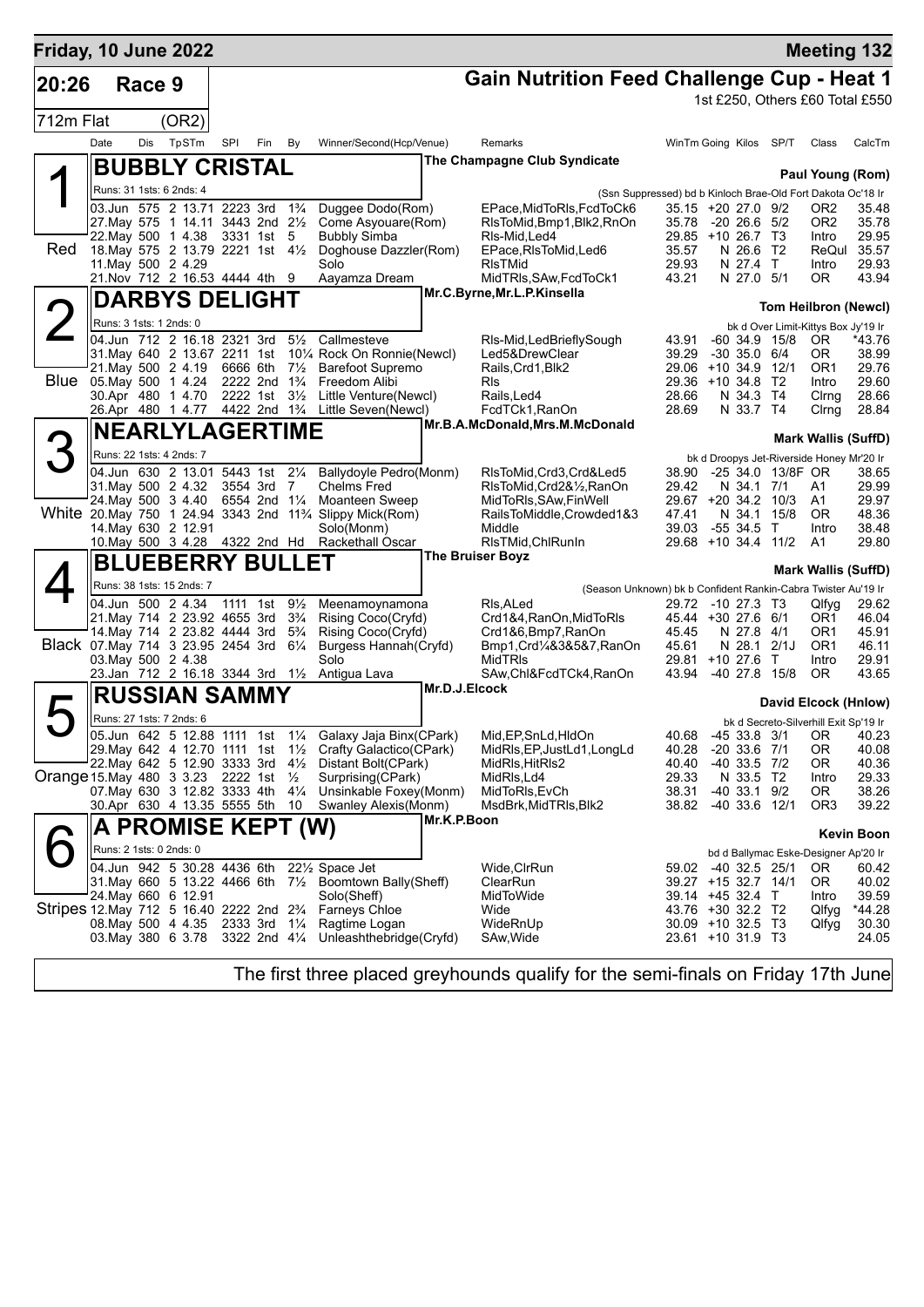| <b>Gain Nutrition Feed Challenge Cup - Heat 2</b><br>20:45 Race 10<br>1st £250, Others £60 Total £550<br>712m Flat<br>(OR2)<br>TpSTm<br><b>Dis</b><br>SPI<br>Fin<br>Winner/Second(Hcp/Venue)<br>Date<br>By<br>Remarks<br>WinTm Going Kilos SP/T<br>Class<br>Mr.S.J.Rayner<br><b>NIGHT TIME DANNY</b><br><b>Stephen Rayner</b><br>Runs: 22 1sts: 9 2nds: 4<br>dkbd d Sh Avatar-Nom De Plume Nv'18 Ir<br>05.Jun 500 4 4.27<br>Solo<br>MidToRIs<br>29.38 +10 36.7 T<br>ReQul 29.48<br>25. May 500 2 4.20<br>Solo<br><b>RIsToMid</b><br>29.35 +20 36.7 T<br>Qlfyg<br>07. May 714 3 24. 20 6555 5th<br>Kishlawn Shakira(Cryfd)<br>SAw, CrdRnUp&5, BCrd1<br>45.57<br>N 36.7 4/6F<br>9¾<br>OR1<br>Red<br>29.62 +10 35.7 T2<br>28.Apr 500 4 4.37<br>2111 1st 61/ <sub>2</sub><br>Night Time Baby<br>MidToRIs, Led1<br>ReQul<br>21.Apr 100 0<br>Solo<br>36.7 T<br>xLame<br>(Handslip)<br>42.90 +15 36.3 5/2<br>14. Nov 712 3 16.23 4333 3rd 51/2 Salacres Pippy<br>Middle, (TrackRecord)<br>0R<br><b>Fantastic Foxes</b><br><b>UNSINKABLE FOXEY</b><br><b>Paul Sallis (Monm)</b><br>Runs: 12 1sts: 4 2nds: 1<br>(Season Unknown) bk b Kinloch Brae-Borna Elite Mr'19 Ir<br>2222 1st<br>04.Jun 500 3 4.42<br>1 <sup>1</sup> / <sub>2</sub> Skyfall Gregory<br>RIs-Mid, Led Run In<br>30.57<br>-60 30.4 T2<br>Intro<br>14. May 630 1 12.92 1256 6th<br>17½ Swanley Alexis(Monm)<br>QAw, RIs, Blk3, Crd4<br>38.58<br>-40 30.5 11/4<br>OR.<br>07. May 630 1 12.67 1111 1st 21/2<br>Lemming Extra(Monm)<br>QAw, RIs, RanOn<br>38.31<br>$-40$ 30.1 11/2<br>OR.<br>Blue<br>30.Apr 480 1 4.47 2222 1st 2 <sup>3</sup> / <sub>4</sub><br>Whittle Emmet(Monm)<br>Rails, RanOn<br>28.97<br>-40 29.7 5/4F<br>A2<br>23.Apr 630 1 12.89 4444 3rd<br>$4\frac{1}{2}$<br>Bombardier(Monm)<br>MsdBrk, RIs<br>38.20<br>$-1529.720/1$<br>OR.<br>16.Apr 714 2 24.27 3644 4th<br>10 <sup>1</sup> / <sub>4</sub> Killeacle Amelia (Cryfd)<br>EP, Crd1&3&4, RIs<br>46.08<br>N 29.8 4/1<br>OR.<br>Mr.C.Atherton, Mr.T.R.Cotton, Mr.C.E.Oxborough<br><b>ALANA PET</b><br>John Mullins<br>Runs: 31 1sts: 4 2nds: 4<br>bebd d Droopys Roddick-Mustang Jill Au'19 Ir<br>$7\frac{1}{4}$<br>04.Jun 712 1 16.04 1114 5th<br>Callmesteve<br>RIs, QAw, Led To 5<br>43.91<br>$-60$ 31.9 12/1<br><b>OR</b><br>31. May 500 2 4.29<br>5666 3rd<br>4<br>Savana Dismount<br>RIsToMid, SAw, RanOnWell<br>29.52 +10 31.7 9/2<br>A1<br>24. May 500 2 4.21<br>2566 3rd<br>$1\frac{1}{2}$<br>Savana Dismount<br>RIsToMid, EP, RanOn<br>29.82 +20 31.5<br>5/1<br>A1<br>White 17 May 500 2 4.27<br>5666 6th<br>6<br><b>Trubbys Sigh</b><br>RIsTMid, FcdTCkRnUp, Crd1<br>29.58 +10 31.9 7/1<br>A1<br>11. May 500 1 4.25<br>1111 1st<br>$\overline{4}$<br>Kethro<br>RIsTMid, ALed<br>29.63<br>N 32.2 T3<br>Qlfyg<br>Mid, EP, ALed<br>N 32.1<br>12/1<br>03.Apr 712 3 16.00 1111 1st<br>2<br><b>Baggios Champ</b><br>43.43<br>OR<br>Mr.D.Bryce, Mr.F.Bryce<br><b>BAGGIOS TURBO</b> | <b>Meeting 132</b> |
|------------------------------------------------------------------------------------------------------------------------------------------------------------------------------------------------------------------------------------------------------------------------------------------------------------------------------------------------------------------------------------------------------------------------------------------------------------------------------------------------------------------------------------------------------------------------------------------------------------------------------------------------------------------------------------------------------------------------------------------------------------------------------------------------------------------------------------------------------------------------------------------------------------------------------------------------------------------------------------------------------------------------------------------------------------------------------------------------------------------------------------------------------------------------------------------------------------------------------------------------------------------------------------------------------------------------------------------------------------------------------------------------------------------------------------------------------------------------------------------------------------------------------------------------------------------------------------------------------------------------------------------------------------------------------------------------------------------------------------------------------------------------------------------------------------------------------------------------------------------------------------------------------------------------------------------------------------------------------------------------------------------------------------------------------------------------------------------------------------------------------------------------------------------------------------------------------------------------------------------------------------------------------------------------------------------------------------------------------------------------------------------------------------------------------------------------------------------------------------------------------------------------------------------------------------------------------------------------------------------------------------------------------------------------------------------------------------------------------------------------------------------------------------------------------------------------------------------------------------------------------------------------------------------------|--------------------|
|                                                                                                                                                                                                                                                                                                                                                                                                                                                                                                                                                                                                                                                                                                                                                                                                                                                                                                                                                                                                                                                                                                                                                                                                                                                                                                                                                                                                                                                                                                                                                                                                                                                                                                                                                                                                                                                                                                                                                                                                                                                                                                                                                                                                                                                                                                                                                                                                                                                                                                                                                                                                                                                                                                                                                                                                                                                                                                                        |                    |
|                                                                                                                                                                                                                                                                                                                                                                                                                                                                                                                                                                                                                                                                                                                                                                                                                                                                                                                                                                                                                                                                                                                                                                                                                                                                                                                                                                                                                                                                                                                                                                                                                                                                                                                                                                                                                                                                                                                                                                                                                                                                                                                                                                                                                                                                                                                                                                                                                                                                                                                                                                                                                                                                                                                                                                                                                                                                                                                        |                    |
|                                                                                                                                                                                                                                                                                                                                                                                                                                                                                                                                                                                                                                                                                                                                                                                                                                                                                                                                                                                                                                                                                                                                                                                                                                                                                                                                                                                                                                                                                                                                                                                                                                                                                                                                                                                                                                                                                                                                                                                                                                                                                                                                                                                                                                                                                                                                                                                                                                                                                                                                                                                                                                                                                                                                                                                                                                                                                                                        | CalcTm             |
|                                                                                                                                                                                                                                                                                                                                                                                                                                                                                                                                                                                                                                                                                                                                                                                                                                                                                                                                                                                                                                                                                                                                                                                                                                                                                                                                                                                                                                                                                                                                                                                                                                                                                                                                                                                                                                                                                                                                                                                                                                                                                                                                                                                                                                                                                                                                                                                                                                                                                                                                                                                                                                                                                                                                                                                                                                                                                                                        |                    |
|                                                                                                                                                                                                                                                                                                                                                                                                                                                                                                                                                                                                                                                                                                                                                                                                                                                                                                                                                                                                                                                                                                                                                                                                                                                                                                                                                                                                                                                                                                                                                                                                                                                                                                                                                                                                                                                                                                                                                                                                                                                                                                                                                                                                                                                                                                                                                                                                                                                                                                                                                                                                                                                                                                                                                                                                                                                                                                                        |                    |
|                                                                                                                                                                                                                                                                                                                                                                                                                                                                                                                                                                                                                                                                                                                                                                                                                                                                                                                                                                                                                                                                                                                                                                                                                                                                                                                                                                                                                                                                                                                                                                                                                                                                                                                                                                                                                                                                                                                                                                                                                                                                                                                                                                                                                                                                                                                                                                                                                                                                                                                                                                                                                                                                                                                                                                                                                                                                                                                        |                    |
|                                                                                                                                                                                                                                                                                                                                                                                                                                                                                                                                                                                                                                                                                                                                                                                                                                                                                                                                                                                                                                                                                                                                                                                                                                                                                                                                                                                                                                                                                                                                                                                                                                                                                                                                                                                                                                                                                                                                                                                                                                                                                                                                                                                                                                                                                                                                                                                                                                                                                                                                                                                                                                                                                                                                                                                                                                                                                                                        | 29.55              |
|                                                                                                                                                                                                                                                                                                                                                                                                                                                                                                                                                                                                                                                                                                                                                                                                                                                                                                                                                                                                                                                                                                                                                                                                                                                                                                                                                                                                                                                                                                                                                                                                                                                                                                                                                                                                                                                                                                                                                                                                                                                                                                                                                                                                                                                                                                                                                                                                                                                                                                                                                                                                                                                                                                                                                                                                                                                                                                                        | 46.35              |
|                                                                                                                                                                                                                                                                                                                                                                                                                                                                                                                                                                                                                                                                                                                                                                                                                                                                                                                                                                                                                                                                                                                                                                                                                                                                                                                                                                                                                                                                                                                                                                                                                                                                                                                                                                                                                                                                                                                                                                                                                                                                                                                                                                                                                                                                                                                                                                                                                                                                                                                                                                                                                                                                                                                                                                                                                                                                                                                        | 29.72              |
|                                                                                                                                                                                                                                                                                                                                                                                                                                                                                                                                                                                                                                                                                                                                                                                                                                                                                                                                                                                                                                                                                                                                                                                                                                                                                                                                                                                                                                                                                                                                                                                                                                                                                                                                                                                                                                                                                                                                                                                                                                                                                                                                                                                                                                                                                                                                                                                                                                                                                                                                                                                                                                                                                                                                                                                                                                                                                                                        | 43.50              |
|                                                                                                                                                                                                                                                                                                                                                                                                                                                                                                                                                                                                                                                                                                                                                                                                                                                                                                                                                                                                                                                                                                                                                                                                                                                                                                                                                                                                                                                                                                                                                                                                                                                                                                                                                                                                                                                                                                                                                                                                                                                                                                                                                                                                                                                                                                                                                                                                                                                                                                                                                                                                                                                                                                                                                                                                                                                                                                                        |                    |
|                                                                                                                                                                                                                                                                                                                                                                                                                                                                                                                                                                                                                                                                                                                                                                                                                                                                                                                                                                                                                                                                                                                                                                                                                                                                                                                                                                                                                                                                                                                                                                                                                                                                                                                                                                                                                                                                                                                                                                                                                                                                                                                                                                                                                                                                                                                                                                                                                                                                                                                                                                                                                                                                                                                                                                                                                                                                                                                        |                    |
|                                                                                                                                                                                                                                                                                                                                                                                                                                                                                                                                                                                                                                                                                                                                                                                                                                                                                                                                                                                                                                                                                                                                                                                                                                                                                                                                                                                                                                                                                                                                                                                                                                                                                                                                                                                                                                                                                                                                                                                                                                                                                                                                                                                                                                                                                                                                                                                                                                                                                                                                                                                                                                                                                                                                                                                                                                                                                                                        | 29.97              |
|                                                                                                                                                                                                                                                                                                                                                                                                                                                                                                                                                                                                                                                                                                                                                                                                                                                                                                                                                                                                                                                                                                                                                                                                                                                                                                                                                                                                                                                                                                                                                                                                                                                                                                                                                                                                                                                                                                                                                                                                                                                                                                                                                                                                                                                                                                                                                                                                                                                                                                                                                                                                                                                                                                                                                                                                                                                                                                                        | 39.58              |
|                                                                                                                                                                                                                                                                                                                                                                                                                                                                                                                                                                                                                                                                                                                                                                                                                                                                                                                                                                                                                                                                                                                                                                                                                                                                                                                                                                                                                                                                                                                                                                                                                                                                                                                                                                                                                                                                                                                                                                                                                                                                                                                                                                                                                                                                                                                                                                                                                                                                                                                                                                                                                                                                                                                                                                                                                                                                                                                        | 37.91              |
|                                                                                                                                                                                                                                                                                                                                                                                                                                                                                                                                                                                                                                                                                                                                                                                                                                                                                                                                                                                                                                                                                                                                                                                                                                                                                                                                                                                                                                                                                                                                                                                                                                                                                                                                                                                                                                                                                                                                                                                                                                                                                                                                                                                                                                                                                                                                                                                                                                                                                                                                                                                                                                                                                                                                                                                                                                                                                                                        | 28.57              |
|                                                                                                                                                                                                                                                                                                                                                                                                                                                                                                                                                                                                                                                                                                                                                                                                                                                                                                                                                                                                                                                                                                                                                                                                                                                                                                                                                                                                                                                                                                                                                                                                                                                                                                                                                                                                                                                                                                                                                                                                                                                                                                                                                                                                                                                                                                                                                                                                                                                                                                                                                                                                                                                                                                                                                                                                                                                                                                                        | 38.41<br>46.90     |
|                                                                                                                                                                                                                                                                                                                                                                                                                                                                                                                                                                                                                                                                                                                                                                                                                                                                                                                                                                                                                                                                                                                                                                                                                                                                                                                                                                                                                                                                                                                                                                                                                                                                                                                                                                                                                                                                                                                                                                                                                                                                                                                                                                                                                                                                                                                                                                                                                                                                                                                                                                                                                                                                                                                                                                                                                                                                                                                        |                    |
|                                                                                                                                                                                                                                                                                                                                                                                                                                                                                                                                                                                                                                                                                                                                                                                                                                                                                                                                                                                                                                                                                                                                                                                                                                                                                                                                                                                                                                                                                                                                                                                                                                                                                                                                                                                                                                                                                                                                                                                                                                                                                                                                                                                                                                                                                                                                                                                                                                                                                                                                                                                                                                                                                                                                                                                                                                                                                                                        |                    |
|                                                                                                                                                                                                                                                                                                                                                                                                                                                                                                                                                                                                                                                                                                                                                                                                                                                                                                                                                                                                                                                                                                                                                                                                                                                                                                                                                                                                                                                                                                                                                                                                                                                                                                                                                                                                                                                                                                                                                                                                                                                                                                                                                                                                                                                                                                                                                                                                                                                                                                                                                                                                                                                                                                                                                                                                                                                                                                                        |                    |
|                                                                                                                                                                                                                                                                                                                                                                                                                                                                                                                                                                                                                                                                                                                                                                                                                                                                                                                                                                                                                                                                                                                                                                                                                                                                                                                                                                                                                                                                                                                                                                                                                                                                                                                                                                                                                                                                                                                                                                                                                                                                                                                                                                                                                                                                                                                                                                                                                                                                                                                                                                                                                                                                                                                                                                                                                                                                                                                        | 43.89<br>29.94     |
|                                                                                                                                                                                                                                                                                                                                                                                                                                                                                                                                                                                                                                                                                                                                                                                                                                                                                                                                                                                                                                                                                                                                                                                                                                                                                                                                                                                                                                                                                                                                                                                                                                                                                                                                                                                                                                                                                                                                                                                                                                                                                                                                                                                                                                                                                                                                                                                                                                                                                                                                                                                                                                                                                                                                                                                                                                                                                                                        | 30.14              |
|                                                                                                                                                                                                                                                                                                                                                                                                                                                                                                                                                                                                                                                                                                                                                                                                                                                                                                                                                                                                                                                                                                                                                                                                                                                                                                                                                                                                                                                                                                                                                                                                                                                                                                                                                                                                                                                                                                                                                                                                                                                                                                                                                                                                                                                                                                                                                                                                                                                                                                                                                                                                                                                                                                                                                                                                                                                                                                                        | 30.15              |
|                                                                                                                                                                                                                                                                                                                                                                                                                                                                                                                                                                                                                                                                                                                                                                                                                                                                                                                                                                                                                                                                                                                                                                                                                                                                                                                                                                                                                                                                                                                                                                                                                                                                                                                                                                                                                                                                                                                                                                                                                                                                                                                                                                                                                                                                                                                                                                                                                                                                                                                                                                                                                                                                                                                                                                                                                                                                                                                        | 29.63<br>*43.43    |
|                                                                                                                                                                                                                                                                                                                                                                                                                                                                                                                                                                                                                                                                                                                                                                                                                                                                                                                                                                                                                                                                                                                                                                                                                                                                                                                                                                                                                                                                                                                                                                                                                                                                                                                                                                                                                                                                                                                                                                                                                                                                                                                                                                                                                                                                                                                                                                                                                                                                                                                                                                                                                                                                                                                                                                                                                                                                                                                        |                    |
| <b>Frank Bryce (PBarr)</b>                                                                                                                                                                                                                                                                                                                                                                                                                                                                                                                                                                                                                                                                                                                                                                                                                                                                                                                                                                                                                                                                                                                                                                                                                                                                                                                                                                                                                                                                                                                                                                                                                                                                                                                                                                                                                                                                                                                                                                                                                                                                                                                                                                                                                                                                                                                                                                                                                                                                                                                                                                                                                                                                                                                                                                                                                                                                                             |                    |
| Runs: 14 1sts: 0 2nds: 5<br>bk d Kinloch Brae-Samiya Nv'19 Br                                                                                                                                                                                                                                                                                                                                                                                                                                                                                                                                                                                                                                                                                                                                                                                                                                                                                                                                                                                                                                                                                                                                                                                                                                                                                                                                                                                                                                                                                                                                                                                                                                                                                                                                                                                                                                                                                                                                                                                                                                                                                                                                                                                                                                                                                                                                                                                                                                                                                                                                                                                                                                                                                                                                                                                                                                                          |                    |
| 02.Jun 660 3 13.69<br>Solo(PBarr)<br>EP, MidRIs<br>39.99<br>N 35.2 T<br>Intro<br>Hather Daisy(PBarr)<br>40.48 +15 35.5 8/1<br>12. May 660 5 13.83 3332 2nd 1<br>MidRls, Crd5, RanOnWell<br>OR.                                                                                                                                                                                                                                                                                                                                                                                                                                                                                                                                                                                                                                                                                                                                                                                                                                                                                                                                                                                                                                                                                                                                                                                                                                                                                                                                                                                                                                                                                                                                                                                                                                                                                                                                                                                                                                                                                                                                                                                                                                                                                                                                                                                                                                                                                                                                                                                                                                                                                                                                                                                                                                                                                                                         | 39.99<br>40.71     |
| 05. May 660 2 13.82<br>Solo(PBarr)<br><b>RIsMid</b><br>N 35.3<br>40.18<br>$\top$<br>Qlfyq                                                                                                                                                                                                                                                                                                                                                                                                                                                                                                                                                                                                                                                                                                                                                                                                                                                                                                                                                                                                                                                                                                                                                                                                                                                                                                                                                                                                                                                                                                                                                                                                                                                                                                                                                                                                                                                                                                                                                                                                                                                                                                                                                                                                                                                                                                                                                                                                                                                                                                                                                                                                                                                                                                                                                                                                                              | 40.18              |
| Black 24.Apr 712 4 16.17 3333 2nd 11% Bockos Brandy<br>RIsTMid, (TrackRecord)<br>42.80<br>N 35.9<br>5/1<br>OR.                                                                                                                                                                                                                                                                                                                                                                                                                                                                                                                                                                                                                                                                                                                                                                                                                                                                                                                                                                                                                                                                                                                                                                                                                                                                                                                                                                                                                                                                                                                                                                                                                                                                                                                                                                                                                                                                                                                                                                                                                                                                                                                                                                                                                                                                                                                                                                                                                                                                                                                                                                                                                                                                                                                                                                                                         | *43.74             |
| 17.Apr 500 1 4.23<br>4455 5th<br>$7\frac{1}{4}$<br>Farneys Maestro<br>RIsTMid, Crd2&3<br>29.47<br>N 36.0<br>25/1<br>OR.<br>10.Apr 500 2 4.24 5544 3rd<br>$9\frac{1}{4}$<br><b>Storys Peewee</b><br>RIsTMid, EP, Crd2<br>29.48 +10 36.4 9/1<br>0R                                                                                                                                                                                                                                                                                                                                                                                                                                                                                                                                                                                                                                                                                                                                                                                                                                                                                                                                                                                                                                                                                                                                                                                                                                                                                                                                                                                                                                                                                                                                                                                                                                                                                                                                                                                                                                                                                                                                                                                                                                                                                                                                                                                                                                                                                                                                                                                                                                                                                                                                                                                                                                                                       | 30.05<br>30.33     |
| <b>Donny Boys</b>                                                                                                                                                                                                                                                                                                                                                                                                                                                                                                                                                                                                                                                                                                                                                                                                                                                                                                                                                                                                                                                                                                                                                                                                                                                                                                                                                                                                                                                                                                                                                                                                                                                                                                                                                                                                                                                                                                                                                                                                                                                                                                                                                                                                                                                                                                                                                                                                                                                                                                                                                                                                                                                                                                                                                                                                                                                                                                      |                    |
| <b>HATHER DAISY</b><br>James Gaskin (Donc)                                                                                                                                                                                                                                                                                                                                                                                                                                                                                                                                                                                                                                                                                                                                                                                                                                                                                                                                                                                                                                                                                                                                                                                                                                                                                                                                                                                                                                                                                                                                                                                                                                                                                                                                                                                                                                                                                                                                                                                                                                                                                                                                                                                                                                                                                                                                                                                                                                                                                                                                                                                                                                                                                                                                                                                                                                                                             |                    |
| Runs: 20 1sts: 9 2nds: 6<br>(Season 24.Jn'21) wbk b Hather For Matt-Hather Two Bake Jy'18 Ir                                                                                                                                                                                                                                                                                                                                                                                                                                                                                                                                                                                                                                                                                                                                                                                                                                                                                                                                                                                                                                                                                                                                                                                                                                                                                                                                                                                                                                                                                                                                                                                                                                                                                                                                                                                                                                                                                                                                                                                                                                                                                                                                                                                                                                                                                                                                                                                                                                                                                                                                                                                                                                                                                                                                                                                                                           |                    |
| 01.Jun 661 2 15.29 3443 2nd 31/4<br>Longrange Dick(Donc)<br>RIsMid,Crd1&2,FinWell<br>41.79<br>N 26.0<br>10/11 OR<br>18. May 661 4 14.98 3432 1st 2 <sup>3</sup> / <sub>4</sub><br>Cloncunny Shell(Donc)<br>MidToRails,LdRnIn<br>42.02<br>N 25.9<br>8/15F OR                                                                                                                                                                                                                                                                                                                                                                                                                                                                                                                                                                                                                                                                                                                                                                                                                                                                                                                                                                                                                                                                                                                                                                                                                                                                                                                                                                                                                                                                                                                                                                                                                                                                                                                                                                                                                                                                                                                                                                                                                                                                                                                                                                                                                                                                                                                                                                                                                                                                                                                                                                                                                                                            | 42.06<br>42.02     |
| 12. May 660 6 13.99 4421 1st 1<br>Baggios Turbo(PBarr)<br>SAw,Mid,Crd5,FinWell<br>40.48<br>+15 25.8<br>1/1F<br>OR.                                                                                                                                                                                                                                                                                                                                                                                                                                                                                                                                                                                                                                                                                                                                                                                                                                                                                                                                                                                                                                                                                                                                                                                                                                                                                                                                                                                                                                                                                                                                                                                                                                                                                                                                                                                                                                                                                                                                                                                                                                                                                                                                                                                                                                                                                                                                                                                                                                                                                                                                                                                                                                                                                                                                                                                                     | 40.63              |
| Orange 04. May 661 1 14.88 6332 1st 71/4<br>Ballymac Brook(Donc)<br>42.41<br>N 25.8<br>1/2F<br>0R<br>RIsMid, Crd3, Led6                                                                                                                                                                                                                                                                                                                                                                                                                                                                                                                                                                                                                                                                                                                                                                                                                                                                                                                                                                                                                                                                                                                                                                                                                                                                                                                                                                                                                                                                                                                                                                                                                                                                                                                                                                                                                                                                                                                                                                                                                                                                                                                                                                                                                                                                                                                                                                                                                                                                                                                                                                                                                                                                                                                                                                                                | 42.41              |
| $-20$ 25.5 T<br>28.Apr 483 1 4.27<br>Solo(Donc)<br>RIsMid<br>30.14<br>ReQul                                                                                                                                                                                                                                                                                                                                                                                                                                                                                                                                                                                                                                                                                                                                                                                                                                                                                                                                                                                                                                                                                                                                                                                                                                                                                                                                                                                                                                                                                                                                                                                                                                                                                                                                                                                                                                                                                                                                                                                                                                                                                                                                                                                                                                                                                                                                                                                                                                                                                                                                                                                                                                                                                                                                                                                                                                            | 29.94              |
| 20.Apr 712 3 16.66 5431 1st 71/2<br><b>Troy Suzieeg</b><br>SAw, Bmp2, Led5<br>N 25.5 10/11FOR<br>43.86<br><b>Badabing Syndicate</b>                                                                                                                                                                                                                                                                                                                                                                                                                                                                                                                                                                                                                                                                                                                                                                                                                                                                                                                                                                                                                                                                                                                                                                                                                                                                                                                                                                                                                                                                                                                                                                                                                                                                                                                                                                                                                                                                                                                                                                                                                                                                                                                                                                                                                                                                                                                                                                                                                                                                                                                                                                                                                                                                                                                                                                                    | 43.86              |
| <b>SLIPPY BARACK (W)</b><br><b>John Mullins</b>                                                                                                                                                                                                                                                                                                                                                                                                                                                                                                                                                                                                                                                                                                                                                                                                                                                                                                                                                                                                                                                                                                                                                                                                                                                                                                                                                                                                                                                                                                                                                                                                                                                                                                                                                                                                                                                                                                                                                                                                                                                                                                                                                                                                                                                                                                                                                                                                                                                                                                                                                                                                                                                                                                                                                                                                                                                                        |                    |
| Runs: 6 1sts: 1 2nds: 0<br>bk d Laughil Blake-Slippy Maska My'20 Ir                                                                                                                                                                                                                                                                                                                                                                                                                                                                                                                                                                                                                                                                                                                                                                                                                                                                                                                                                                                                                                                                                                                                                                                                                                                                                                                                                                                                                                                                                                                                                                                                                                                                                                                                                                                                                                                                                                                                                                                                                                                                                                                                                                                                                                                                                                                                                                                                                                                                                                                                                                                                                                                                                                                                                                                                                                                    |                    |
| 04.Jun 500 6 4.18<br>1111 1st 1/2<br><b>Makeit God</b><br>Wide, EP, Led To Run In, Cm Ag<br>30.09<br>$-30$ 32.4 $7/1$<br>0R<br>$3-2$ - 2nd $2\frac{1}{2}$                                                                                                                                                                                                                                                                                                                                                                                                                                                                                                                                                                                                                                                                                                                                                                                                                                                                                                                                                                                                                                                                                                                                                                                                                                                                                                                                                                                                                                                                                                                                                                                                                                                                                                                                                                                                                                                                                                                                                                                                                                                                                                                                                                                                                                                                                                                                                                                                                                                                                                                                                                                                                                                                                                                                                              | 29.79              |
| Foxwood Storm<br>29.May 270 5<br>MidToWide,RanOn<br>15.86<br>N 32.4 T3<br>Qlfyg<br>24.Apr 712 6 15.91 1122 3rd<br>42.80<br>N 31.8 9/1<br>- 16<br>Bockos Brandy<br>Wide,LedTo3,(TrackRecord)<br>ΟR                                                                                                                                                                                                                                                                                                                                                                                                                                                                                                                                                                                                                                                                                                                                                                                                                                                                                                                                                                                                                                                                                                                                                                                                                                                                                                                                                                                                                                                                                                                                                                                                                                                                                                                                                                                                                                                                                                                                                                                                                                                                                                                                                                                                                                                                                                                                                                                                                                                                                                                                                                                                                                                                                                                      | 16.06<br>*44.09    |
| Stripes 19.Apr 500 6 4.32<br>3333 3rd<br>$2\frac{1}{4}$<br>Rackethall Oscar<br>29.75 +10 31.5 11/4C A2<br>MidTW,EP                                                                                                                                                                                                                                                                                                                                                                                                                                                                                                                                                                                                                                                                                                                                                                                                                                                                                                                                                                                                                                                                                                                                                                                                                                                                                                                                                                                                                                                                                                                                                                                                                                                                                                                                                                                                                                                                                                                                                                                                                                                                                                                                                                                                                                                                                                                                                                                                                                                                                                                                                                                                                                                                                                                                                                                                     | 30.04              |
| 15.Apr 400 6 3.91<br>1333 3rd<br>14% Sonic Emjay(Rom)<br>QAway, Wide, Very Wide2<br>24.51<br>N 32.2 T3                                                                                                                                                                                                                                                                                                                                                                                                                                                                                                                                                                                                                                                                                                                                                                                                                                                                                                                                                                                                                                                                                                                                                                                                                                                                                                                                                                                                                                                                                                                                                                                                                                                                                                                                                                                                                                                                                                                                                                                                                                                                                                                                                                                                                                                                                                                                                                                                                                                                                                                                                                                                                                                                                                                                                                                                                 | 25.69              |
| 10.Apr 500 6 4.32<br>5554 5th<br>SAw, W&Crd4<br>29.46<br>N 31.9 9/1<br>6½ Havana Lover<br>0R                                                                                                                                                                                                                                                                                                                                                                                                                                                                                                                                                                                                                                                                                                                                                                                                                                                                                                                                                                                                                                                                                                                                                                                                                                                                                                                                                                                                                                                                                                                                                                                                                                                                                                                                                                                                                                                                                                                                                                                                                                                                                                                                                                                                                                                                                                                                                                                                                                                                                                                                                                                                                                                                                                                                                                                                                           | 29.96              |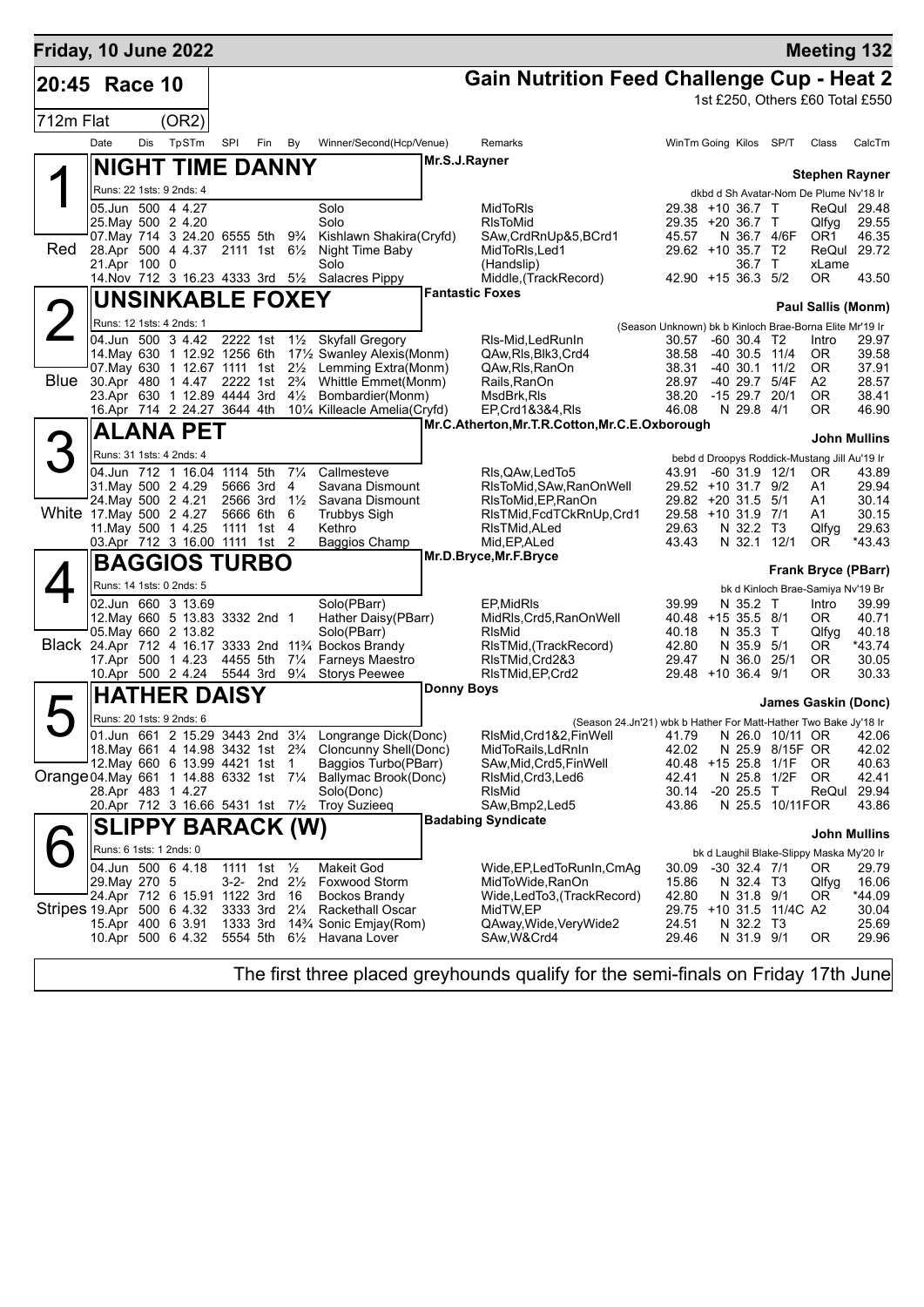| Friday, 10 June 2022                                              |              |                                                                                                 |          |                                                    |                |                                                                       |                                                                                             |                              |                                |                                | <b>Meeting 132</b>                                 |                 |
|-------------------------------------------------------------------|--------------|-------------------------------------------------------------------------------------------------|----------|----------------------------------------------------|----------------|-----------------------------------------------------------------------|---------------------------------------------------------------------------------------------|------------------------------|--------------------------------|--------------------------------|----------------------------------------------------|-----------------|
| 21:04                                                             | Race 11      |                                                                                                 |          |                                                    |                |                                                                       | <b>Gain Nutrition Feed Challenge Cup - Heat 3</b>                                           |                              |                                |                                |                                                    |                 |
|                                                                   |              |                                                                                                 |          |                                                    |                |                                                                       |                                                                                             |                              |                                |                                | 1st £250, Others £60 Total £550                    |                 |
| 712m Flat                                                         |              | (OR2)                                                                                           |          |                                                    |                |                                                                       |                                                                                             |                              |                                |                                |                                                    |                 |
|                                                                   | Date         | Dis TpSTm                                                                                       | SPI      | Fin                                                | By             | Winner/Second(Hcp/Venue)                                              | Remarks                                                                                     | WinTm Going Kilos SP/T       |                                |                                | Class                                              | CalcTm          |
|                                                                   |              | <b>SLAPDASH TOMMY</b>                                                                           |          |                                                    |                |                                                                       | Miss.M.A.R.Giles, Mr.T.F.J.Ronaldson                                                        |                              |                                |                                | <b>Nathan Hunt (Rom)</b>                           |                 |
|                                                                   |              | Runs: 21 1sts: 8 2nds: 3                                                                        |          |                                                    |                |                                                                       |                                                                                             |                              |                                |                                | bd d Ballymac Eske-Designer Ap'20 Ir               |                 |
|                                                                   |              | 05.Jun 712 2 16.15<br>27. May 575 1 14.11 2566 6th                                              |          |                                                    |                | Solo<br>10½ Doghouse Dazzler(Rom)                                     | <b>RIsToMid</b><br>Rls, Bmp1, Blk3, Crd5                                                    | 43.77<br>35.49               | N 30.7 T                       | $-20$ 30.7 10/3                | Intro<br>OR <sub>2</sub>                           | *43.77<br>36.13 |
|                                                                   |              | 20.May 575 1 13.80 3111 1st                                                                     |          |                                                    | 4              | Any Moment Now(Rom)                                                   | EPace, RIsToMid, Led1, Bmp3                                                                 | 35.67                        | N 30.5 8/1                     |                                | OR <sub>3</sub>                                    | 35.67           |
| Red                                                               |              | 13. May 575 2 13.85 2233 3rd                                                                    |          |                                                    | 6              | Duggee Dodo(Rom)                                                      | EPace, Rails To Mid, Bmp1&3                                                                 | 35.44 +20 30.3 7/2<br>45.61  |                                |                                | OR <sub>3</sub><br>OR <sub>1</sub>                 | 36.12           |
|                                                                   |              | 07. May 714 1 23.88 3335 5th<br>30.Apr 380 4 3.65 2222 2nd 21/4                                 |          |                                                    |                | 10% Burgess Hannah (Cryfd)<br>Lylas Boy(Cryfd)                        | BmpRnUp&1&5,Crd3<br>BmpRIs1, RanOn, MidToRIs                                                | 23.31 +10 30.2 T2            | N 30.2 7/1                     |                                |                                                    | 46.47<br>23.59  |
|                                                                   |              | <b>CALLMESTEVE</b>                                                                              |          |                                                    |                |                                                                       | Mr.A.K.Ballard, Mr.B.K.Sadler                                                               |                              |                                |                                |                                                    |                 |
|                                                                   |              | Runs: 21 1sts: 8 2nds: 3                                                                        |          |                                                    |                |                                                                       |                                                                                             |                              |                                |                                | <b>John Mullins</b>                                |                 |
|                                                                   |              | 04.Jun 712 4 16.11 3232 1st 5                                                                   |          |                                                    |                | Savana Volcano                                                        | Mid, EP, Led <sub>5</sub>                                                                   | 43.91                        |                                | $-60$ 35.2 $1/1F$              | bk d Out Of Range ASB-Adamant Reba Ja'20 Ir<br>OR. | *43.31          |
|                                                                   |              | 27. May 500 3 4.47<br>20. May 500 3 4.29                                                        | 6666 6th |                                                    | <b>DIS</b>     | Derrinasafa Boss                                                      | SAw, BCrd&Fell1                                                                             | 29.85                        | $-20, 34.9, 9/2$<br>N 34.6 5/2 |                                | OR <sub>1</sub>                                    | 0.00            |
| Blue                                                              |              | 15.May 500 3 4.28                                                                               |          | 5554 1st $\frac{1}{2}$                             |                | Glengar Scholar<br>Solo                                               | Mid-RIs, Crd4, LedNrLine<br><b>MidTRIs</b>                                                  | 29.62<br>29.05 +30 34.9 T    |                                |                                | OR <sub>1</sub><br>Qlfyg                           | 29.62<br>29.35  |
|                                                                   |              | 08. May 500 3 4.30                                                                              |          | 5444 3rd 4                                         |                | Faughan Rebel                                                         | MidTRIs, Crd3&4                                                                             | 29.24 +15 34.9 8/1           |                                |                                | OR.                                                | 29.72           |
|                                                                   |              | 01. May 500 2 4.53                                                                              | 6664 3rd |                                                    | $2\frac{1}{4}$ | Part Blake                                                            | MidTRIs, VSAw, Crd4, RanOn<br>Mr.C.I.Chesson, Mrs.H.P.J.Kemp, Mr.A.J.Pelley, Mr.D.A.Redmile | 29.56                        | N 35.3 4/1                     |                                | 0R                                                 | 29.74           |
|                                                                   |              | <b>SLIPPY MICK</b>                                                                              |          |                                                    |                |                                                                       |                                                                                             |                              |                                |                                | Michelle Brown (Rom)                               |                 |
|                                                                   |              | Runs: 48 1sts: 9 2nds: 14                                                                       |          |                                                    |                | Solo                                                                  |                                                                                             |                              | N 33.3 T                       |                                | bk d Droopys Sydney-Slippy Maska Jn'19 Ir          |                 |
|                                                                   |              | 31. May 712 1 16.32<br>27. May 575 1 14.23 2566 5th                                             |          |                                                    |                | 111⁄4 Kishlawn Shakira(Rom)                                           | Rails<br>EarlyPace, Rails, Bmp1                                                             | 43.93<br>35.45               | $-20$ 33.2 $11/2$              |                                | Intro<br>OR <sub>2</sub>                           | *43.93<br>36.14 |
|                                                                   |              |                                                                                                 |          |                                                    |                | 20. May 750 2 24.29 4111 1st 11 <sup>3</sup> /4 Nearlylagertime (Rom) | Rails, BmpRnUp, Bmp&Led1                                                                    | 47.41                        | N 33.2 4/1                     |                                | 0R                                                 | 47.41           |
|                                                                   |              | White 14. May 714 2 23.65<br>06. May 750 3 24. 27 1112 1st 1                                    |          |                                                    |                | Solo(Cryfd)<br>Riada Magic(Rom)                                       | Rls<br>QAw,LedTo7&Fr8,CkSgh                                                                 | 45.84<br>47.86               | N 32.8 T<br>N 32.6 9/1         |                                | 0R                                                 | 45.84<br>47.86  |
|                                                                   |              | 30.Apr 575 2 14.00 4464 4th 11                                                                  |          |                                                    |                | Old Fort Tokyo(Rom)                                                   | RIs, FcdTCk1, Blk3, Bmp4                                                                    | 36.42                        |                                | -20 32.7 10/11FS3              |                                                    | 37.10           |
|                                                                   |              | <b>BAGGIOS CHAMP</b>                                                                            |          |                                                    |                |                                                                       | Mr.D.Bryce, Mr.F.Bryce                                                                      |                              |                                |                                | <b>Frank Bryce (PBarr)</b>                         |                 |
|                                                                   |              | Runs: 23 1sts: 7 2nds: 4                                                                        |          |                                                    |                |                                                                       |                                                                                             |                              |                                |                                | bk d Kinloch Brae-Samiya Nv'19 Br                  |                 |
|                                                                   |              | 28. May 500 1 4.41<br>21. May 500 3 4.21                                                        |          | 6666 5th<br>4332 2nd 4 <sup>3</sup> / <sub>4</sub> | $4\frac{3}{4}$ | Singalong Sally<br><b>Ballymac Leon</b>                               | Mid-RIs, SAw<br>Mid-Rls, Crd1, RanOn                                                        | 29.33<br>29.04               | N 33.6 3/1                     | N 34.0 10/1                    | OR <sub>1</sub><br>OR <sub>1</sub>                 | 29.71<br>29.43  |
|                                                                   |              | 08. May 500 2 4.23                                                                              |          |                                                    |                | Solo                                                                  | <b>MidTRIS</b>                                                                              | 29.19 +10 33.8 T             |                                |                                | Intro                                              | 29.29           |
|                                                                   |              | Black 01. May 712 2 15.91 2111 1st 63/4<br>24.Apr 712 3 16.13 2111 1st 43/4                     |          |                                                    |                | <b>Burgess Elite</b>                                                  | MidTRIs, EP, Led1                                                                           | 43.01 +20 33.3 4/1           |                                |                                | OR.                                                | *43.21          |
|                                                                   |              | 17.Apr 712 1 16.37 5543 3rd 2                                                                   |          |                                                    |                | Alana Pet<br>Sweet Leaf                                               | MidToRIs, EP, Led1<br>Mid, SAw, Crd1                                                        | 43.31<br>43.59               |                                | N 33.5 1/1F<br>N 33.5 11/8F OR | <b>OR</b>                                          | 43.31<br>43.75  |
|                                                                   |              | <b>BELLMORE SALLY (M)</b>                                                                       |          |                                                    |                |                                                                       | Mr.N.R.McGregor                                                                             |                              |                                |                                |                                                    |                 |
|                                                                   |              | Runs: 24 1sts: 10 2nds: 6                                                                       |          |                                                    |                |                                                                       | (Season Unknown) bd b Droopys Sydney-Bellmore Lucy De'19 Ir                                 |                              |                                |                                | <b>James Fenwick (Newcl)</b>                       |                 |
|                                                                   |              | 04.Jun 480 4 4.82                                                                               |          |                                                    |                | Solo(Newcl)                                                           | Middle                                                                                      |                              |                                |                                | 28.82 -10 29.9 T ReQul 28.72                       |                 |
|                                                                   |              | 21. May 714 3 23.73 5333 2nd 23/4<br>14. May 714 3 23.41 3222 2nd 2 <sup>3</sup> / <sub>4</sub> |          |                                                    |                | Rising Coco(Cryfd)                                                    | Bmp1, Crd4&5&3/4, RanOn                                                                     | 45.44 +30 29.9 5/4F<br>45.45 | N 29.4 2/5F                    |                                | OR <sub>1</sub><br>OR <sub>1</sub>                 | 45.96<br>45.67  |
| Orange 07. May 714 4 23.84 5443 2nd 1 <sup>3</sup> / <sub>4</sub> |              |                                                                                                 |          |                                                    |                | Rising Coco(Cryfd)<br>Bombardier(Cryfd)                               | Bmp1,2ndFrom2,Crd7<br>Crd1&3&4&5,RanOn                                                      | 45.54                        | N 29.8 4/9F                    |                                | OR <sub>1</sub>                                    | 45.68           |
|                                                                   |              | 30.Apr 714 4 23.29                                                                              |          |                                                    |                | Solo(Cryfd)                                                           | MidToWide                                                                                   | 45.06                        | N 29.8                         | $\top$                         |                                                    | 45.06           |
|                                                                   |              | 20.Apr 706 3 17.15                                                                              |          |                                                    |                | Solo(Newcl)                                                           | Middle<br>Mr.D.P.Firmager                                                                   | 42.84                        | N 30.3 T                       |                                | ReQul 42.84                                        |                 |
|                                                                   |              | <b>ROMEO JET PILOT (W)</b>                                                                      |          |                                                    |                |                                                                       |                                                                                             |                              |                                |                                | <b>Laurence Tuffin</b>                             |                 |
|                                                                   |              | Runs: 62 1sts: 14 2nds: 8                                                                       |          |                                                    |                | Romeo Nitro                                                           |                                                                                             |                              |                                |                                | bk d Kinlock Brae-Fabulous Pin My'19 Br            |                 |
|                                                                   |              | 05.Jun 712 6 16.29 1111 1st 41/4<br>26.May 500 6 4.42                                           |          | 6664 3rd 41/4                                      |                | Cyclone Sydney                                                        | Wide, EP, ALed<br>Wide, SAw, RanOn                                                          | 44.00<br>29.86               | N 35.0 11/4<br>N 34.9 11/2     |                                | S2<br>A2                                           | *44.00<br>30.20 |
|                                                                   |              | 21. May 500 6 4.25                                                                              | 6544 3rd |                                                    | $1\frac{1}{2}$ | Romeo Recon                                                           | Wide,Crd1,RanOn                                                                             | 29.86 +10 34.8 8/1           |                                |                                | A2                                                 | 30.09           |
| Stripes 10. May 500 6 4.42                                        |              | 02. May 712 5 16.56 3111 1st                                                                    |          | 6532 1st 21/4                                      | $\frac{3}{4}$  | Darbys Sprint<br>Romeo Riot                                           | Wide,SAw,Led4<br>Wide, Crd&Led2                                                             | 30.13<br>44.22               | N 34.2 7/1<br>N 34.5 7/1       |                                | A3<br>S <sub>2</sub>                               | 30.13<br>44.22  |
|                                                                   | 26.Apr 712 5 |                                                                                                 |          | 3333 2nd 31/2                                      |                | <b>Hitthelids Paddy</b>                                               | MidTW                                                                                       | 43.85 +20 35.1 5/2           |                                |                                | S <sub>2</sub>                                     | 44.34           |
|                                                                   |              |                                                                                                 |          |                                                    |                |                                                                       |                                                                                             |                              |                                |                                |                                                    |                 |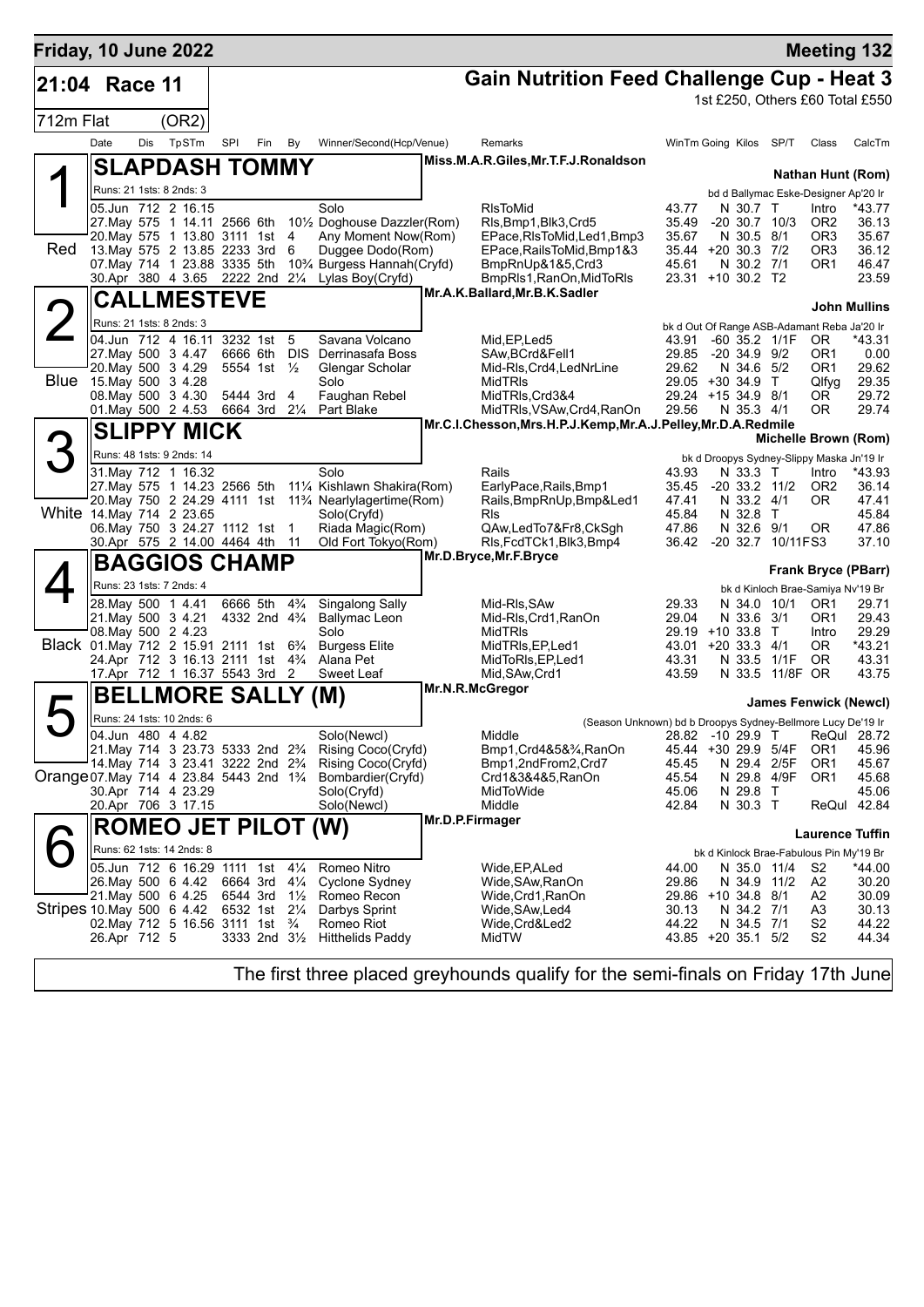| Friday, 10 June 2022      |              |     |                                                                                                   |          |                                                        |                |                                              |                     |                                                                       |                                                               |                                           |                                       |                          |                        | <b>Meeting 132</b>                          |
|---------------------------|--------------|-----|---------------------------------------------------------------------------------------------------|----------|--------------------------------------------------------|----------------|----------------------------------------------|---------------------|-----------------------------------------------------------------------|---------------------------------------------------------------|-------------------------------------------|---------------------------------------|--------------------------|------------------------|---------------------------------------------|
| 21:20 Race 12             |              |     |                                                                                                   |          |                                                        |                |                                              |                     | <b>Gain Nutrition Feed Challenge Cup - Heat 4</b>                     |                                                               |                                           |                                       |                          |                        |                                             |
| 712m Flat                 |              |     | (OR2)                                                                                             |          |                                                        |                |                                              |                     |                                                                       |                                                               |                                           |                                       |                          |                        | 1st £250, Others £60 Total £550             |
|                           | Date         | Dis | TpSTm                                                                                             | SPI      | Fin                                                    | By             | Winner/Second(Hcp/Venue)                     |                     | Remarks                                                               |                                                               | WinTm Going Kilos SP/T                    |                                       |                          | Class                  | CalcTm                                      |
|                           |              |     | <b>GUIRI STEVE</b>                                                                                |          |                                                        |                |                                              |                     | Mr.J.E.Collins                                                        |                                                               |                                           |                                       |                          |                        | <b>Christopher Fereday (Monm)</b>           |
|                           |              |     | Runs: 48 1sts: 12 2nds: 11                                                                        |          |                                                        |                |                                              |                     |                                                                       |                                                               |                                           |                                       |                          |                        | bd d Droopys Roddick-Marwood Brae Oc'18 Ir  |
|                           |              |     | 26. May 630 1 12.92 3322 1st                                                                      |          |                                                        | $1\frac{1}{4}$ | Daddys Prince(Monm)                          |                     | RIs, LedNrLine                                                        |                                                               | 37.87                                     |                                       | N 34.6 6/4F              | S1                     | 37.87                                       |
|                           |              |     | 21. May 480 1 4.45 1111 1st                                                                       |          |                                                        | $6\frac{1}{2}$ | Tommys Poppy(Monm)                           |                     | QAw, RIs, RanOn                                                       |                                                               | 28.30                                     | N 34.4 9/4J                           |                          | A2                     | 28.30                                       |
| Red                       |              |     | 12. May 660 4 14.05 5544 3rd 21/4<br>01. May 682 2 15.90 2222 1st                                 |          |                                                        | -1             | Hather Daisy(PBarr)<br>Bluejig Turbo(Swndn)  |                     | FcdCk2,Crd5,RanOn<br>Rails, Led Run In                                |                                                               | 40.48 +15 34.6 7/2<br>42.18 +15 34.6 5/1  |                                       |                          | 0R<br>0R               | 40.81<br>42.33                              |
|                           |              |     | 25.Apr 500 1 5.18 2222 2nd 11/4                                                                   |          |                                                        |                | Tommys Bolt(Notts)                           |                     | CIrRun, RIs-Mid                                                       |                                                               | 29.84 +50 34.6 T2                         |                                       |                          | Intro                  | 30.44                                       |
|                           |              |     | 17.Oct 712 3 16.63 5666 5th                                                                       |          |                                                        | -12            | Salacres Pippy                               |                     | RIs, Crd1                                                             |                                                               | 43.04 +40 34.9 11/2                       |                                       |                          | 0R                     | 44.40                                       |
|                           |              |     | <b>ROMEO TROOPER</b>                                                                              |          |                                                        |                |                                              |                     | Mr.D.P.Firmager                                                       |                                                               |                                           |                                       |                          |                        | <b>Laurence Tuffin</b>                      |
|                           |              |     | Runs: 14 1sts: 1 2nds: 4                                                                          |          |                                                        |                |                                              |                     |                                                                       |                                                               |                                           |                                       |                          |                        | bk d Droopys Sydney-Drive On Betsy My'20 Br |
|                           |              |     | 04.Jun 500 2 4.33                                                                                 |          | 5665 5th                                               | 5              | <b>Droopys Mural</b>                         |                     | RIs-Mid, CIrRun                                                       |                                                               | 29.64 -10 35.2 7/1                        |                                       |                          | 0R                     | 29.91                                       |
|                           |              |     | 27. May 500 1 4.26                                                                                |          | 4333 1st 11/4                                          |                | <b>Magical Oscar</b>                         |                     | RIs, LedNrLine                                                        |                                                               | 29.60                                     | N 35.0 4/1                            |                          | A1                     | 29.60                                       |
|                           |              |     | 17 May 500 1 4.31<br>Blue 10 May 500 1 4.32                                                       |          | 4444 2nd 3 <sup>3</sup> / <sub>4</sub><br>6544 2nd 1   |                | <b>Trubbys Sigh</b><br>Icemans Savana        |                     | RIsTMid, Crd1, RanOn<br>Rls, SAw, Crd1, RanOn                         |                                                               | 29.58 +10 34.9 5/1<br>29.78               |                                       | N 35.2 9/4F              | A1<br>A1               | 29.98<br>29.87                              |
|                           |              |     | 01. May 500 4 4.25                                                                                |          | 6664 3rd                                               | $4\frac{1}{2}$ | <b>Ballyblack Speed</b>                      |                     | Rails, FcdTCk1, Crd4                                                  |                                                               | 29.60                                     | N 35.1                                | 7/1                      | 0R                     | 29.97                                       |
|                           |              |     | 24.Apr 500 2 4.32                                                                                 |          | 5344 4th                                               | $2\frac{1}{2}$ | Chubbys Jet                                  |                     | Rails                                                                 |                                                               | 29.75                                     | N 35.7 12/1                           |                          | 0R                     | 29.95                                       |
|                           |              |     | <b>KISHLAWN SHAKIRA</b>                                                                           |          |                                                        |                |                                              | <b>Mr.D.Mullins</b> |                                                                       |                                                               |                                           |                                       |                          |                        | David Mullins (Rom)                         |
|                           |              |     | Runs: 39 1sts: 12 2nds: 8                                                                         |          |                                                        |                |                                              |                     |                                                                       | (Season Unknown) bk b Good News-Jaytee Sahara Fb'19 Ir        |                                           |                                       |                          |                        |                                             |
|                           |              |     | 03.Jun 575 1 13.89 2334 3rd 3                                                                     |          |                                                        |                | Anastasia(Rom)                               |                     | EPace, Rails, Bumped1                                                 |                                                               |                                           |                                       | 35.31 +20 30.2 15/8F OR2 |                        | 35.75                                       |
|                           |              |     | 27. May 575 3 13.80 3111 1st 4                                                                    |          |                                                        |                | Loaded Judy(Rom)                             |                     | EPace, Rails, Led1                                                    |                                                               | 35.45                                     |                                       | -20 30.2 8/13F OR2       |                        | 35.25                                       |
|                           |              |     | 14. May 714 1 23. 70 2333 3rd 5 <sup>3</sup> / <sub>4</sub><br>White 07. May 714 1 23.50 1221 1st |          |                                                        | 3              | Rising Coco(Cryfd)<br>March On Cherry(Cryfd) |                     | Crd1, Bmp7, MidToRIs<br>EP, Disp-Crd2, Ld <sup>3</sup> / <sub>4</sub> |                                                               | 45.45<br>45.57                            | N 30.4 7/2                            | N 30.1 11/2              | OR1<br>OR <sub>1</sub> | 45.91<br>45.57                              |
|                           |              |     | 30.Apr 480 3 4.51 2444 4th 8 <sup>3</sup> / <sub>4</sub>                                          |          |                                                        |                | Antigua Cuddles(Monm)                        |                     | EP, RIs, Crd <sup>1</sup> / <sub>4</sub> , Stb3                       |                                                               | 28.68                                     | -30 29.9 16/1                         |                          | IV                     | 29.09                                       |
|                           |              |     | 07. Nov 712 3 16.16 3344 6th 83/4                                                                 |          |                                                        |                | Aayamza Dream                                |                     | <b>RIsTMid</b>                                                        |                                                               | 43.54                                     | N 29.4 5/2                            |                          | 0R                     | 44.23                                       |
|                           |              |     | <b>FARNEYS CHLOE</b>                                                                              |          |                                                        |                |                                              | Mr.K.P.Boon         |                                                                       |                                                               |                                           |                                       |                          |                        | Kevin Boon                                  |
|                           |              |     | Runs: 14 1sts: 5 2nds: 2                                                                          |          |                                                        |                |                                              |                     |                                                                       | (Season Unknown) bd b Droopys Sydney-Moanteen Beauty My'20 Ir |                                           |                                       |                          |                        |                                             |
|                           |              |     | 04.Jun 712 5 16.44 6445 4th 7                                                                     |          |                                                        |                | Callmesteve                                  |                     | Mid-RIs, Blk1                                                         |                                                               | 43.91                                     |                                       | $-60$ 30.8 11/2          | OR.                    | *43.88                                      |
|                           |              |     | 31. May 660 3 12.88                                                                               |          |                                                        |                | Solo(Sheff)                                  |                     | Middle                                                                |                                                               | 39.25 +15 30.8 T                          |                                       |                          | Intro                  | 39.40                                       |
|                           |              |     | 23. May 500 2 5.22 1111 1st 93/4<br>Black 12. May 712 2 16.11 1111 1st 2%                         |          |                                                        |                | Farneys Amigo(Notts)<br>A Promise Kept       |                     | ALd, Mid-RIs<br>Middle, ALed                                          |                                                               | $30.05 + 10.31.0$ T2<br>43.76 +30 31.0 T2 |                                       |                          | Intro<br>Qlfyg         | 30.15<br>44.06                              |
|                           |              |     | 07. May 714 2 23.96 4554 4th 9                                                                    |          |                                                        |                | Bombardier(Cryfd)                            |                     | Crd1&5, MidToRIs                                                      |                                                               | 45.54                                     | N 31.1 6/1                            |                          | OR1                    | 46.26                                       |
|                           |              |     | 03. May 380 4 3.76 2222 2nd 5                                                                     |          |                                                        |                | Farneys Pat(Cryfd)                           |                     | EvCh, MidToRIs<br><b>Golden Valley Caravan Park</b>                   |                                                               | 23.37 +10 31.1 T2                         |                                       |                          |                        | 23.87                                       |
|                           |              |     | <b>EASY DIABLO (M)</b>                                                                            |          |                                                        |                |                                              |                     |                                                                       |                                                               |                                           |                                       |                          |                        | Darren Fretwell (Sheff)                     |
|                           |              |     | Runs: 51 1sts: 10 2nds: 17                                                                        |          |                                                        |                |                                              |                     |                                                                       |                                                               |                                           |                                       |                          |                        | bd d Droopys Roddick-Leear Avajo Sp'19 Ir   |
|                           |              |     | 25. May 661 4 14.89 4111 1st 71/2                                                                 |          |                                                        |                | Our Supreme Sue(Donc)                        |                     | Mid, Led <sub>3</sub>                                                 |                                                               | 41.55                                     |                                       | N 31.6 8/15F OR          |                        | 41.55                                       |
|                           |              |     | 20. May 500 4 4.56<br>14. May 500 4 4.45                                                          |          | 4555 2nd 1 <sup>3</sup> / <sub>4</sub><br>4443 1st 1/2 |                | Vank Big Vee(Sheff)<br>A Bad Winter(Sheff)   |                     | <b>BmpRnUp</b><br>LedRunln                                            |                                                               | 29.02 +20 31.9 2/1<br>29.09 +20 32.3 7/2  |                                       |                          | A1<br>A1               | 29.37<br>29.29                              |
| Orange 09. May 500 5 4.44 |              |     |                                                                                                   |          | 6444 1st Nk                                            |                | Great Rank(Sheff)                            |                     | BmpRnUp,LdNrLine                                                      |                                                               | 29.18 +40 32.2 3/1                        |                                       |                          | A2                     | 29.58                                       |
|                           |              |     | 28.Apr 500 5 4.53                                                                                 | 6666 4th |                                                        | 4              | Drumdoit Denver(Sheff)                       |                     | Crd <sub>4</sub>                                                      |                                                               | 29.13                                     | N 31.8 3/1                            |                          | A2                     | 29.45                                       |
|                           |              |     | 19.Apr 660 4 13.03 3321 1st 21/4                                                                  |          |                                                        |                | Twice Lucky(Sheff)                           |                     | Crd3,Led5<br>Mr.D.J.Elcock                                            |                                                               | 39.18 +45 31.7 4/1                        |                                       |                          | 0R                     | 39.63                                       |
|                           |              |     | <b>GETWITHTHETIMES (W)</b>                                                                        |          |                                                        |                |                                              |                     |                                                                       |                                                               |                                           |                                       |                          |                        | David Elcock (Hnlow)                        |
|                           |              |     | Runs: 38 1sts: 7 2nds: 10                                                                         |          |                                                        |                |                                              |                     |                                                                       | (Season Unknown) bk b Droopys Cain-Precious Story Ap'19 Ir    |                                           |                                       |                          |                        |                                             |
|                           |              |     | 04.Jun 630 5 13.09 6665 5th                                                                       |          |                                                        |                | 101⁄4 Bombardier(Monm)                       |                     | SAw, Wide, Crd1                                                       |                                                               | 38.09 -15 28.8 5/1                        |                                       |                          | 0R                     | 38.75                                       |
|                           |              |     | 29. May 642 6 12.85 5533 4th<br>22. May 480 5 3.29                                                |          | 5555 4th 4 <sup>3</sup> / <sub>4</sub>                 | $2\frac{1}{2}$ | Surprising (CPark)<br>Emers Romeo(CPark)     |                     | Wide, SAw, RanOn Late                                                 |                                                               | 40.01                                     | $-20$ 28.8 $2/1$<br>$-20$ 28.8 $14/1$ |                          | 0R<br>OR.              | 39.99                                       |
| Stripes 15. May 265 6     |              |     |                                                                                                   |          | 2-2- 2nd 1                                             |                | Castell Thriller(CPark)                      |                     | Wide, RanOnLate<br>Wide,EvCh                                          |                                                               | 29.01<br>16.65                            | N 28.8 T2                             |                          | Intro                  | 29.20<br>16.73                              |
|                           | 23.Apr 264 6 |     |                                                                                                   |          | 2-2- 2nd $2\frac{1}{2}$                                |                | Rail Mccoy(Monm)                             |                     | Wide, Every Chance                                                    |                                                               | 15.47                                     | $-10$ 28.7 T2                         |                          | Intro                  | 15.58                                       |
|                           |              |     | 03.Apr 712 6 16.21 5333 3rd 51/4                                                                  |          |                                                        |                | Alana Pet                                    |                     | Wide, ClearRun                                                        |                                                               | 43.43                                     | N 28.8 2/1                            |                          | 0R                     | *43.86                                      |
|                           |              |     |                                                                                                   |          |                                                        |                |                                              |                     |                                                                       |                                                               |                                           |                                       |                          |                        |                                             |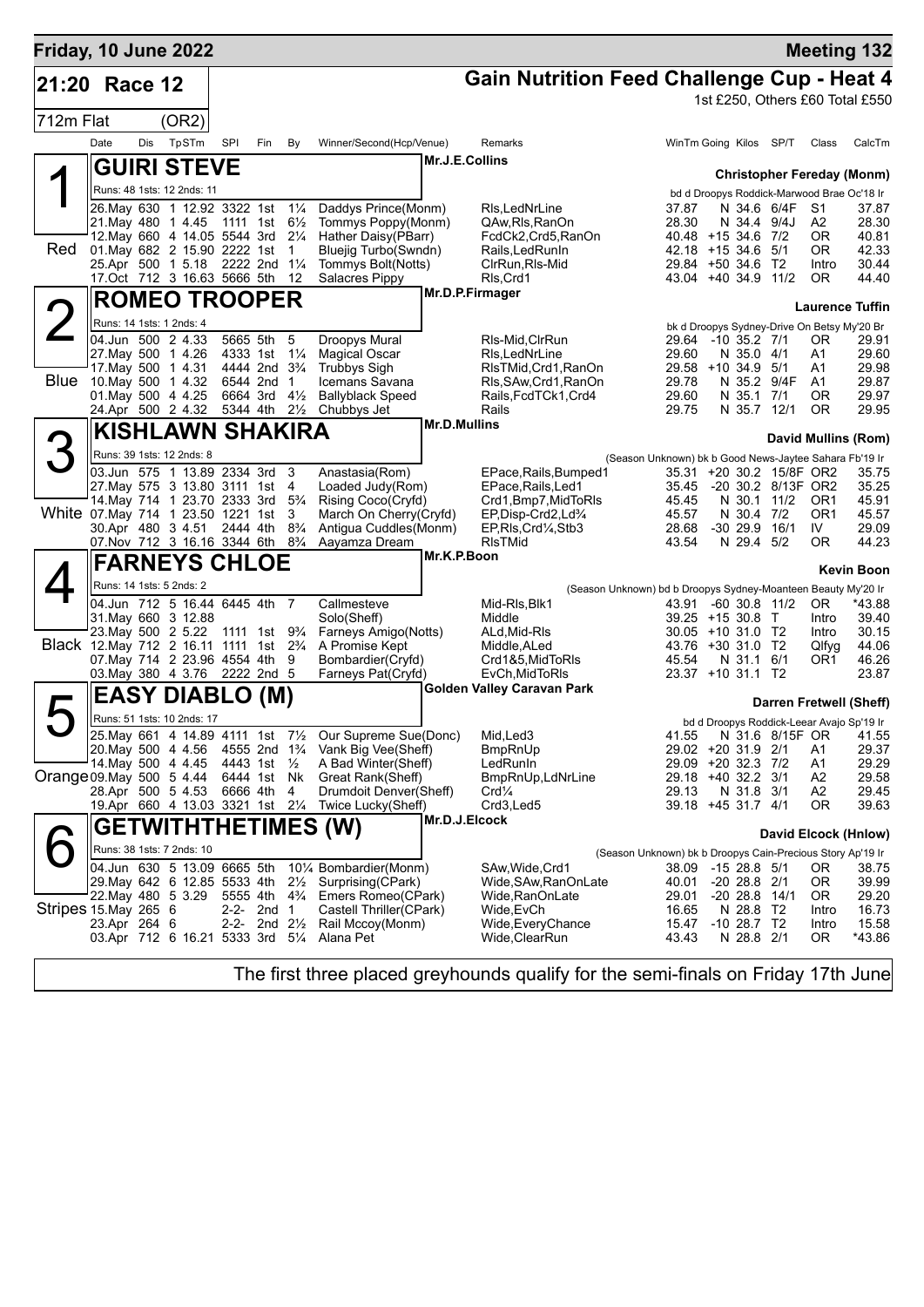## **Friday, 10 June 2022 Meeting 132 Reserves** Date Dis TpSTm SPI Fin By Winner/Second Remarks WinTm Going Kilos SP/T Class CalcTm  $\mathsf{A}\Vert$ **AMAZE ME MEL (M)** Runs: 6 1sts: 3 2nds: 0 **Richard Rees (Hove)** bk d Droopys Noah-Droopys Alice Au'20 Ir<br>09 -30 31.6 10/3 OR 30.11 **Mr.I.R.Lacey** 04.Jun 500 3 4.37 5433 3rd 4 Slippy Barack Mid,Bmp1 30.09 -30 31.6 10/3 OR 30.11<br>28.May 500 4 3.60 2111 1st 1¼ Mandingos Magpie(Hove) EP,Middle,Led1 29.44 +10 31.4 13/8F A1 29.54 28.May 500 4 3.60 2111 1st 1¼ Mandingos Magpie(Hove) EP,Middle,Led1 29.44 +10 31.4 13/8F A1 29.54 SAw,CrowdedRunUp,BlkWide4 29.74 -10 31.4 3/1  $\mathsf{B}\Vert$ **CLOSE THE SKY** Runs: 0 1sts: 0 2nds: 0 **Paul Young (Rom)** bk d Droopys Sydney-Droopys Pickles Sp'20 Ir **China Racing Club** 05.Jun 500 4 4.32 Solo Mid 29.96 +10 30.1 T Intro 30.06 30.May 500 3 4.35 Solo MiddleToRails 30.30 -40 29.8 T Intro 29.90 22.May 500 5 4.30  $\mathbf{C}^{\parallel}_{\mathbb{S}}$ **DROOPYS CHASER** Runs: 0 1sts: 0 2nds: 0 **Paul Young (Rom)** bk d Laughil Blake-Droopys Zero Sp'20 Ir 05.Jun 500 6 4.27 2111 1st 5 Jeopardy Storm MidToWide,EP,Crd&Led1 29.89 +10 30.8 T3 Intro 29.99 **Mr.G.D.R.Bowmer,Mr.G.J.Bowmer** 30.May 270 6 Solo Wide 16.17 -20 31.0 T Intro 15.97 1111 1st 13¼ Belfast Eve(Rom)  $\mathsf{D}\Vert$ **DROOPYS VENUS** Runs: 5 1sts: 1 2nds: 1 **Mark Wallis (SuffD)** bk d Laughil Blake-Droopys Zero Sp'20 Ir **Mr.M.R.Anderton,Mr.S.Murphy** 31.May 500 4 4.25 2222 2nd 2¼ Tromora Rain Mid,EP 29.60 +20 31.7 11/4 A2 29.98 11. Dillymore Danny MidTRls,Crd1,FcdToCk4 29.84 +10 32.1 7/2<br>Miss Big Pants Mid,SAw,FinWell 29.61 +10 32.2 5/1 03.May 500 4 4.38 6566 3rd 6½ Miss Big Pants Mid,SAw,FinWell 29.61 +10 32.2 5/1 A2 30.24 E **GRANGEVIEW FLOSS** Runs: 1 1sts: 0 2nds: 0 **Mark Wallis (SuffD)** (Season Unknown) f b Grangeview Ten-Blastoff Khalesi Au'20 Ir **Mr.A.P.Curtis,Mr.E.F.Johnston,Mr.S.P.Oliver** 04.Jun 500 1 4.34 4344 4th 4¾ Droopys Mural Rls-Mid,ClrRun 29.64 -10 27.8 9/1 OR 29.90 25.May 500 2 4.13 1111 1st 1½ Meenamoynamona RlsToMid,QAw,ALed 29.89 +20 28.5 T3 Qlfyg 30.09 Swift Quad MidTRls, QAw, LedToCrd4 30.04 +30 29.3 T3 Qlfyg 30.41  $\mathsf{F}\vert$ **KEANES MACHINE** Runs: 3 1sts: 0 2nds: 0 **Marlene Westwood (Rom)** bk d Confident Rankin-Emers Diva Au'20 Ir<br>30.12 N 33.1 T2 Intro 30.43 **Mr.J.L.Mercer** 05.Jun 500 2 4.36 2222 2nd 3¾ Orange Josie Rails 30.12 N 33.1 T2 Intro 30.43 24.May 400 1 3.98 6566 6th 6 Dinnys Pet(Rom) SlowAway,Rails,FcdTCk2 24.51 -10 33.4 9/4 A3 24.88 16.May 400 1 3.98 6444 4th 2¾ Bubbly Mischief(Rom) Rails,Crowded¼ 24.65 -10 33.0 4/1 A3 24.77  $G_{\frac{1}{2}}^{\mathbb{I}}$ **LAMORNA DORA (M)** Runs: 3 1sts: 2 2nds: 1 **Alistair Scott (Unatt)** f b Good News-Express Berry Oc'20 Ir **Mr.A.D.Scott** 04.Jun 500 5 4.47 3311 3rd 41/4 Dreamers United Middle Middle 30.63 -60 33.8 T3 Intro 29.May 500 5 4.47 3111 1st 4¼ Loggies Sadie Mid,SAw,EP,Led1 30.16 N 33.6 T3 Intro 30.16 23.May 500 5 4.33 1111 1st 11 Snooty Katie Mid,ALed 29.62 +10 33.9 T2 Intro 29.72  $\mathsf{H}^{\parallel}_{\mathbb{Z}}$ **MOANTEEN EVIE** Runs: 19 1sts: 4 2nds: 6 **Richard Rees (Hove)** (Season Unknown) wbe b Droopys Sydney-High St Jesse Ja'20 Ir **Mr.J.R.Hayes** 24.May 500 3 4.36 Solo MidToRls 30.21 N 30.9 T Intro 30.21 18.May 500 2 3.75 6444 2nd ½ Roseville Jane(Hove) BlkStt,MidToRls,Crd4,RnOn 29.92 N 30.8 4/1 A1 29.96 Led3To<sup>3</sup>/<sub>4</sub>,CameAgain 29.99 -10 30.6 3/1 A2 29.89 I **NIGHT TIME BABY** Runs: 36 1sts: 10 2nds: 6 **Stephen Rayner** (Ssn Suppressed) bk b Sh Avatar-Nom De Plume Nv'18 Ir **Mr.S.J.Rayner** 05.Jun 500 1 4.33 Solo Rls 30.06 +10 30.4 T ReQul 30.16 07.May 540 1 13.37 4334 4th 4¾ Brutus Bullet(Cryfd) MsdBrk,Crd½ 34.41 N 30.1 4/1 OR 34.79 28.Apr 500 1 4.36  $\,$  1222 2nd 6½ Night Time Danny  $\,$  Rls,LedTo1 J **ROMEO RIOT (W)** Runs: 59 1sts: 6 2nds: 10 **Laurence Tuffin** bd d Kinloch Brae-Fabulous Pin My'19 Br<br>59.02 -40 34.1 25/1 OR 59.23 **Mr.D.P.Firmager** 04.Jun 942 3 29.90 1111 2nd 7½ Space Jet Mid,EP,LedTo8 59.02 -40 34.1 25/1 OR<br>31.May 500 6 4.39 5655 4th 6 Tromora Rain Wide,SAw 29.60 +20 34.3 7/2 A2 31.May 500 6 4.39 5655 4th 6 Tromora Rain Wide,SAw 29.60 +20 34.3 7/2 A2 30.27 24.May 500 6 4.34 6665 4th 7½ Longcroft Paddy Wide,RanOn 29.56 +30 34.4 8/1 A2 30.47  $\mathsf{K}\Vert$ **SKYFALL MARGO (W)** Runs: 12 1sts: 6 2nds: 1 **Paul Sallis (Monm)** (Season Unknown) bd b Droopys Sydney-Kingdom Bride Au'20 Ir **Skyfall Racing** 04.Jun 500 6 4.40 2222 1st 2¼ Tashade Wide,LedRunIn 30.87 -60 29.6 T2 Intro 30.87 -60 29.6 T2 Intro 30.3 F12 Intro 30.87 -60 29.6 T2 Going Electric(Monm) MsdBrk, Wide, Crd3 28.47 -10 30.3 6/4F A1 28.82 21.May 480 5 4.37 2222 2nd 1¼ Ballydoyle Luigi(Monm) EP,Wide,EvCh 28.56 N 30.1 9/2 A1 28.66